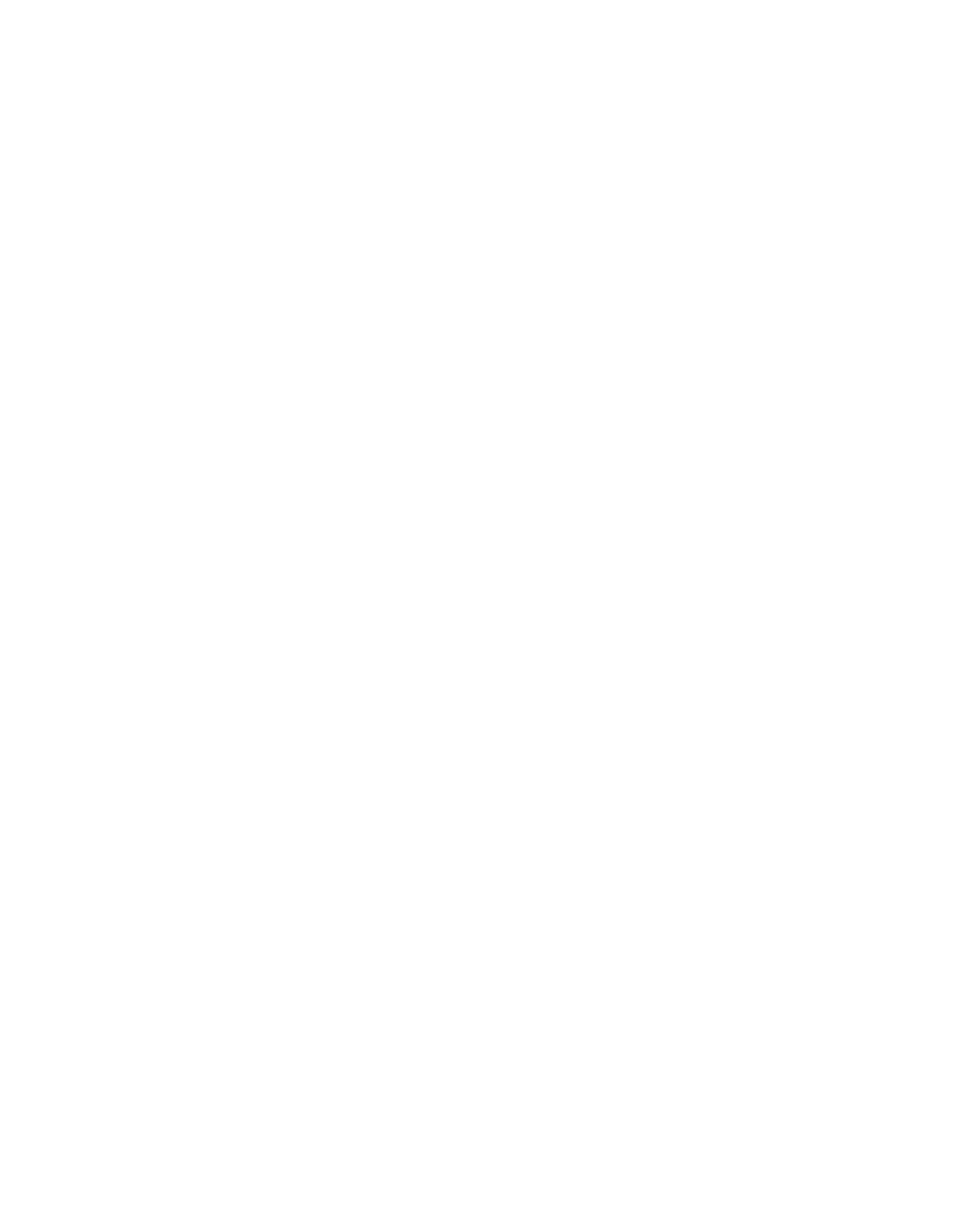## **Contents Page ARTICLE 1. IN GENERAL 1**

| ICLE I. IN GENEKAL  |                                                      | T,             |
|---------------------|------------------------------------------------------|----------------|
| Sec. 20-1           | <b>Short Title</b>                                   | $\mathbf{1}$   |
| Sec. 20-2           | Purpose                                              | 1              |
| Sec. 20-3           | Jurisdiction                                         | 1              |
| Sec. 20-4           | Compliance                                           | $\mathbf{1}$   |
| Sec. 20-5           | Modification of certain standards                    | $\mathbf{1}$   |
| Sec. 20-6           | Definitions                                          | $\overline{2}$ |
| Sec. 20-7           | <b>Rules of Construction</b>                         | 7              |
| Sec. 20-7A          | Conflicts of Interest                                | 7              |
| Sec. 20-8           | <b>Planning Staff</b>                                | 8              |
| Sec. 20-9           | <b>Planning Commission</b>                           | 9              |
| Sec. 20-10          | Development Review Board                             | 9              |
| Sec. 20-11          | Amendments                                           | 10             |
| Sec. 20-12          | Compliance required                                  | 10             |
| Sec. 20-13          | Intent                                               | 11             |
| Sec. 20-14          | General requirements                                 | 11             |
| Sec. 20-15          | Sketch plan                                          | 14             |
| Sec. 20-16          | Preliminary plan requirements                        | 14             |
| Sec. 20-17          | Procedures for approval                              | 16             |
| Sec. 20-18          | Final plat requirements                              | 18             |
| Sec. 20-19          | Plats already established by survey                  | 20             |
| Sec. 20-20          | Planned developments                                 | 20             |
| Sec. 20-21          | Development standards for nonresidential development | 22             |
| Sec. 20-22          | Design standards for streets                         | 22             |
| Sec. 20-23          | Design standards for street network and blocks       | 25             |
| Sec. 20-24          | Alternative compliance for street design             | 32             |
| Sec. 20-25          | Design standards for lots                            | 34             |
| Sec. 20-26          | Enforcement                                          | 37             |
| Sec. 20-27          | Application and processing fees                      | 37             |
| Sec. 20-28 to 20-50 | Reserved                                             | 37             |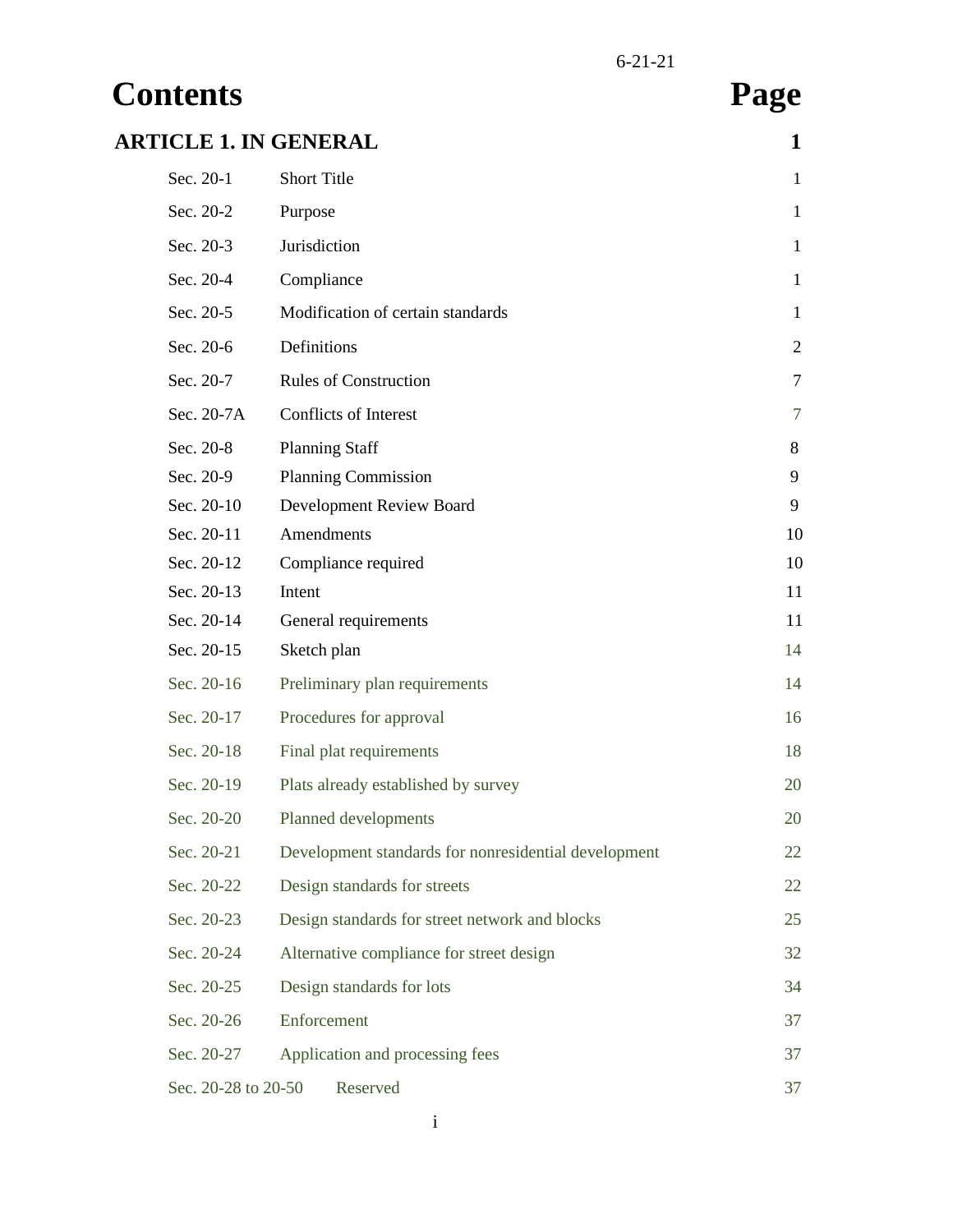|                     | <b>ARTICLE II. REQUIRED IMPROVEMENTS</b>                  | 38 |
|---------------------|-----------------------------------------------------------|----|
| Sec. 20-51          | Standards and specifications                              | 38 |
| Sec. 20-52          | Improvement responsibility                                | 38 |
| Sec. 20-53          | Drainage                                                  | 41 |
| Sec. 20-54          | Curb and gutter                                           | 41 |
| Sec. 20-55          | Sidewalks                                                 | 42 |
| Sec. 20-56          | Street markers and barricades                             | 42 |
| Sec. 20-57          | No service unless street accepted or tentatively approved | 43 |
| Sec. 20-58          | Modification of requirements; performance guarantees      | 43 |
| Sec. 20-59          | Inspection                                                | 44 |
| Secs 20-60 to 20-85 | Reserved                                                  | 45 |
|                     | <b>ARTICLE III. APPEALS AND VARIANCES</b>                 | 45 |
| Sec. 20-86          | Authority of planning commission                          | 45 |
| Sec. 20-87          | Initiation                                                | 45 |
| Sec. 20-88          | Filing of notice of appeal                                | 46 |
| Sec. 20-89          | Standards for granting appeal                             | 46 |
| Sec. 20-90          | Filing of variance petition                               | 46 |
| Sec. 20-91          | Standards for granting variance                           | 46 |
| Sec. 20-92          | Determination of completeness                             | 46 |
| Sec. 20-93          | Staff review                                              | 47 |
| Sec. 20-94          | Notice and hearing                                        | 48 |
| Sec. 20-95          | Action by planning commission                             | 49 |
| Sec. 20-96          | Rehearing                                                 | 49 |
| Sec. 20-97          | Appeal from planning commission                           | 49 |
| Sec. 20-98          | Effect of granting of variance                            | 50 |
|                     | Sec. 20-99 to 20-115 Reserved                             | 50 |
| Sec. 20-115         | Applicability                                             | 50 |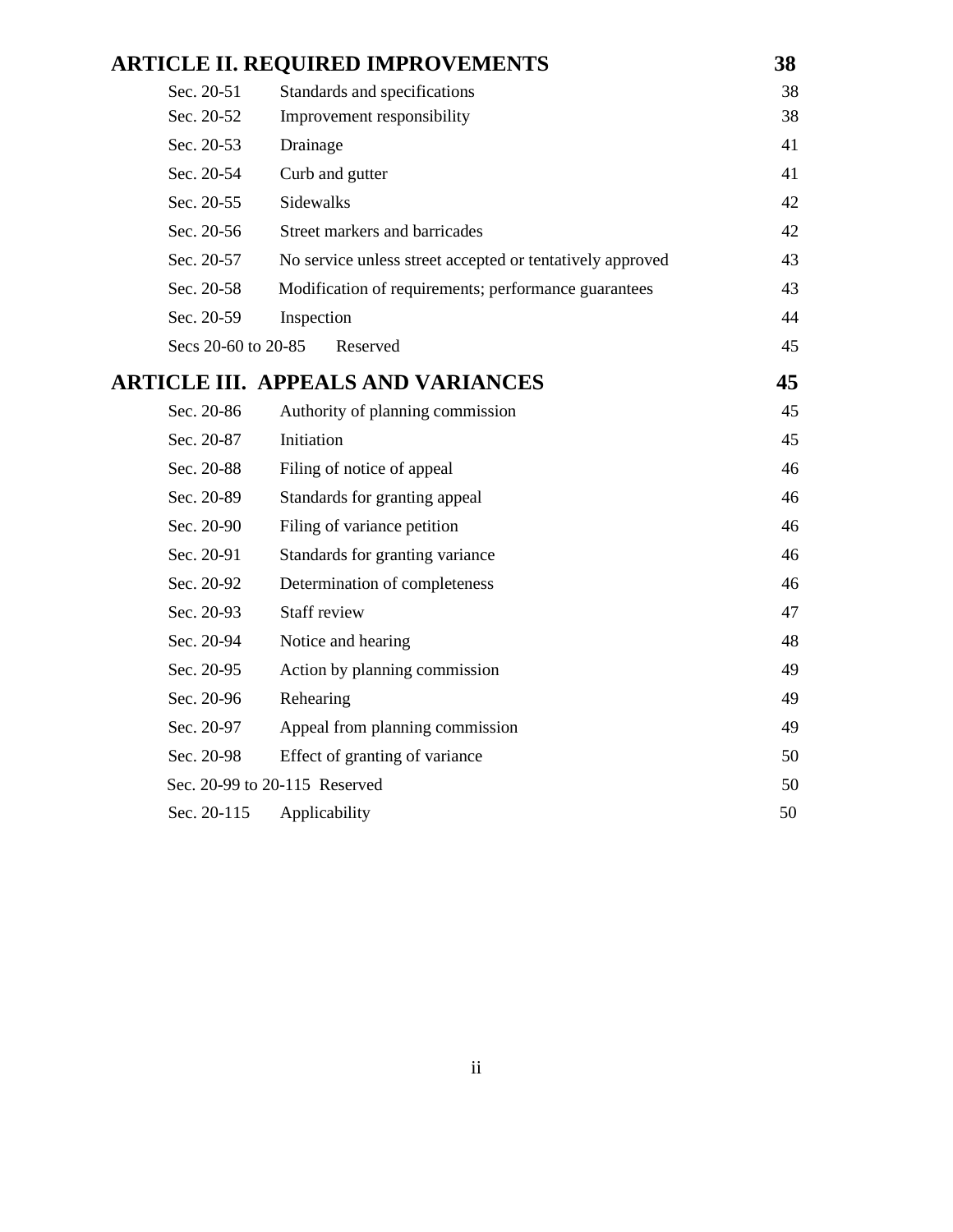## **ARTICLE I. IN GENERAL**

#### **Sec. 20-1. - Short title.**

This chapter will be known and may be cited as the "Charlotte Subdivision Ordinance."

(Code 1985, § 20-1)

## **Sec. 20-2. - Purpose.**

This chapter is adopted pursuant to the authority conferred by G.S. 160D-801 et seq., the Charter, and certain special legislation for the city and the county (ch. 203, Sess. Laws 1961) and for the purpose of promoting the orderly development of the city and county and for the purpose of coordinating streets within subdivisions with existing or planned streets or with public facilities; to secure adequate rights-of-way or easements for street or utility purposes; to secure adequate spaces for recreation and school sites; to provide for the distribution of population and traffic in a manner which shall avoid congestion and overcrowding; to protect and enhance environmental quality; and to create conditions essential to health, safety, convenience and the general welfare.

(Code 1985, § 20-2)

## **Sec. 20-3. - Jurisdiction.**

This chapter applies to all subdivision activities for which approval under this chapter is required in the city.

(Code 1985, § 20-3)

## **Sec. 20-4. - Compliance.**

All plats for the subdivision of land must conform to the requirements of this chapter and be submitted in accordance with the procedures and specifications established in this chapter. The description by metes and bounds in an instrument of transfer or other document used in the process of selling or transferring land will not exempt the transaction from compliance with this chapter.

(Code 1985, § 20-5)

## **Sec. 20-5. - Modification of certain standards.**

- (a) Certain development standards regulated by this chapter and specifically as follows may be modified under the provisions of the city zoning ordinance:
- (1) Street right-of-way.
- (2) Sidewalks.
- (3) Curb and gutter.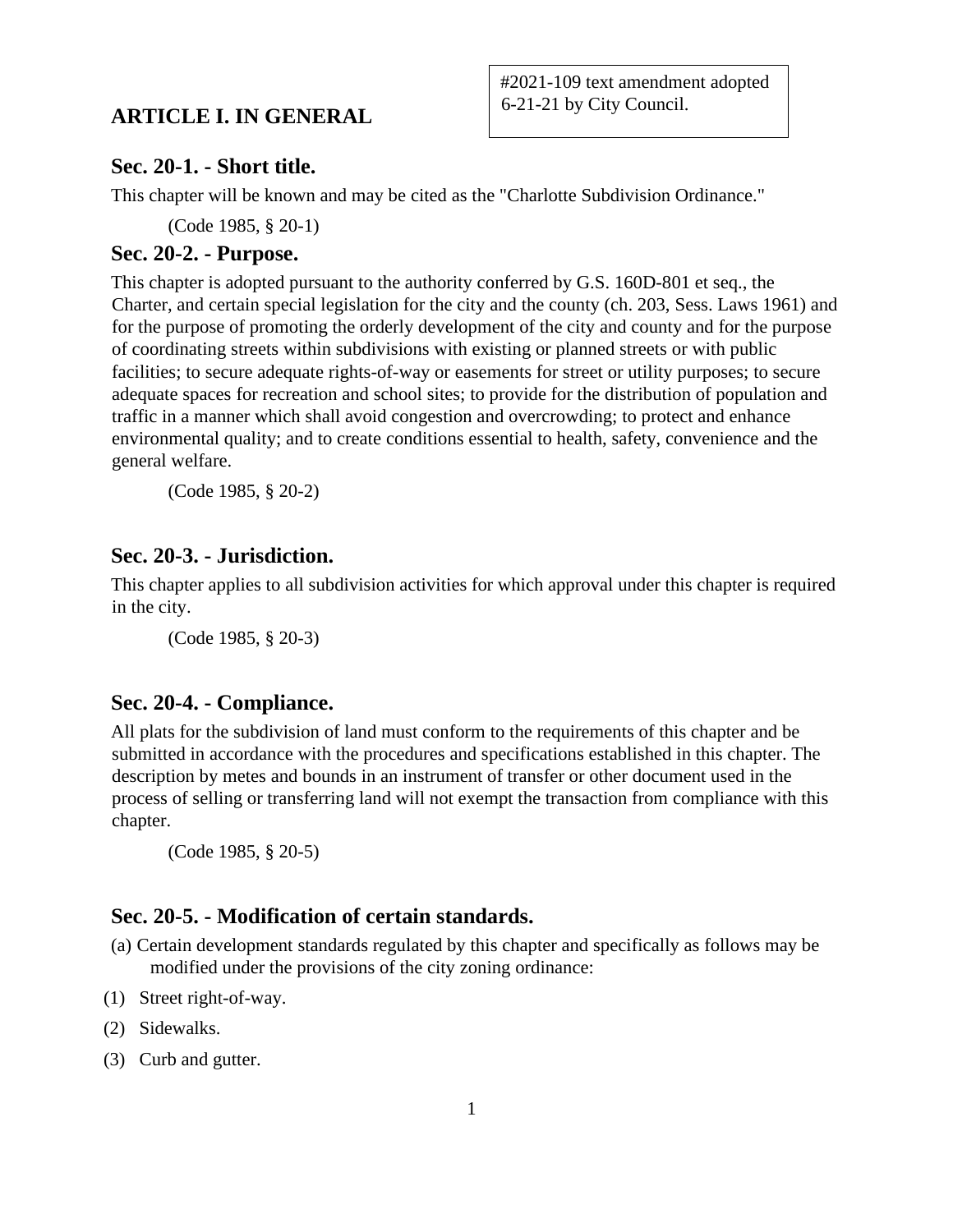- (4) Type of street (public or private).
- (5) Street pavement width.
- (b) The standards of chapter 19 of this Code, which also regulate the development of streets, sidewalks and other facilities in the city, must be complied with, except as may be varied under article III of this chapter.

(Code 1985, § 20-6)

(c) Any standard regulated by this chapter may be modified by City staff where necessary to ensure public safety.

## **Sec. 20-6. - Definitions.**

The following words, terms and phrases, when used in this chapter, shall have the meanings ascribed to them in this section, except where the context clearly indicates a different meaning:

*Alternative Compliance for street design* means the process to approve street designs that differ from the design standards prescribed in this chapter.

*Appeal* means an action relating to a dispute involving an administrative interpretation or application of an ordinance standard to a particular parcel of land.

*Block face* means the distance along a block between two adjacent intersections, measured from centerline to centerline.

*Building envelope* means a three-dimensional area on a lot that remains for placing a structure on a site after setbacks, yard, height, and bulk regulations are observed.

*Charlotte- Land Development Standards Manual* means the manual of construction standard drawings and details prepared by the city engineer, which provides standard designs for public and private improvements relating to streets, sidewalks, drainage and other facilities. Whenever in this chapter reference is made to "standards" or "manual," it refers to that document. *Collector street* means any street which is defined as a collector street in the adopted comprehensive street classification system.

*Commercial arterial street* means a multilane, major roadway connecting major or minor thoroughfares with lesser streets in the network. The commercial arterial may also connect this region to other regions. . Commercial arterial streets provide direct access to nonresidential high trip generating land uses. A commercial arterial street may be part of state primary or secondary highway systems.

*Connectivity* means street or subdivision design which provides for public access, ingress and egress by interconnecting streets, bikepaths, and walkways within a development and with adjoining developments. Connectivity facilitates vehicular, bicycle, and pedestrian transportation.

*Cul-de-sac* means a street designed with a turnaround, or a street that will not reasonably be extended in the future.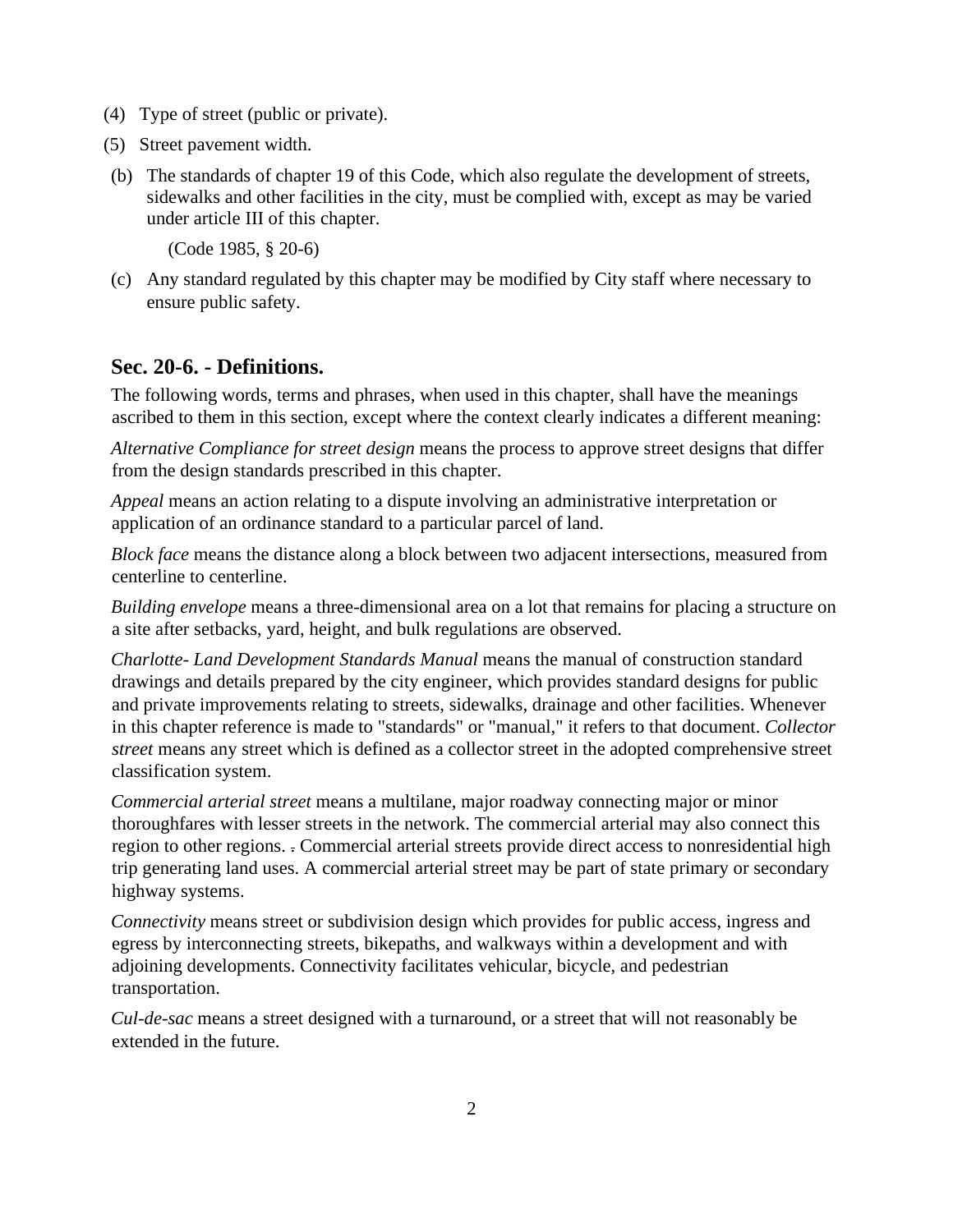*Development review board* means the board appointed by city council to hear and decide applications for alternative compliance for street design.

*Double frontage lot* means a lot with street frontage along two opposite boundaries. A "double frontage lot" may also be referred to as a "through lot" or a "reverse frontage lot".

*Freeway or expressway* means a multilane, grade-separated, limited-access major road connecting this region, major activity centers or major roads with other regions, major activity centers or major roads. It is designed to accommodate large traffic volumes at high speeds. Such a facility may be part of the interstate, federal or state primary highway system. A freeway or expressway will be built to or approach interstate design standards.

*Green zone* means the space lying between the sidewalk and back of curb, or edge of pavement where no curb-and-gutter is present (typically a planting strip or hardscaped amenity zone) which serves as a buffer between pedestrians and vehicles. The green zone typically includes street trees and landscaping, and often includes street furnishings and utilities. *Groundwater and wastewater services* means Mecklenburg County Groundwater and Wastewater Services Department.

*Half street* means a street that lies across a property line between two properties and is partially improved on only one of the properties at a time.

*Hearing committee.* The Charlotte-Mecklenburg Planning Commission can serve as the hearing committee to hear and decide variances and appeals, or it can appoint the zoning committee to serve as the hearing committee.

*Limited-access arterial street* means a multilane limited-access major road connecting major activity centers or major roads. Intersections are at grade with access only at cross streets rather than at individual driveways.

*Local street* means a street that provides access to residential, industrial or commercial districts, as well as to mixed use areas.

*LUESA* means the Mecklenburg County Land Use and Environmental Services Agency *Major arterial* means a major thoroughfare on the Charlotte Regional Transportation Planning Organization (CRTPO) Thoroughfare Plan.

*Major streams* means jurisdictional streams which are regulated by state or federal agencies.

*Minor arterial* means a minor thoroughfare on the Charlotte Regional Transportation Planning Organization (CRTPO) Thoroughfare Plan. It is typically designed to accommodate moderate volumes of traffic at moderate speeds, and usually only handles trips for short to moderate distances.

*Mixed use development* means one or more buildings that contain more than one type of land use (e.g., retail, office, residential); or, a combination of buildings that contain single uses and buildings that contain more than one type of land use. At least one land use is non-residential. A key characteristic of mixed use development is that the various uses are well integrated in a pedestrian-oriented environment.

*Paper street* means a right-of-way for a street offered for dedication on a final recorded plat which has not been constructed or accepted by the city for maintenance.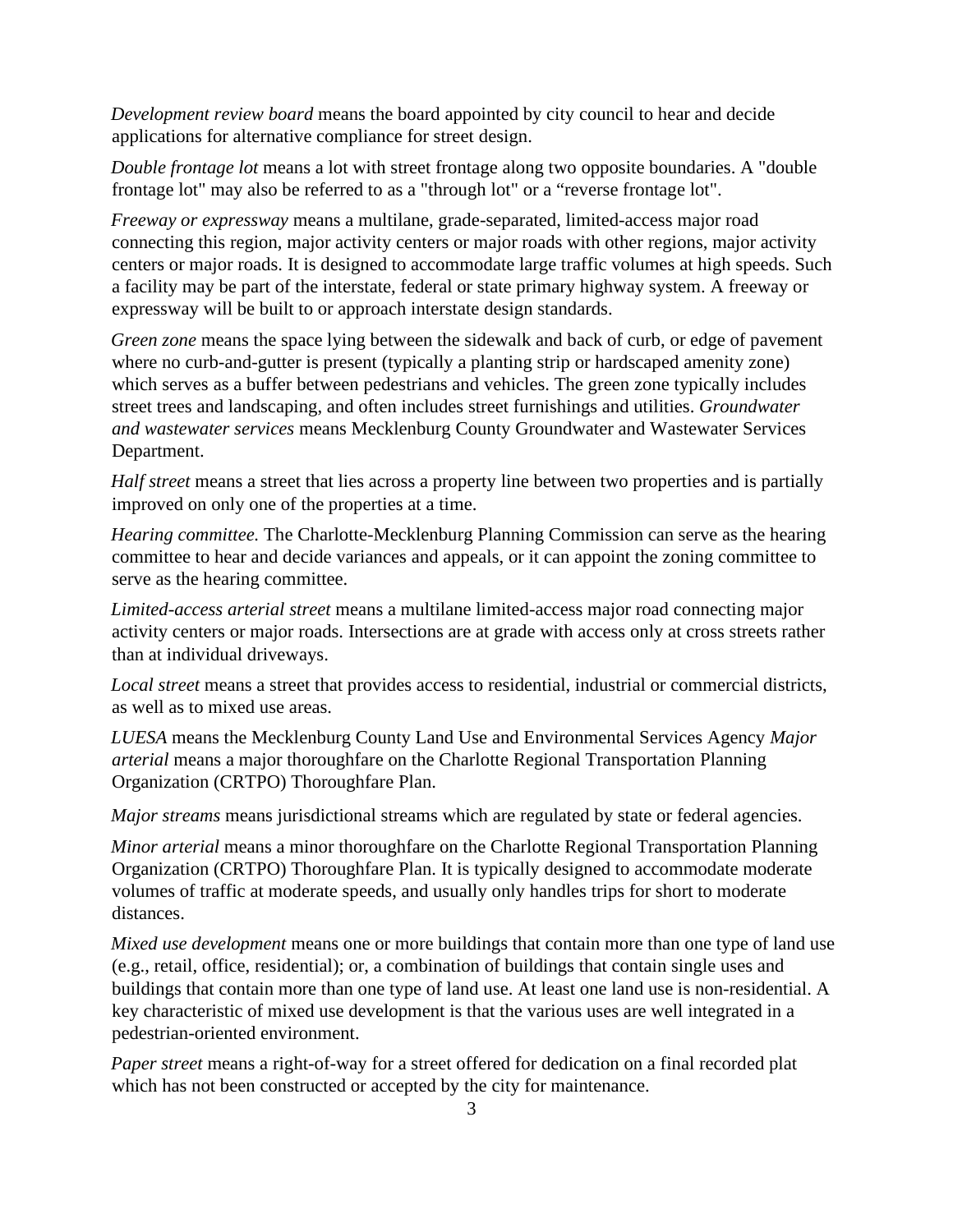*Parks department* means the county park and recreation department.

*Performance guarantee* means any of the following forms of guarantee: a surety bond issued by any company authorized to do business in this State; a letter of credit issued by any financial institution licensed to do business in this State; or other form of guarantee that provides equivalent security to a surety bond or letter or credit.

*Planned development* means 1) a group of two or more duplex, triplex, quadraplex, multifamily residential buildings; 2) a multifamily residential building, including a single building with more than 12 units; or 3) nonresidential buildings established in a single development tract, under unified control which is to be planned and developed as a whole, either as a single development project or a definitely programmed series of development operations or phases. A planned development includes principal and accessory structures, buildings and uses substantially related to the character and purpose of the planned development, and having a unified design of buildings and coordinated organization of open space, parking and service areas.

*Private street* means a street which is constructed to private street standards as described in the Charlotte Land Development Standards Manual, and which is privately maintained.

*Public street* means a street accepted for dedication to the city, county or North Carolina Department of Transportation.

*Reverse frontage.* A "reverse frontage" lot is a through lot or "double frontage" lot. A block containing reverse frontage lots is comprised of one tier of lots rather than the standard two tiers. Reverse frontage does not relate to the structure's orientation to the street.

*School board* means the Charlotte-Mecklenburg School Board.

*Slow Point* means any physical feature constructed in a street designed to moderate vehicle speeds.

*Street* means a facility (either public or private) designed to accommodate motor vehicle, pedestrian and bicycle travel.

*Street Furnishings* means physical features included as part of the streetscape, e.g. benches, bike racks, lighting, trash receptacles, and banners

*Street right-of-way* means any public right-of-way set aside for public travel which has been accepted for maintenance by the state or the city or the county if so authorized, or has been dedicated for public travel by the recording of a plat or a subdivision which, prior to the effective date of the ordinance from which this chapter derives, has been approved by either the Planning Department, the city council or board of county commissioners or is subsequently approved by the planning staff or the planning commission or has otherwise been established as a public street prior to the adoption of the ordinance from which this chapter derives.

*Streetscape* means the physical features of the street outside of the travel lanes that typically includes sidewalk, curb, gutter, and street trees.

*Stub street* means a street that is designed to extend to the property line with a temporary barricade and has the intent to be extended to provide for future access and connectivity. *Subdivision* will include all divisions of a tract or parcel of land into two or more lots, building sites, or other divisions for the purpose, whether immediate or future, of sale, or building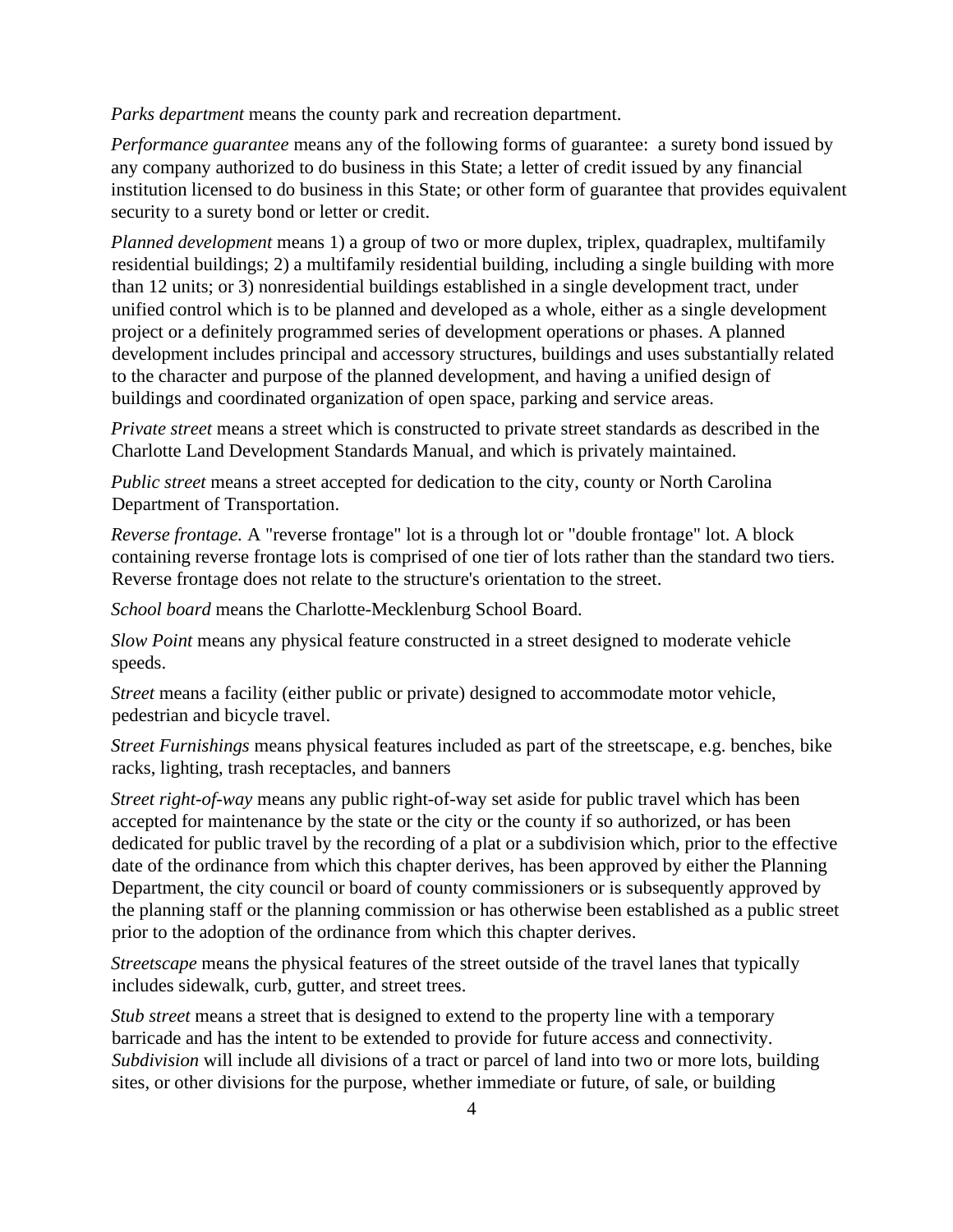development of any type, including both residential and nonresidential multiple building site and multi-site projects even if there is no division of the underlying land into separate parcels which is to be recorded with the register of deeds and also includes all divisions of land involving the dedication of a new street or a new street right-of-way or a change in existing streets; provided, however, that the following will not be included within this definition nor be subject to the requirements of this chapter:

- (1) The combination or recombination of portions of parcels created and recorded prior to January 1, 1988, or portions of lots platted in compliance with this ordinance after January 1, 1988, where the total number of parcels or lots is not increased and the resultant parcels are equal to the standards of the zoning ordinance.
- (2) The division of land into parcels greater than ten acres where no street right-of-way dedication is involved.
- (3) The creation of strips of land for the widening or opening of streets or the location of public utility rights-of-way.
- (4) The division of a tract in single ownership whose entire area is no greater than two acres into not more than three lots, where no street right-of-way dedication is involved and where the resultant lots are equal to or exceed the standards of the appropriate zoning classification.
- (5) The division of land into plots or lots for use as a cemetery.
- (6) Creation of a separate lot or building site by a less than fee simple instrument, such as a ground lease, when the property interest created is divided from the original parcel for ten years or less, including options to renew.
- (7) The lease of space or other area within a building owned by the landlord.
- (8) Easements for the purposes of utilities, driveways, parking, footpaths, trails or other similar purposes.
- (9) The division of a tract or parcel into separate tracts or parcels, or the creation of interests in lots or parcels, by means of:
	- a. A deed of trust, mortgage, or similar security interest solely for the purpose of securing any bona fide obligation (including transfers of such parcels or tracts pursuant to foreclosure or deeds in lieu of foreclosure), and
	- b. Releases from the liens and operation of such deeds of trust, mortgages, or similar security interests.
- (10) Proceedings to partition interests in lots or parcels pursuant to G.S. ch. 46 (or any successor statute) resulting in the division of a lot or parcel into two or more lots or parcels except where the partition proceeding is brought to circumvent the provisions of this chapter.
- (11) Divisions of a tract into parcels in accordance with the terms of a probated will or in accordance with intestate succession under Chapter 29 of the General Statutes.
- (12) Transfers of tracts or parcels by inheritance, to settle an estate, or bona fide gift.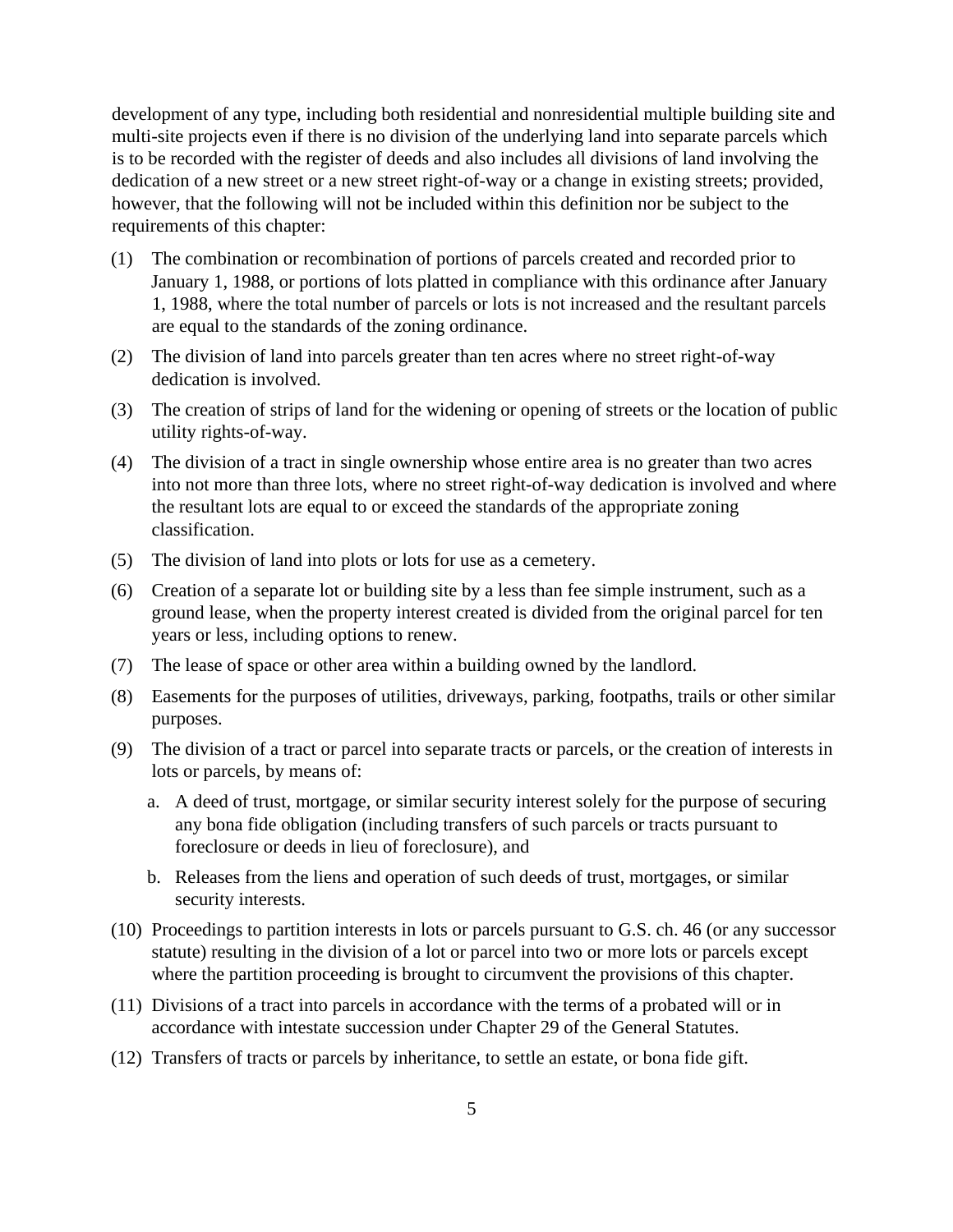(13) Condemnation or deed in lieu of condemnation, by either a public or private condemnor; provided, however, that the condemnor must comply with the requirements of this chapter as to the property acquired, either prior to the commencement of any development of the property acquired, or prior to the issuance of any building permit on the property acquired, or within six months following the date of acquisition, whichever date first occurs.

*Subdivision, limited* means a subdivision that is not otherwise exempt from this chapter, and where the tract or parcel of land retained by the owner submitting the land for subdivision approval is in excess of ten acres. For such subdivisions, the owner shall be required to plat only the parcel to be transferred or leased, and only that parcel shall be subject to the requirements of this chapter.

*Subdivision, minor-limited* is the division of a tract or parcel of land in single ownership if all of the following criteria are met, which may require only a plat for recordation:

- (1) The tract or parcel of land to be divided is not exempted under the subdivision definition (2) in this chapter.
- (2) No part of the tract or parcel to be divided has been divided under this subsection in the 10 years prior to division.
- (3) The entire area of the tract or parcel to be divided is greater than 5 acres.
- (4) After division, no more than three lots result from the division.
- (5) After division, all resultant lots comply with all the following:
	- a. All lot dimension size requirements of the applicable land-use regulations, if any.
	- b. The use of the lots is in conformity with the applicable zoning requirements, if any.
	- c. A permanent means of ingress and egress is recorded for each lot.

*Subdivision, minor*, means a subdivision that is not otherwise exempt from this chapter and that does not involve any of the following:

- (1) The creation of any new public street or street right-of-way or improvements to an existing street.
- (2) The extension of any needed rights-of-way or easements for the water or sewer system operated by the Charlotte-Mecklenburg Utilities.
- (3) The installation of drainage improvements through one or more lots to serve one or more other lots.
- (4) The installation of a private wastewater treatment plant or a private water supply system for more than one lot or building site.

*Thoroughfare* means any street designated on the adopted thoroughfare plan or any street which is an extension of any street on the thoroughfare plan and which extends into the area not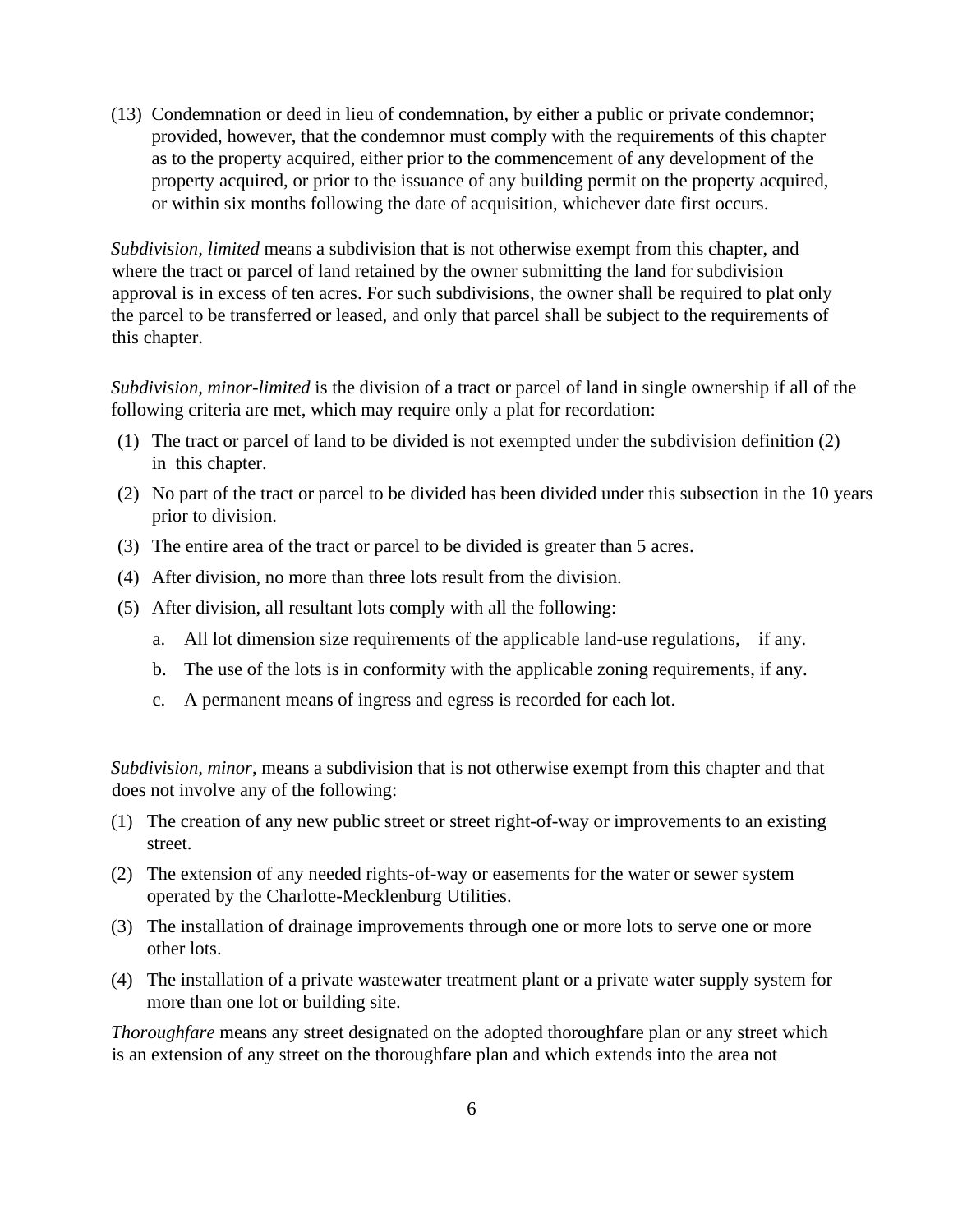covered by the thoroughfare plan. The terms "thoroughfare" and "arterial" are used synonymously.

*Thoroughfare plan* means the most recent Map approved by the Charlotte Regional Transportation Planning Organization (CRTPO) which indicates the system of roads expected to serve major access and travel needs with regard to auto, truck and transit transportation.

*Through lot* means a lot other than a corner lot, with a frontage on more than one street. A "through lot" may also be referred to as a "double frontage lot", or a "reverse frontage lot."

*Traffic calming means a measure (or measures) that reduce(s) vehicle speeds.* 

*Variance* means an action requesting consideration for relief from the strict enforcement of the standards of this chapter where special circumstances or unusual considerations may exist on the parcel of land.

*Zoning committee.* The Charlotte-Mecklenburg Planning Commission is divided into two major working committees: the zoning committee and the planning committee.

(Code 1985, § 20-8; Ord. No. 2960, § 1, 5-16-2005; Ord. No. 2961, §§ 1—3, 5-16-2005; Ord. No. 3401, § 1, 10-18-2006)

Cross reference—Definitions generally, § 1-2.

## **Sec. 20-7. - Rules of construction.**

For the purposes of this chapter, the following rules of construction apply:

- (1) This chapter will be construed to achieve the purposes for which it is adopted.
- (2) If a conflict occurs between the text of this chapter and any caption, figure, illustration, table or map, the text of this chapter will control.
- (3) If any conflict occurs in limitations, restrictions or standards applying to a project, the more restrictive provision will apply.
- (4) Reference to "days" will always be construed to be business days, excluding weekends and holidays, unless the context of the language clearly indicates otherwise.

(Code 1985, § 20-9)

## **Sec. 20-7A. – Conflicts of Interest**

For the purposes of this ordinance, the following conflicts of interest standards shall apply:

(1) Boards and Commissions. – Members of appointed boards and commissions (Charlotte Mecklenburg Planning Commission, Design Review Board, and the Alternative Compliance Review Board) shall not vote on any advisory or quasi-judicial decision regarding a development regulation adopted pursuant to this ordinance where the outcome of the matter being considered is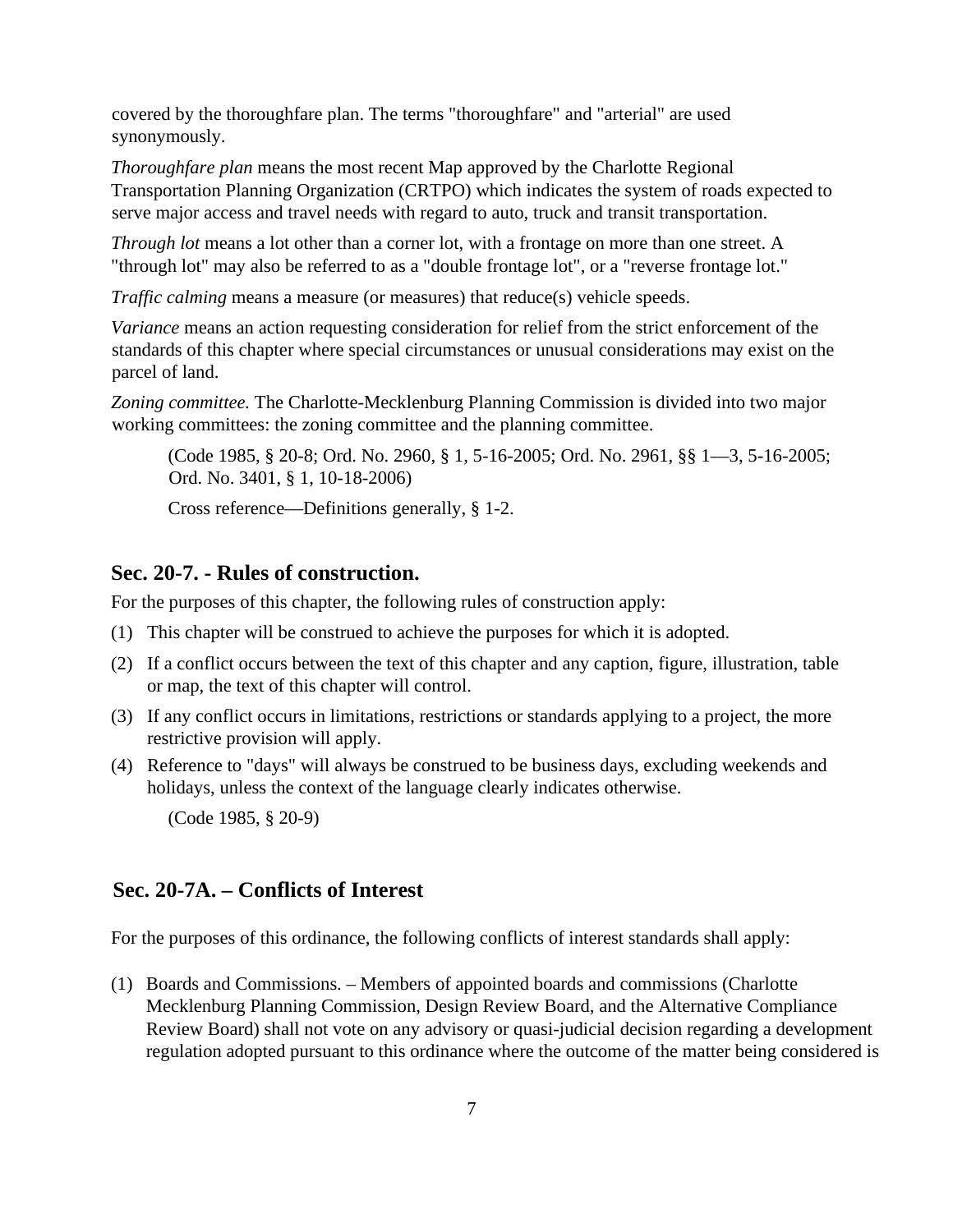reasonably likely to have a direct, substantial, and readily identifiable financial impact on the member.

- (2) Administrative Staff. No staff member shall make a final decision on an administrative decision required by this Chapter if the outcome of that decision would have a direct, substantial, and readily identifiable financial impact on the staff member or if the applicant or other person subject to that decision is a person with whom the staff member has a close familial, business, or other associational relationship. If a staff member has a conflict of interest under this section, the decision shall be assigned to the supervisor of the staff person or such other staff person as may be designated by the development regulation or other ordinance. No staff member shall be financially interested or employed by a business that is financially interested in a development subject to regulation under this ordinance unless the staff member is the owner of the land or building involved. No staff member or other individual or an employee of a company contracting with a local government to provide staff support shall engage in any work that is inconsistent with his or her duties or with the interest of the local government, as determined by the local government.
- (3) Quasi-Judicial Decisions. A member of any board exercising quasi-judicial functions pursuant to this Chapter shall not participate in or vote on any quasi-judicial matter in a manner that would violate affected persons' constitutional rights to an impartial decision maker. Impermissible violations of due process include, but are not limited to, a member having a fixed opinion prior to hearing the matter that is not susceptible to change, undisclosed ex parte communications, a close familial, business, or other associational relationship with an affected person, or a financial interest in the outcome of the matter.
- (4) Resolution of Objection. If an objection is raised to a board member's participation at or prior to the hearing or vote on a particular matter and that member does not recuse himself or herself, the remaining members of the board shall by majority vote rule on the objection.
- (5) Familial Relationship. For purposes of this section, a "close familial relationship" means a spouse, parent, child, brother, sister, grandparent, or grandchild. The term includes the step, half, and in-law relationships.

## **Sec. 20-8. - Planning staff.**

In addition to any authority granted to the staff of the Charlotte-Mecklenburg Planning Department (referred to as "planning staff") by other ordinances of the city or the county, the planning director and the employees under his or her control will have the following powers and duties to be carried out in accordance with this chapter:

- (1) Review and approve all subdivisions of land within the authority and jurisdiction of this chapter.
- (2) Maintain the text of this chapter.
- (3) Maintain files and other public records related to the administration and enforcement of this chapter.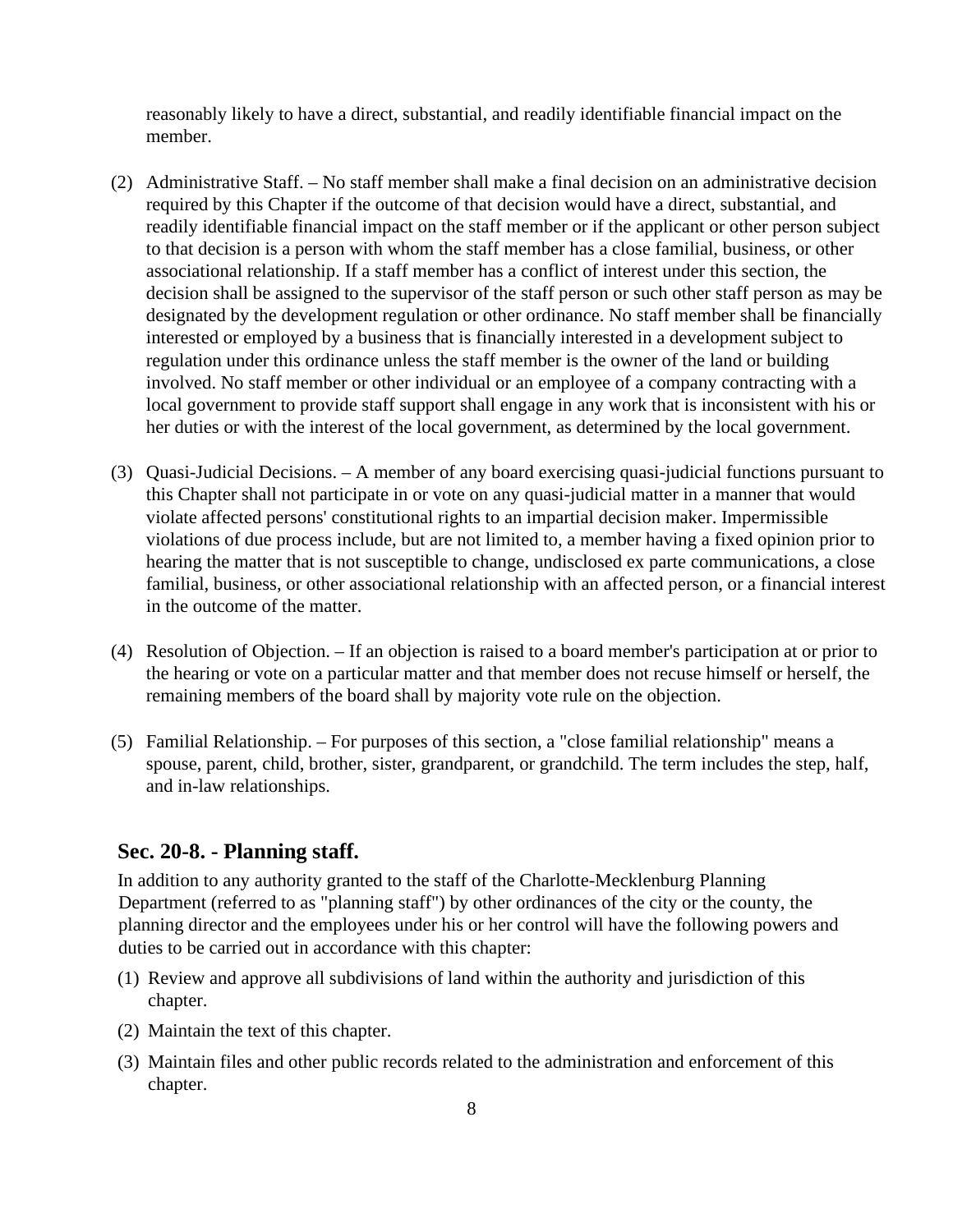- (4) Recommend and comment on proposed amendments to this chapter.
- (5) Interpret the sections of this chapter.
- (6) Work to coordinate all local, state and other appropriate agency reviews and comment on all subdivisions proposed under this chapter.
- (7) Establish such rules of procedure as necessary and proper for the administration of their responsibilities under this chapter.

(Code 1985, § 20-10)

#### **Sec. 20-9. - Planning commission.**

- (a) In addition to any authority granted to the Charlotte-Mecklenburg Planning Commission (hereinafter "planning commission) by other ordinances of the city or Mecklenburg County, and in accordance with the provisions of the interlocal agreement regarding the structure and responsibilities of the planning commission, the planning commission will have the following powers and duties to be carried out in accordance with these regulations.
	- (1) To hear appeals filed regarding the action of the planning staff in the approval or disapproval of any subdivision proposed under these regulations.
	- (2) To hear and decide requests for variances from the standards of this chapter in accordance with the provisions of article III. The planning commission may appoint the zoning committee to serve as the hearing committee to hear and decide requests for variances.
	- (3) To hear and decide appeals from the interpretation of any provisions of this ordinance from the planning staff. The planning commission may appoint the zoning committee to serve as the hearing committee to hear and decide appeals.
- (b) In all of these matters, the planning commission, or the hearing committee, may approve the request, deny the request, or approve the request with conditions relating to the intent and standards of this chapter.
- (c) Each commission member shall take an oath of office before starting their duties. (Code 1985, § 20-11; Ord. No. 2960, § 2, 5-16-2005)

## **Sec. 20-10. – Development Review Board.**

(a) A Development Review Board is hereby established to hear and decide requests for alternative compliance with the standards of this chapter. The board shall be composed of nine members and three alternates who shall be appointed according to the following disciplines (the determination that an appointee meets the relevant discipline shall be made by the appointing authority whose determination shall be conclusive):

Architect (City Council)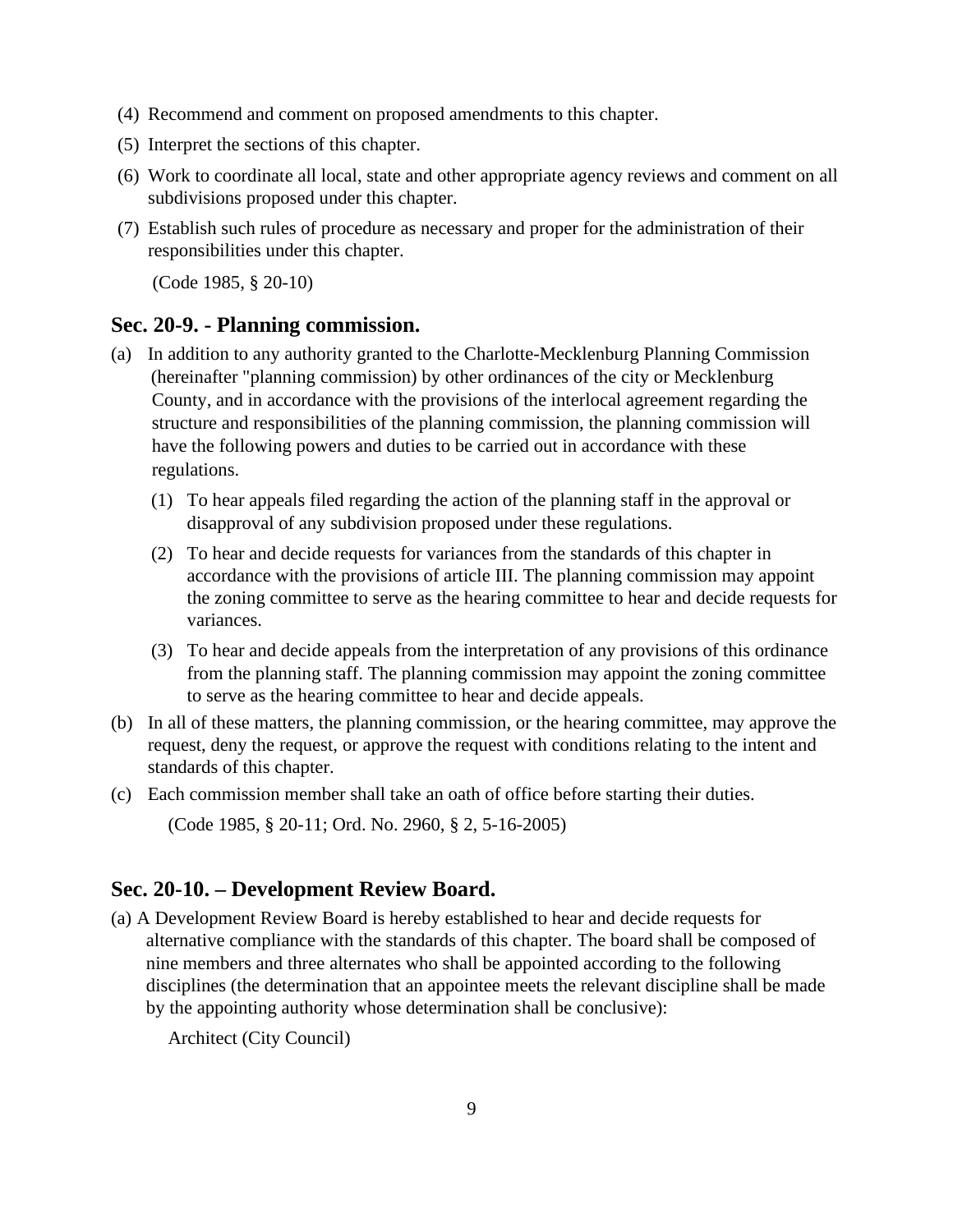Civil Engineer (Mayor) Landscape Architect (Mayor) Bicycle Advocate (Mayor) Planning Commissioner (City Council) Public Health Professional (City Council) Real Estate Attorney (City Council) Real Estate Development Industry Representative (City Council) Transportation Planner or Urban Planner (City Council) Architect – Alternate (Mayor) Civil Engineer – Alternate (City Council) Landscape Architect – Alternate (City Council)

- (b) The terms of office shall be for three (3) years with no member serving more than two consecutive full terms. The terms of one-third of the Board shall expire each year. If a vacancy occurs, the original appointing authority shall appoint a person to serve for the unexpired term of the vacant position.
- (c) Five voting members shall constitute a quorum. Members are required to attend all business meetings and hearings in accordance with the attendance policies promulgated by the City Council. Vacancies resulting from a member's failure to attend the required number of meetings shall be filled as provided in this section.
- (d) Members shall be subject to removal from the Board with or without cause by the appointing authority.
- (e) Each board member shall take an oath of office before starting their duties.

#### **Sec. 20-11. - Amendments.**

- (a) The planning staff may, from time to time, and must at the request of the city council, board of county commissioners or planning commission, prepare certain improvements to the text of this chapter to correct errors, update or modify the requirements, or otherwise improve the operation of this chapter in regulating the subdivision of land.
- (b) Amendments to this chapter may only be enacted pursuant to the public notice and public hearing requirements established by law. All text amendments must be referred to the planning commission for a recommendation prior to final action by the elected officials. Failure of the planning commission to act on such a recommendation within 30 days following the public hearing will be deemed to constitute an affirmative recommendation on the proposed amendment. An action to defer a recommendation for cause will constitute an action for the purposes of this section.

(Code 1985, § 20-12)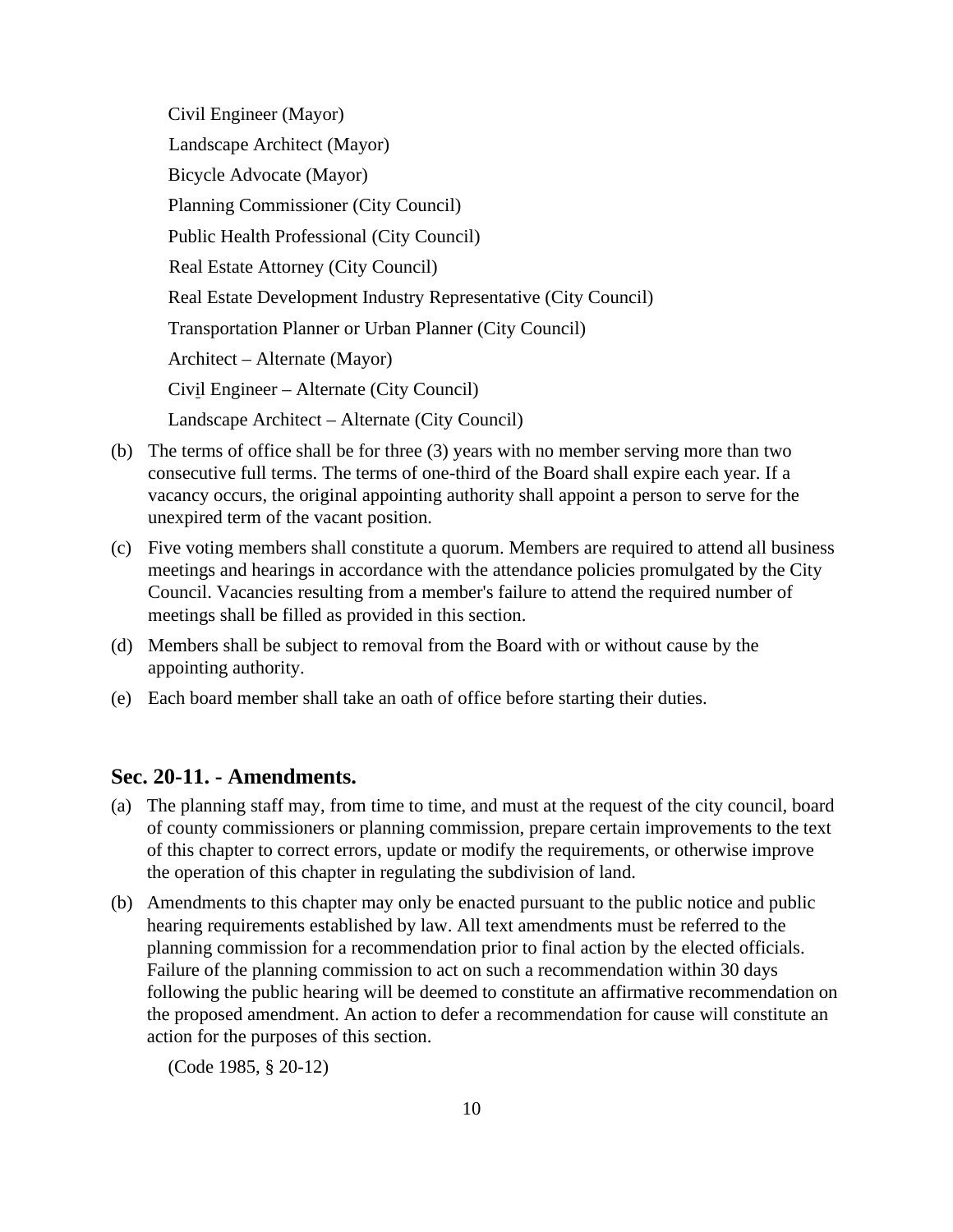#### **Sec. 20-12. - Compliance required.**

After the effective date of the ordinance from which this chapter derives, no plat of a subdivision of land, subject to the jurisdiction of this chapter, will be filed or recorded by the county register of deeds until it has been submitted to and approved by the Planning Department. This includes all divisions of land as defined in section 20-6.

(Code 1985, § 20-13)

#### **Sec. 20-13. – Intent**

- (a) Consistency with adopted public plan and policies. All subdivision of land approved under this chapter should be consistent with the most recently adopted public plans and policies for the area in which it is located. This includes general policies regarding development objectives for the area, as well as specific policies or plans for public facilities, such as streets, parks and open space, schools and other similar facilities. Plans and policies for the community are on file in the offices of the Planning Department.
- (b) Street network goals. The proposed street network should implement the following goals:
	- (1) Support economic development and quality of life by providing more transportation capacity, while creating more user-friendly streets overall.
	- (2) Provide more and safer transportation choices by creating a better-connected network (route choices) and building streets for a variety of users (mode choices).
	- (3) Better integrate land use and transportation by avoiding mismatches between land uses and streets, and by creating the right combination of land uses and streets to facilitate planned growth.
- (c) Street network design. The street network should be designed to provide interconnected streets so as to facilitate the most advantageous development of the entire neighborhood or area of the city.

#### **Sec. 20-14. - General requirements.**

- (a) Scope. The statements in this section provide general requirements and policies to be used in the design, review and approval of any subdivision under the jurisdiction of this chapter. Questions of interpretation of any of these subsections should be discussed with the planning staff at the earliest possible time in the development of a subdivision proposal.
- (b) Residential street design should ensure the creation of a network of low volume, low speed roadways. All new development should provide for more than one access for ingress and egress, where feasible. The proposed street system should extend existing streets on their proper projections. Cul-de-sacs and other permanently dead-end streets should be avoided.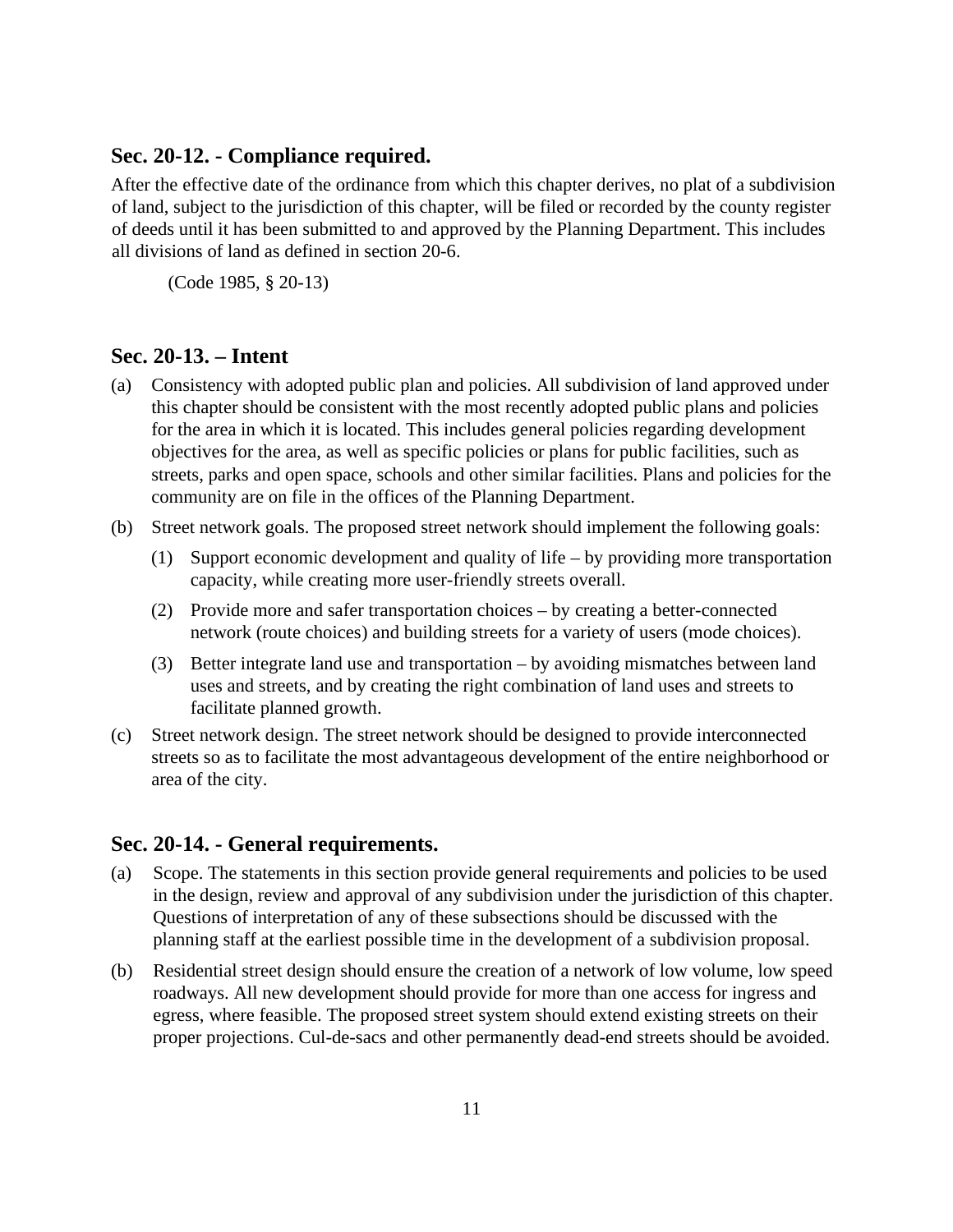- (c) Relationship to railroad rights-of-way. When a subdivision adjoins a railroad right-of-way, the subdivider may be required to arrange the street pattern to provide for future grade separation of street and railroad crossings, except where no such crossing will be allowed by the railroad.
- (d) Half streets. Whenever an existing half street is adjacent to a tract of land to be subdivided, the other half of the street shall be platted within such tract. New half streets are prohibited in single-family residential development.
- (e) Mature trees and natural vegetation. Streets and development sites should be designed to protect and preserve, to the greatest extent practicable, stands of mature trees and other areas of significant natural vegetation.
- (f) Access to parks, schools, greenways, etc. Streets shall be designed or walkways dedicated to ensure convenient access to parks, greenways, playgrounds, schools and other places of public assembly.
- (g) Parallel streets along thoroughfares. Where a tract of land to be subdivided adjoins a federal or state highway, major or minor thoroughfare, or commercial arterial, the subdivider may be required to provide a street parallel to the highway or to utilize reverse frontage on an interior street for lots developed adjacent to the highway. Where reverse frontage is established, deed restrictions or other means should be provided to prevent driveways from having direct access to the highway or street.
- (h) Public school and public park sites. When a tract of land that appears in any adopted plan or policy document as a future public school, public park, greenway, or open space site falls

within an area proposed to be subdivided, the planning staff will notify the appropriate agency of the proposed subdivision and its effect on the future public site. The appropriate agency must decide within 30 days if it wishes to reserve the site for future acquisition. If the site is not to be reserved, the subdivision will be processed in the normal fashion. If the agency does wish to reserve the site, the subdivision will not be approved without such reservation. The appropriate agency will have 18 months from the date of preliminary plan approval to acquire the site by purchase, by receipt of a dedication or by initiating condemnation proceedings. If, at the end of the 18-month period, none of the actions listed above has commenced, the subdivider may consider the land free of any reservation. The subdivider may choose to dedicate the area to be reserved and may transfer the development rights from the area to the remainder of the site in accordance with the provisions of the zoning ordinance.

(i) Public facilities. When a tract of land that appears in any adopted plan or policy document as a future site for any community service facility, including but not limited to police and fire stations, libraries, public housing or other public use sites, falls within an area proposed to be subdivided, the planning staff will notify the appropriate agency of the proposed subdivision and its effect on the future public site. The appropriate agency must decide within 30 days if it wishes to reserve the site for future acquisition. If the site is not to be reserved, the subdivision will be processed in the normal fashion. If the agency does wish to reserve the site, the subdivision will not be approved without such reservation. The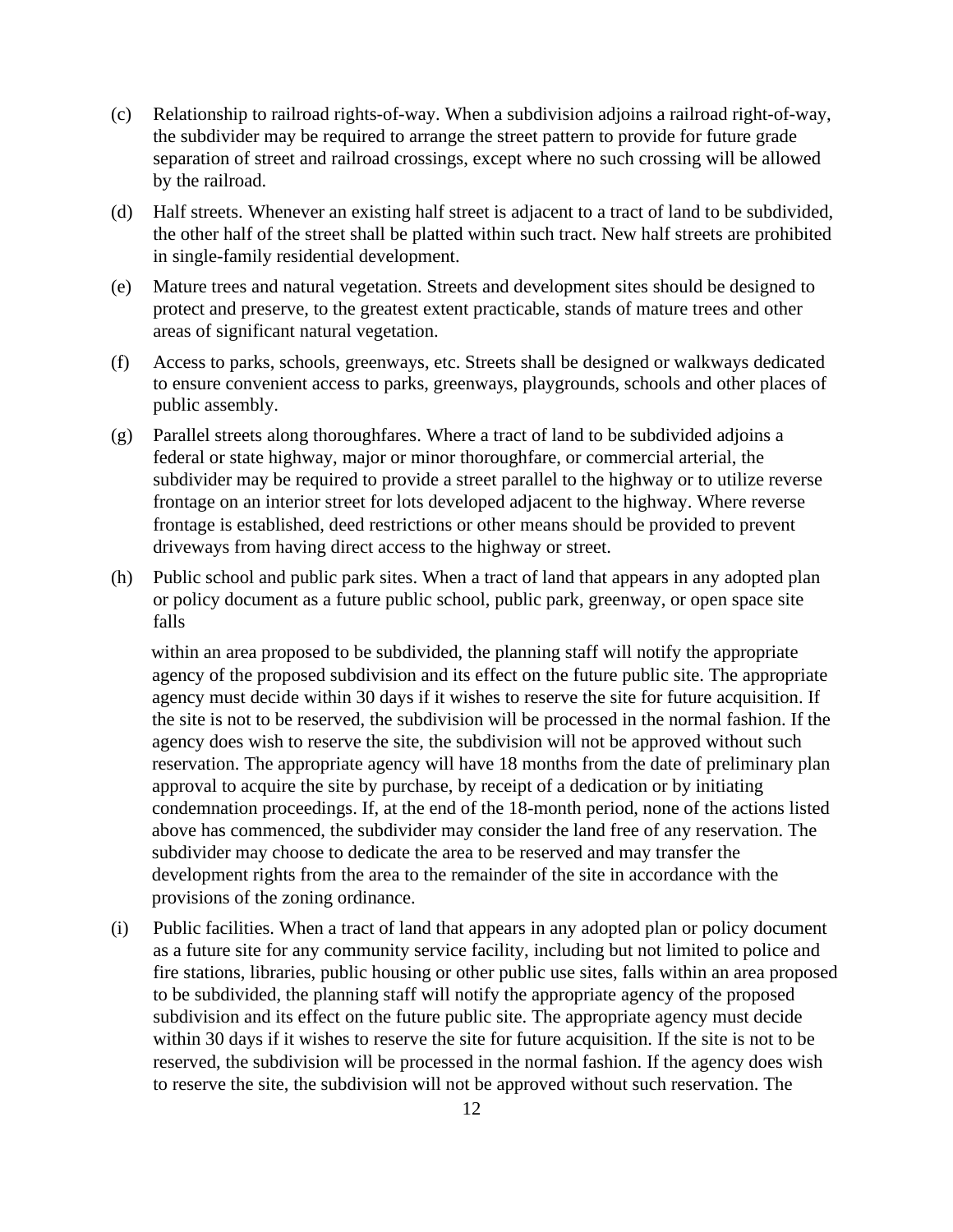appropriate agency will have 18 months from the date of preliminary plan approval to acquire the site by purchase, by receipt of a dedication or by initiating condemnation proceedings. If, at the end of the 18-month period, none of the actions listed above has commenced, the subdivider may consider the land free of any reservation. The subdivider may choose to dedicate the area to be reserved and may transfer the development rights from the area to the remainder of the site in accordance with the provisions of the zoning ordinance.

- (j) Street names. Proposed street names shall not duplicate nor too closely approximate phonetically the name of any street within the county or city. Where proposed streets are extensions of existing streets, the existing street names should be used.
- (k) Easements. Easements established to the width and in the locations required by the engineering department or the utility department, but in no case less than ten feet wide, should be provided for open or piped storm drainage, sanitary sewers and water lines. This requirement applies to such lines installed at the time of the development of the subdivision and to easements for such lines which may reasonably be expected to be installed in the future.
- (l) Proposed water and sewer system. The preliminary subdivision plan should be accompanied by satisfactory evidence as to the proposed method of providing potable water and a system of sanitary sewage collection and disposal.
	- (1) Where these systems are to be a part of the public water and sanitary sewer systems owned and operated by the city, the acceptability of the proposed systems should be attested by the approval of the preliminary subdivision plan by the utility department or a letter from the utility department, stating the availability of water and/or sewer service, and that the subdivision will be allowed to connect to the systems upon the completion and dedication of the systems in the development.
	- (2) When the proposed systems to serve more than one structure do not contemplate the use of facilities owned and operated by the city, the proposed systems will be reviewed and approved by the agency with jurisdiction over the approval. Evidence must be provided by the developer prior to the preliminary plan approval of the required discharge permit or perk test for sewage disposal, whichever is applicable. Prior to the approval of the final plat, evidence must be provided that both the sewer and water system designs have been approved for construction. Prior to the issuance of any certificate of occupancy for any structure, evidence must be provided that both the water and sewer systems have been approved and are operational for the structures in question.
	- (3) Where local standards exceed those of state or federal agencies, and where those standards may be enforced over those of state or federal agencies, the Mecklenburg County Land Use and Environmental Services Agency Groundwater and Wastewater Services, or the Charlotte Utility Department will coordinate all reviews for such standards. However, the approval of the proposed systems remains with the responsible agency, which may include the Mecklenburg County Land Use and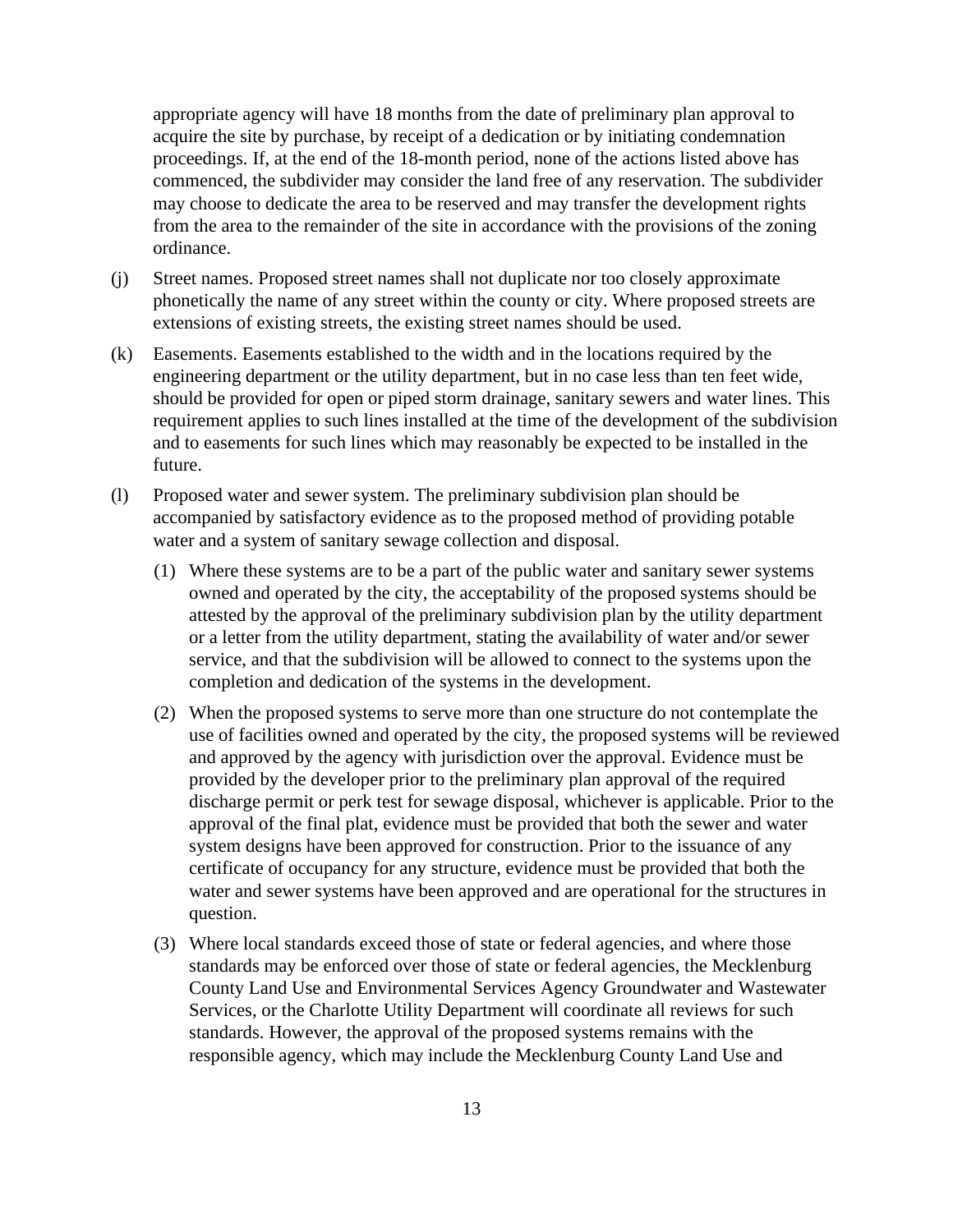Environmental Services Agency Groundwater and Wastewater Services, or the Charlotte Utility Department.

- (m) Restrictions on subdivision of land subject to flooding. Lots that are subject to flooding should not be established in subdivisions, except as provided in section 20-25(f).
- (n) Water access lots. Where a subdivision which adjoins the Catawba River or its impounded waters contains interior lots, parcels or tracts of land which do not adjoin the water's edge, but any part of which is within 450 feet of the water's edge, one or more lots which adjoin the water's edge should be reserved to provide water access for the owners of interior properties. Such lots will be called water access lots (see section  $20-25(g)$ ). If the property which is in the same ownership adjoins the subdivision, this property will be construed as being part of the subdivision for purposes of determining requirements of water access lots.

(Code 1985, § 20-14)

#### **Sec. 20-15. - Sketch plan.**

- (a) Encouraged for subdivisions. Prior to the filing of an application for approval of the subdivision preliminary plan, it is strongly encouraged, but not required, that a sketch plan be submitted to the planning staff for review and recommendation. When submitted, this sketch plan should be drawn to a scale no smaller than one inch equals 100 feet on a topographical survey and should show in simple sketch form the proposed layout of streets, lots and other features in relation to existing conditions. It should include the following information:
	- (1) The boundary lines of the property being subdivided.
	- (2) Watercourses on the land to be subdivided.
	- (3) The location, names and right-of-way widths of any existing streets, paper streets, or half streets on or within 300 feet of the land to be subdivided.
	- (4) The location of all property lines which intersect the boundaries of the property being subdivided.
- (b) Required for minor subdivisions. In order to facilitate the review and approval of a minor subdivision, a sketch plan must be submitted to the planning staff. The staff will advise the applicant of any deficiencies that must be corrected prior to submission of the final plat. (Code 1985, § 20-15)

## **Sec. 20-16. - Preliminary plan requirements.**

The preliminary subdivision plan must be drawn to the following specifications and must contain or be accompanied by the information listed. No processing or review of a preliminary plan will proceed without all of the information listed. Detailed standards and specifications for construction are contained in the Charlotte Land Development Standards Manual available from the city engineer: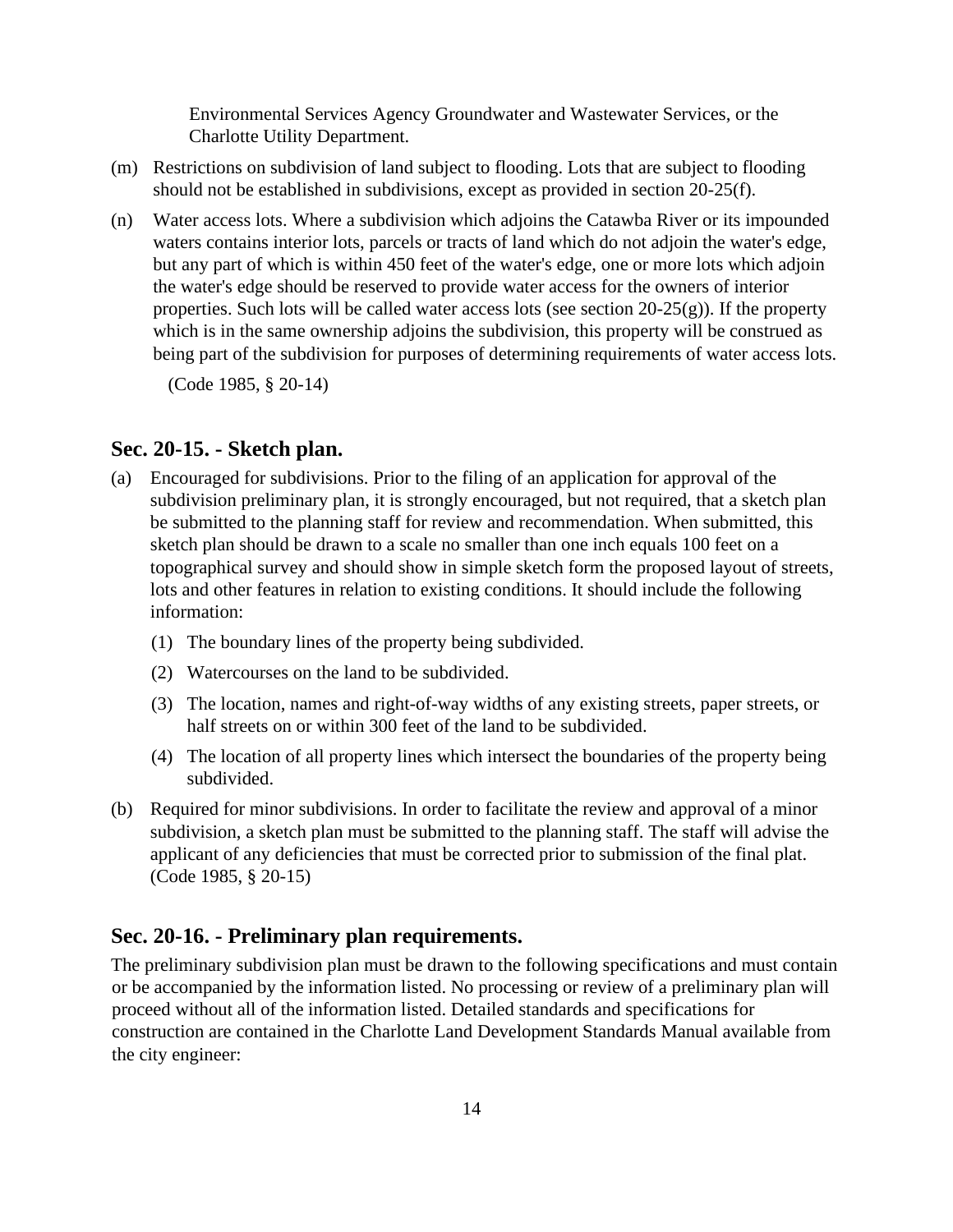- (1) The boundary of the area to be subdivided and the location within the area, or contiguous to it, of any existing streets, railroad lines, watercourses, easements or other significant features of the tract.
- (2) The location, sizes and elevations of existing sanitary sewers, storm drains and culverts within the tract and immediately adjacent thereto.
- (3) Original contours at intervals of not less than four feet for the entire area to be subdivided and extended into adjoining property for a distance of 300 feet at all points where street rights-of-way connect to the adjoining property. These contours shall be referenced to mean sea level datum established by the U.S. Coastal and Geodetic Survey and as extended by the city through its primary control system or to a benchmark that is within 2,000 feet of the subdivision. Proposed contours for the full width of all street rights-of-way along open drainage channels and in all other portions of the subdivision where extensive grading is proposed must be shown. These requirements shall not apply where the size of the subdivision and the topography make such information unnecessary.
- (4) The location of proposed streets, alleys, easements, lots, parks or other open spaces, reservations, other property lines and building setback lines with street dimensions, tentative lot dimensions, other property lines and the location of any storm water elevation line required by section 20-25(f).
- (5) The location of all proposed storm drains and appurtenances with grades, inverts and sizes indicated, together with a map of the drainage areas tributary to the proposed storm drains, a copy of the data used in determining the sizes of drainage pipes and structures, use the stormwater elevation line and stormwater protection elevation for each lot subject to flooding as defined in section 20-25(f).
- (6) The name of the subdivision; the name and signature of the owner or the owner's duly authorized agent; the name of the surveyor, engineer or designer; the names of proposed streets; the names of adjoining subdivisions or property owners. The name assigned to the subdivision and the names assigned to streets at this time will be used throughout the review and approval process for preliminary and final plats and may not be changed without approval of the planning staff.
- (7) The scale of the plan, which shall not be smaller than 100 feet to the inch; north point; date.
- (8) Typical cross sections of proposed streets, showing widths and proposed construction of roadways.
- (9) Proposed profiles of roadways. Where a proposed street is an extension of an existing street, the profile shall be extended to include 300 feet of the existing roadway and storm drains if present, and a cross section of the existing street shall be shown. Where a proposed street within the subdivision abuts a tract of land that adjoins the subdivision and where the street may be expected to extend into the adjoining tract of land, the profile shall be extended to include 300 feet of the adjoining tract.
- (10) The proposed method of water supply and sewage disposal; the number of housing units.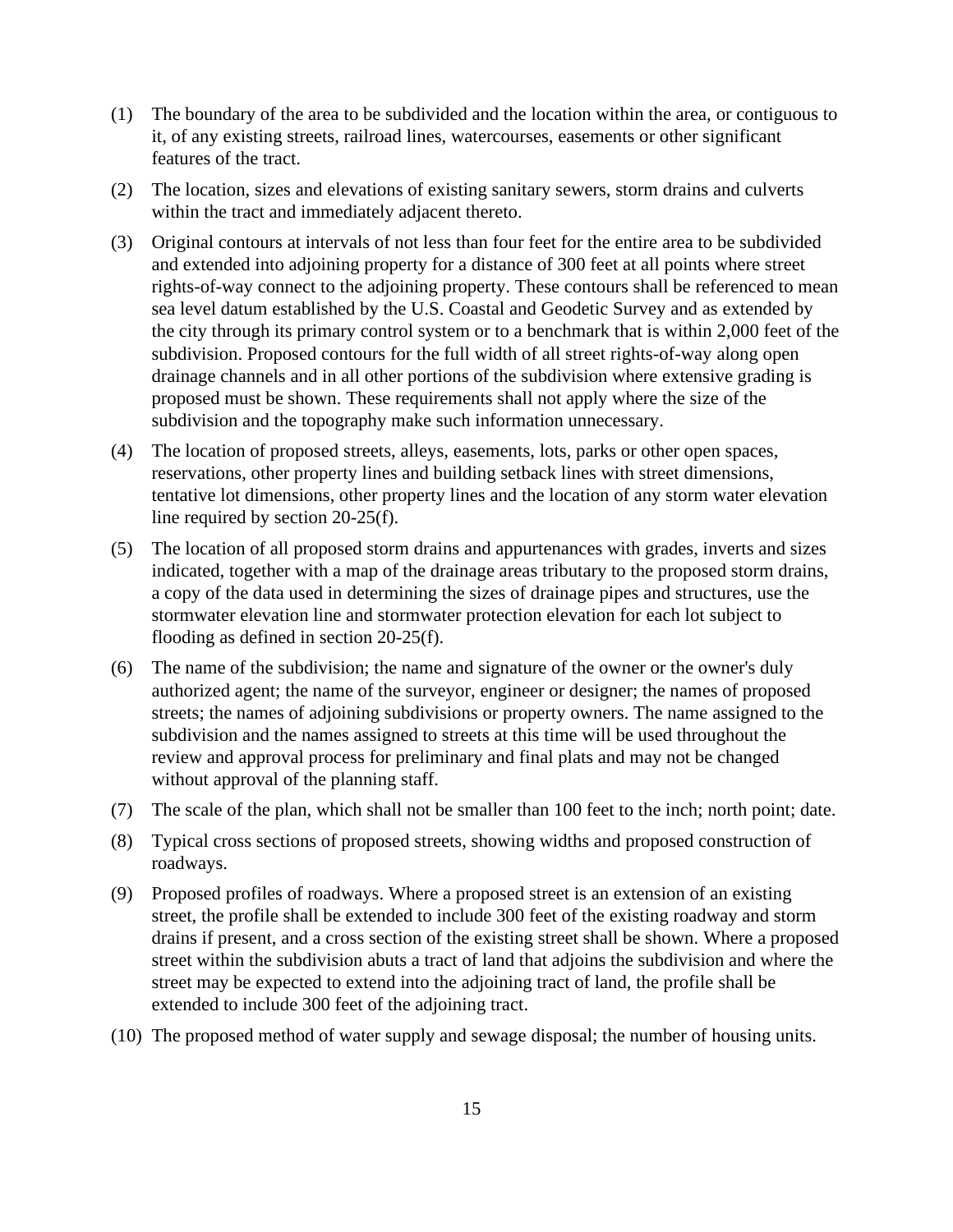- (11) A small-scale vicinity map showing the location of the subdivision with respect to adjacent streets and properties.
- (12) The location of any existing demolition landfill on the site and the location of any proposed demolition landfill sites if such information is available.
- (13) A timetable for estimated project completion of the area covered by the preliminary plan. (Code 1985, § 20-16)

## **Sec. 20-17. - Procedures for approval.**

- Preliminary plan. A preliminary plan of the proposed subdivision, developed in accordance with the specifications set forth in section 20-16, must be submitted to the planning staff. The plan must be accompanied by an application in duplicate, signed by the owner and/or his or her duly authorized agent for approval of the plans, on application forms to be furnished by the planning staff. At the time of submission, the applicant will be advised as to the number of copies of the plan and related data required in section 20-16 that must be submitted with the application.
- Time limits. Time limits for reviewing complete applications are as follows:

| <b>Action</b>                                        | <b>Staff Time</b> |
|------------------------------------------------------|-------------------|
| Initial review of preliminary plan—red line drawings | 30 days           |
| Review of plans with corrections and/or changes      | 20 days           |
| Approval of completed and correct plan               | 10 days           |

The time limits do not apply to plans for which no sketch plan has been prepared and submitted to the planning staff or to plans which contain any proposed school, park, greenway or other public facility for which reservation is required. The applicant may consent to an extension of any of the time limits in this subsection. Should the staff fail to respond within the time limits set out, the application will be considered to be denied, and the applicant may appeal the denial to the planning commission.

- (c) Waiver. The required preliminary plan may be waived by the planning staff for certain subdivisions, including metes and bounds subdivision. Such applications will be designated "minor subdivisions," provided:
	- (1) Such land abuts a street of required width and is so situated that no new streets are proposed, and no improvements are required to be installed by the subdivider according to this chapter.
	- (2) A plat of the tract being subdivided, accompanied by two applications signed by the owner/developer and/or his or her duly authorized agent, has been filed with the planning staff.
	- (3) The subdivider may be required to submit topographic information to determine flood elevations whenever the property proposed to be subdivided or resubdivided is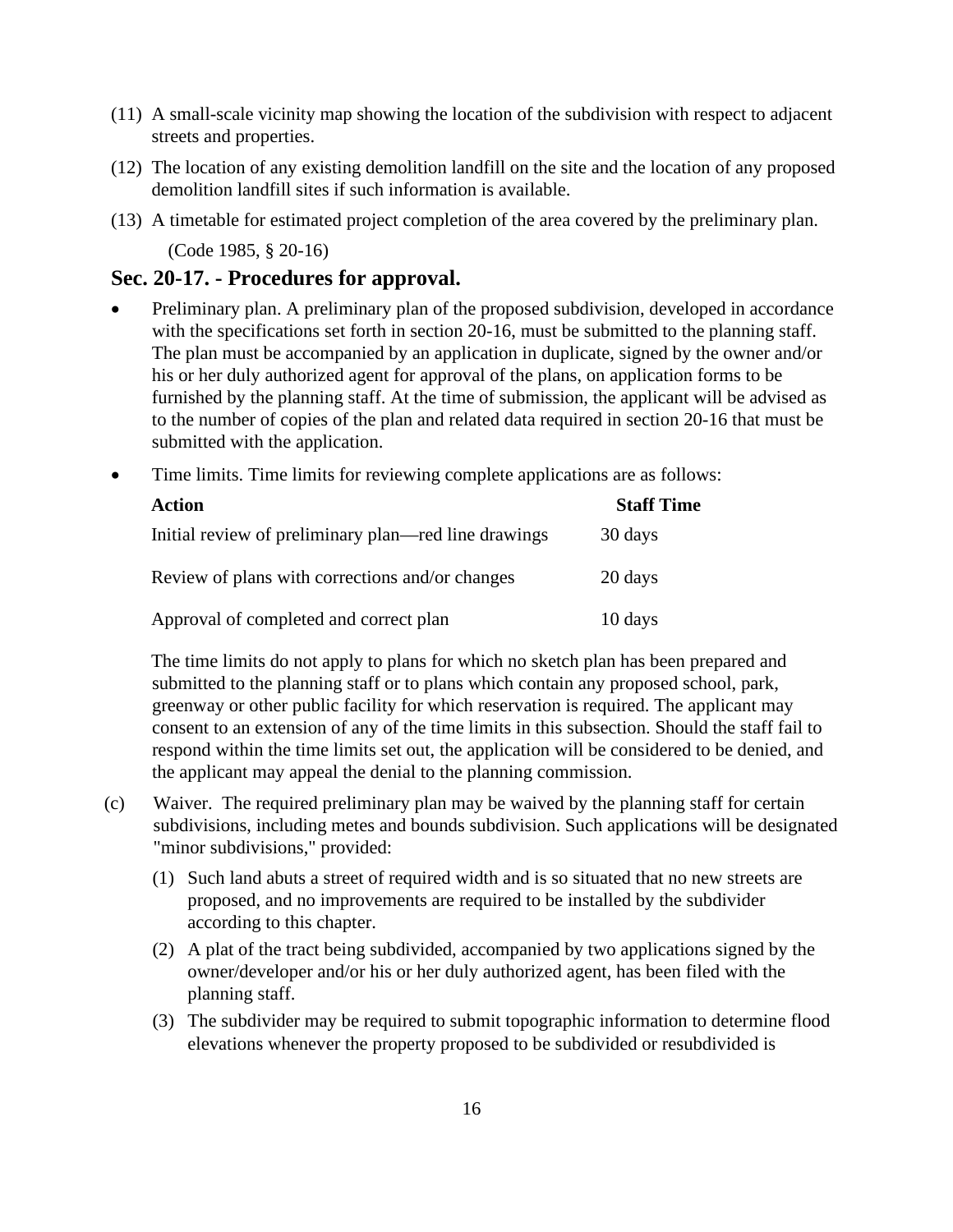traversed by or adjacent to a known watercourse. However, a final plat must be prepared and recorded as provided in section 20-18.

- (4) The required preliminary plan may also be waived by the planning staff for limited subdivisions and/or those subdivisions which do not involve the dedication of a new street.
- (d) Final plats. Upon tentative approval of the preliminary subdivision plan by the planning staff, the subdivider may proceed to comply with the other requirements of this chapter and the preparation of the final subdivision plat. The final plat may include all or only a portion of the subdivision as proposed and approved on the preliminary subdivision plan, provided that all required improvements to any existing or new street shown on the preliminary plan within the boundaries of the final plat have been provided for or been assured by the posting of a surety as provided for in section 20-58 prior to any final plat approval. The final subdivision plat must be developed in accordance with the specifications set forth in section 20-18. When the final plat is submitted to the planning staff for approval, it must be accompanied by an application in duplicate, signed by the owner and/or his or her duly authorized agent for final plat approval, on an application form to be supplied by the planning staff. The official plat for recording, together with a sufficient number of copies for distribution, must be presented for approval. The planning staff will approve final plats which comply with the requirements of this chapter within 30 days after complete submission.
- (e) Decisions for preliminary subdivision plan and final subdivision plat.
	- i. In approving a preliminary subdivision plan or final subdivision plat, the planning staff shall deliver a written notice of the decision, in print or electronic form, by personal delivery, electronic mail, or by first-class mail to the applicant and property owner, if different from the applicant. Any approval issued exclusively in electronic form shall be protected from further editing once issued. The written notice shall be delivered to the applicant's address provided in the application, and to the last address listed for the property owner on the county tax abstract, if the applicant is not the property owner.
	- ii. Disapproval. If the planning staff disapproves a preliminary plan or final plat of a subdivision, reasons for such disapproval will be stated in a written notice of the decision delivered to the applicant and property owner, if different from the applicant, by personal delivery, electronic mail, or by first-class mail. The written notice shall be delivered to the applicant's address provided in the application, and to the last address listed for the property owner on the county tax abstract, if the applicant is not the property owner.

 After such disapproval, an appeal from the decision of the planning staff may be taken to the planning commission, in accordance with article III of this chapter, and shall be properly filed within 30 days from receipt of the written notice of the decision. If notice is provided by first-class mail, the notice is deemed received on the third business day following deposit of the notice for mailing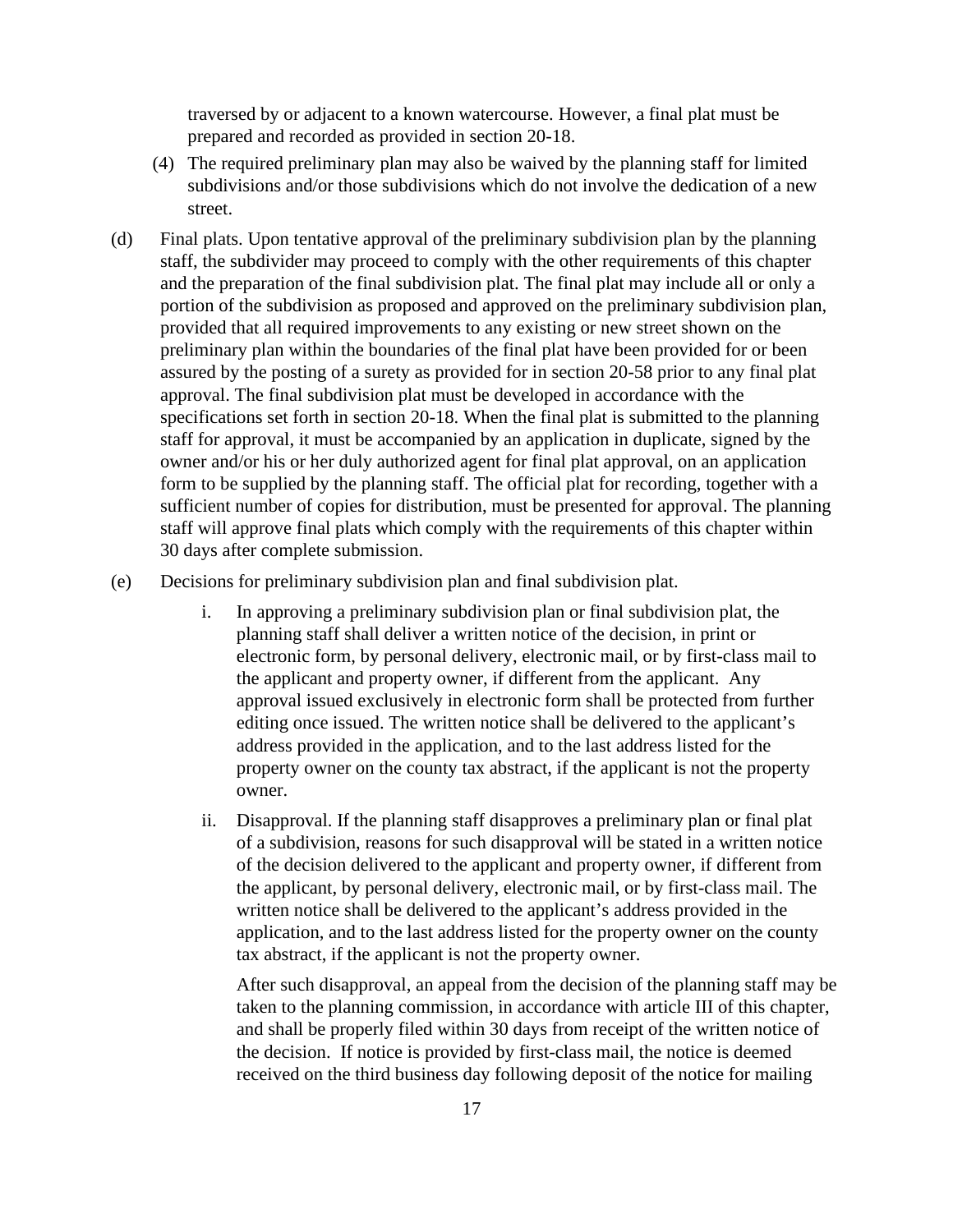with the United States Post Office. The planning commission may approve, disapprove in whole or in part, or otherwise modify the action of the planning staff. A final plat of a subdivision approved by the planning commission upon appeal from the decision of the planning staff will be eligible for recording by the register of deeds of the county.

- (f) Effect of approval of preliminary plan. A preliminary plan approved under this chapter will be valid for a period of three years from the date of approval. If no work on the site in furtherance of the plan has commenced within the three-year period, the preliminary plan approval will become null and void, and a new application will be required to develop the site. If work on the site in furtherance of the plan has commenced, that involves any utility installations or street improvements except grading, the plan will remain valid and in force, and the subdivision may be completed in accordance with the approved plan.
- (g) Release of grading permit. Preliminary plan approval is required for the issuance of a grading permit for any grading work on the site for the installation of any improvements in furtherance of the development. The release of the grading permit may be authorized by the planning staff prior to the approval of the preliminary plan, if the matters staying the approval are not related to nor will have an effect on the need for grading on the site. Once the preliminary plan is approved, further approvals under this subsection are not required for granting permits for individual sites within the development.

(Code 1985, § 20-17)

#### **Sec. 20-18. - Final plat requirements.**

The final subdivision plat will be prepared by a registered surveyor and must be drawn to a scale of not smaller than 100 feet equal to one inch and must contain the following information:

- (1) The exact boundary of the tract of land being subdivided, showing clearly the disposition of all portions of the tract.
- (2) The lines and names of all streets, alley lines, lot lines, lot and block numbers, building setback lines, easements, reservations, on-site demolition landfills and areas dedicated to public purpose, with notes stating their purposes.
	- (a) Also, the plat for all lots subject to flooding shall include a statement as follows: "This lot is subject to flooding during heavy rainfall, and the construction of buildings or structures below the stormwater protection elevation of is prohibited, as further described by section 20-25(f) of the Charlotte Subdivision Ordinance."
	- (b) Plats for multiple lots may include the stormwater protection elevations in tabular form.
	- (c) In areas where the floodway regulations are applicable, the following statement shall

be inscribed on the plat: "Any construction or use within the areas delineated as floodway fringe district boundary line and floodway district encroachment line is subject to the restrictions imposed by the floodway regulations."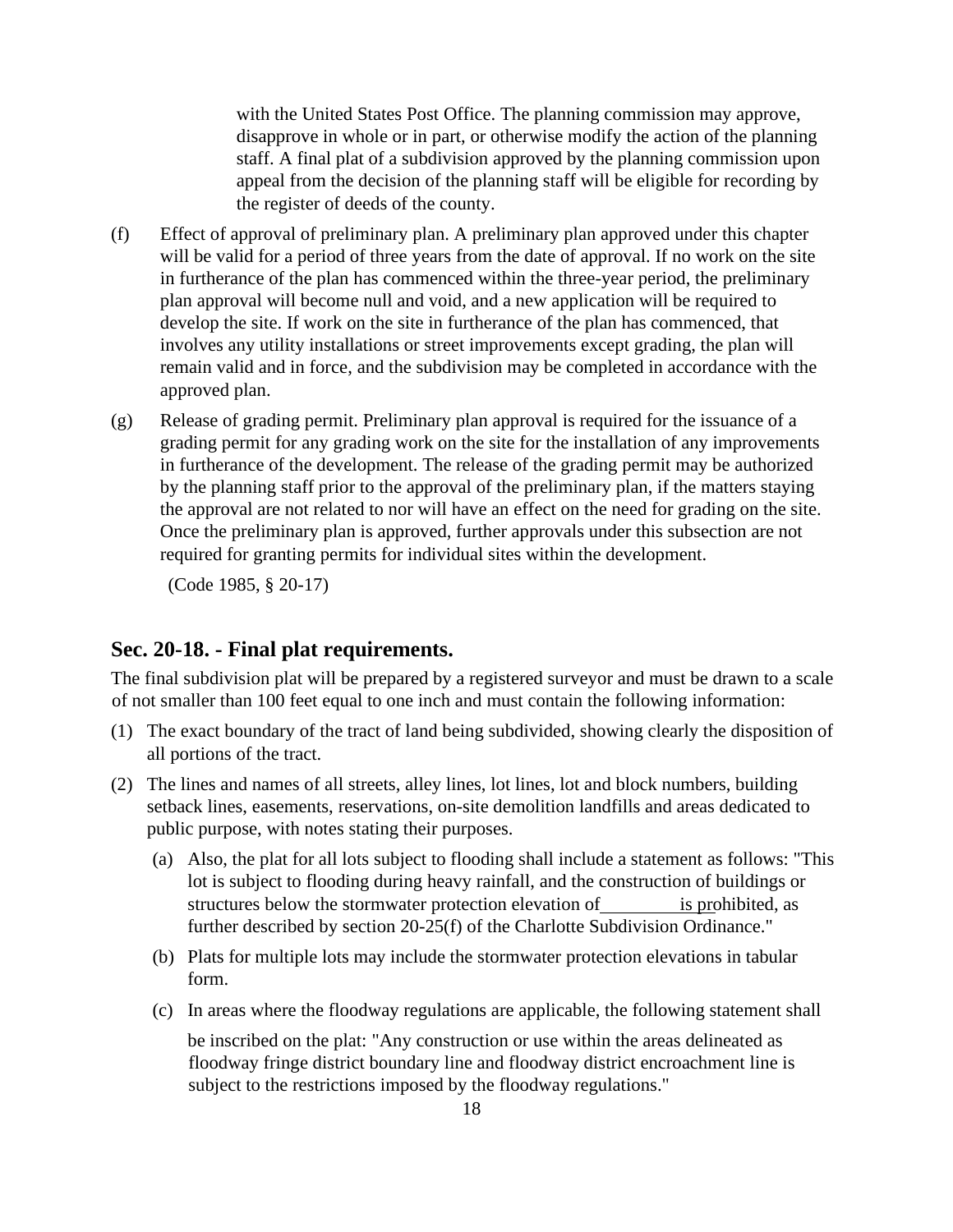- (d) Any amendment to a previously approved final plat must note in writing on the amended plat the nature and extent of the changes and the deed or plat book and page number where previously recorded.
- (3) Sufficient data to determine readily and reproduce accurately on the ground the location, bearing and length of every street and alley line, lot line, building line, easements required under this chapter or of record in the county or ascertainable by physical inspection of the property, and boundary lines of reserved or dedicated areas. All linear dimensions shall be in feet and hundredths thereof. The maximum allowable error of linear closure shall not be in excess of 1:10,000. In closed traverses, the sum of the measured angles shall vary with the theoretical sum by a difference not greater than an average of 7.5 seconds per angle, or the sum of the total shall not differ from the theoretical sum by more than 90 seconds, whichever is smaller.
- (4) As-built drawings and plans of all water system, sewer system, and storm drainage system facilities. Such plans should show all easements and/or rights-of-way to demonstrate that the facilities are properly placed. These drawings need not be placed on the final plat but must be submitted at the time of the request for final plat approval or release of any surety for required improvements, whichever comes later.
- (5) The name of the township in which the subdivision is located, the name of the subdivision, the name of the owner, the name, registration number and seal of the registered surveyor under whose supervision the plat was prepared, the date of the plat and a north point oriented as per state statutes, and a small vicinity map showing the location of the subdivision with respect to adjacent streets and properties.
- (6) The accurate location of monuments which must be established along the rear property lines of lots with a minimum of two per phase including coordinates computed from the North Carolina Plane Rectangular Coordinate System as extended there from. Design and materials shall be in accordance with the standard detail contained in the Charlotte Land Development Standards Manual.
- (7) A certificate signed by the surveyor meeting the requirements of G.S. 47-30 for proof upon oath that the plat is in all respects correct, written as follows: "The undersigned surveyor, being duly sworn, deposes and says that the plat upon which this certificate appears was prepared in accordance with G.S. 47-30 as amended, is in all respects correct according to the best of his or her knowledge and belief, and was prepared from an actual survey made by him on the day of  $\qquad \qquad$  , 20  $\qquad \qquad / \qquad \qquad / \qquad$

 $\overline{\phantom{a}}$ , with maximum linear error of closure of  $\overline{\phantom{a}}$ , and a maximum field error of angular closure of ."

Final written approval by the planning staff must be entered on the plat for recording. Changes or amendments to an approved final plat which already bears the written approval prior to recording the plat constitutes a violation of this section. The final plat shall be recorded within 120 days of the final approval date.

(8) If the subdivision is wholly or partially located in the airport noise disclosure overlay district, the following statement shall be inscribed on the plat: "Noise Warning—This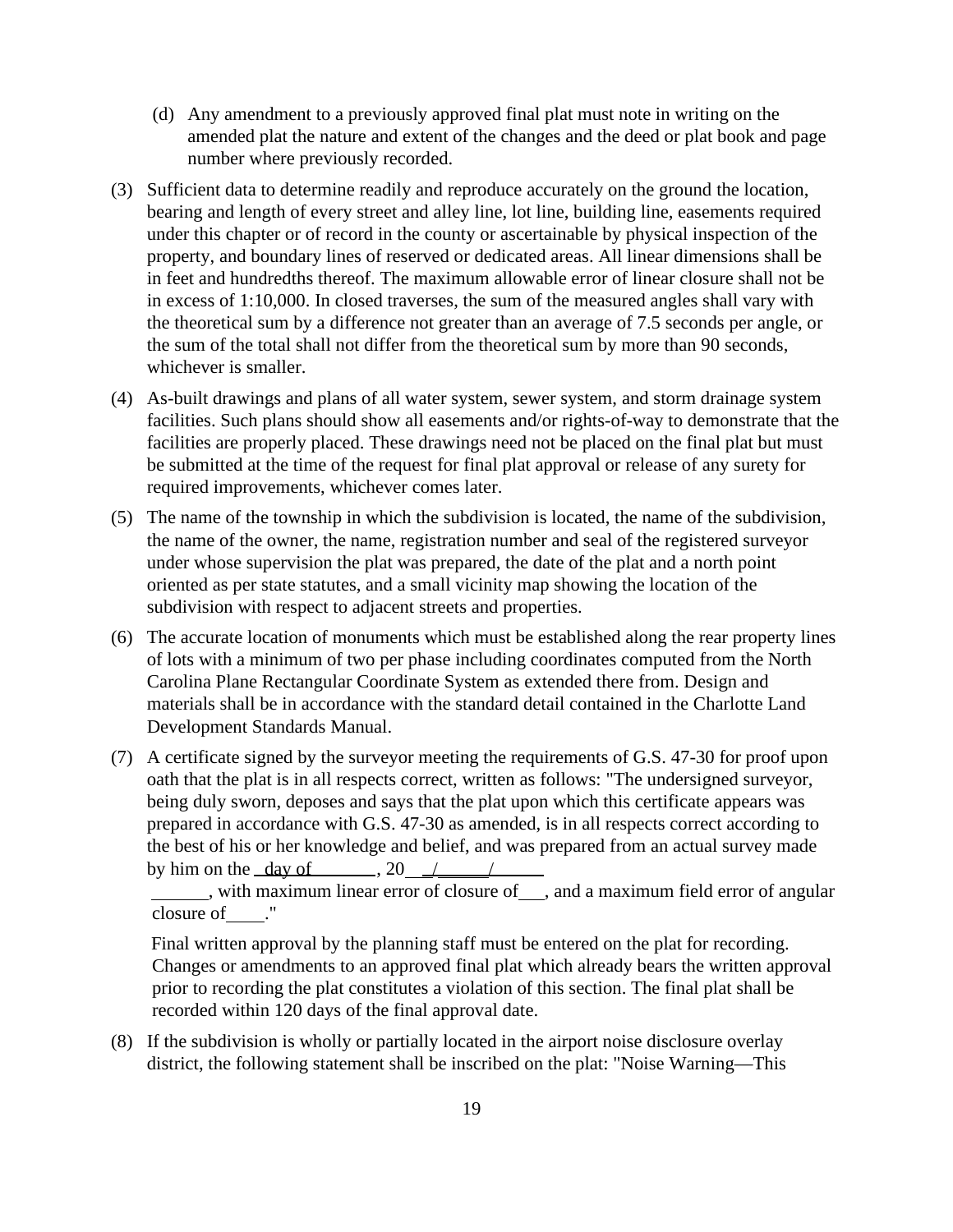property, either partially or wholly, is zoned Airport Noise Disclosure Overlay District and lies within or near the Noise Exposure Map Areas of Charlotte/Douglas International Airport and may be subject to noise that may be objectionable."

(Code 1985, § 20-18; Ord. No. 2288, § 1, 4-21-2003; Ord. No. 2961, §§ 4, 5, 5-16-2005; Ord. No. 3401, § 1, 10-18-06)

## **Sec. 20-19. - Plats already established by survey.**

- (a) Plans for subdivisions of land previously approved by the city planning board or the Charlotte-Mecklenburg Planning Commission, but not recorded by the county register of deeds prior to February 29, 1956, will be approved for recording without complying with the requirements of this chapter if the plat conforms to the previously approved plan.
- (b) Plats already established by survey and recorded in the office of the county register of deeds prior to the effective date of the ordinance from which this chapter derives will be eligible for development and other administrative permits without complying with the requirements of this chapter, but must be developed in accordance with the provisions of the subdivision ordinance in effect at the time of its approval.

(Code 1985, § 20-19)

## **Sec. 20-20. - Planned developments.**

- (a) The requirements of this section will apply for the preparation, submission and approval of preliminary site plans for planned developments involving one-family attached dwellings and planned multifamily developments.
- (b) A pre-preliminary site plan conference will be arranged by the developer with designated members of the planning staff prior to the submission of a preliminary site plan for a planned development.
- (c) The developer must submit to the planning staff a preliminary site plan and supplemental documents for review and approval. The preliminary site plan must be prepared in accordance with the requirements of section 20-16 and must include the following additional information:
	- (1) The use, approximate height, bulk and location of all buildings and structures other than one-family detached and semidetached dwellings, except that one-family detached dwellings using a zero side yard shall be shown.
	- (2) All proposed land use and dwelling unit densities.
	- (3) For plans which call for development over a period of years, a schedule showing the time within which application for final approval of all parts of the development are intended to be filed.
	- (4) The proposed location, use, improvements, ownership and manner of maintenance of common open space areas.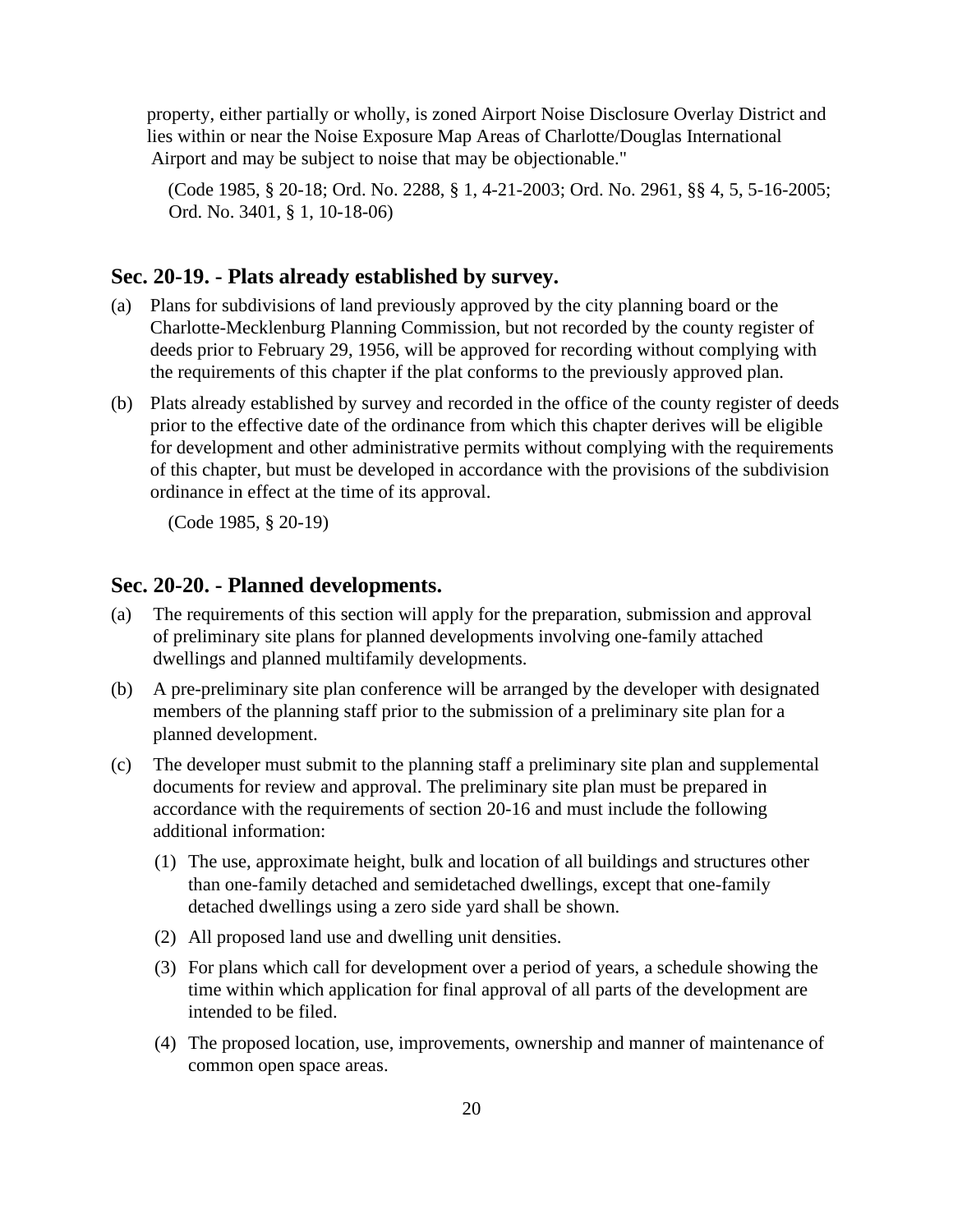- (5) Proposed off-street parking and circulation plan showing the location and arrangement of parking spaces and any driveways for ingress and egress to and from adjacent streets and highways.
- (d) The planning staff action may be approval, requests for revisions, or denial of the preliminary site plan.
	- (1) In approving a preliminary site plan, or requesting revisions for a planned development, the planning staff shall deliver a written notice of the decision, in print or electronic form, to the developer and property owner, if different from the developer, by personal delivery, electronic mail, or by first-class mail. Any approval issued exclusively in electronic form shall be protected from further editing once issued. The written notice shall be delivered to the developer's address provided in the application, and to the last address listed for the property owner on the county tax abstract, if the developer is not the property owner.
	- (2) If the planning staff disapproves a preliminary site plan for a planned development, the applicant will be notified of the reasons for such disapproval in a written notice of decision delivered to the developer and property owner, if different from the developer, by personal delivery, electronic mail, or by first-class mail. The written notice shall be delivered to the developer's address provided in the application, and to the last address listed for the property owner on the county tax abstract, if the developer is not the property owner.

After such disapproval, an appeal from the decision of the staff may be taken to the planning commission and shall be properly filed within 30 days from receipt of the written notice of the decision. If notice is given by first-class mail, the notice is deemed received on the third business day following deposit of the notice for mailing with the United States Post Office. The planning commission may disapprove in whole or in part or otherwise modify the action of the planning staff.

- (3) The final plat for planned developments, involving one-family attached dwellings and planned multifamily developments shall be prepared in accordance with the requirements of section 20-18 and shall contain the following additional information:
	- a. The use, bulk, and location of all buildings and structures other than one-family detached and semidetached dwellings.
	- b. All land uses.
	- c. The location, use, improvements, ownership and manner of maintenance of all common areas.

Written notice of the decision on a final plat for planned development shall be sent to the developer and to the property owner, if different from the developer. The written decision may be provided in print or electronic form and shall be delivered by personal delivery, electronic mail, or by first-class mail. Any approval issued exclusively in electronic form shall be protected from further editing once issued. If the final plat is not approved, the reasons shall be provided in the notice of decision. The notice shall be delivered to the developer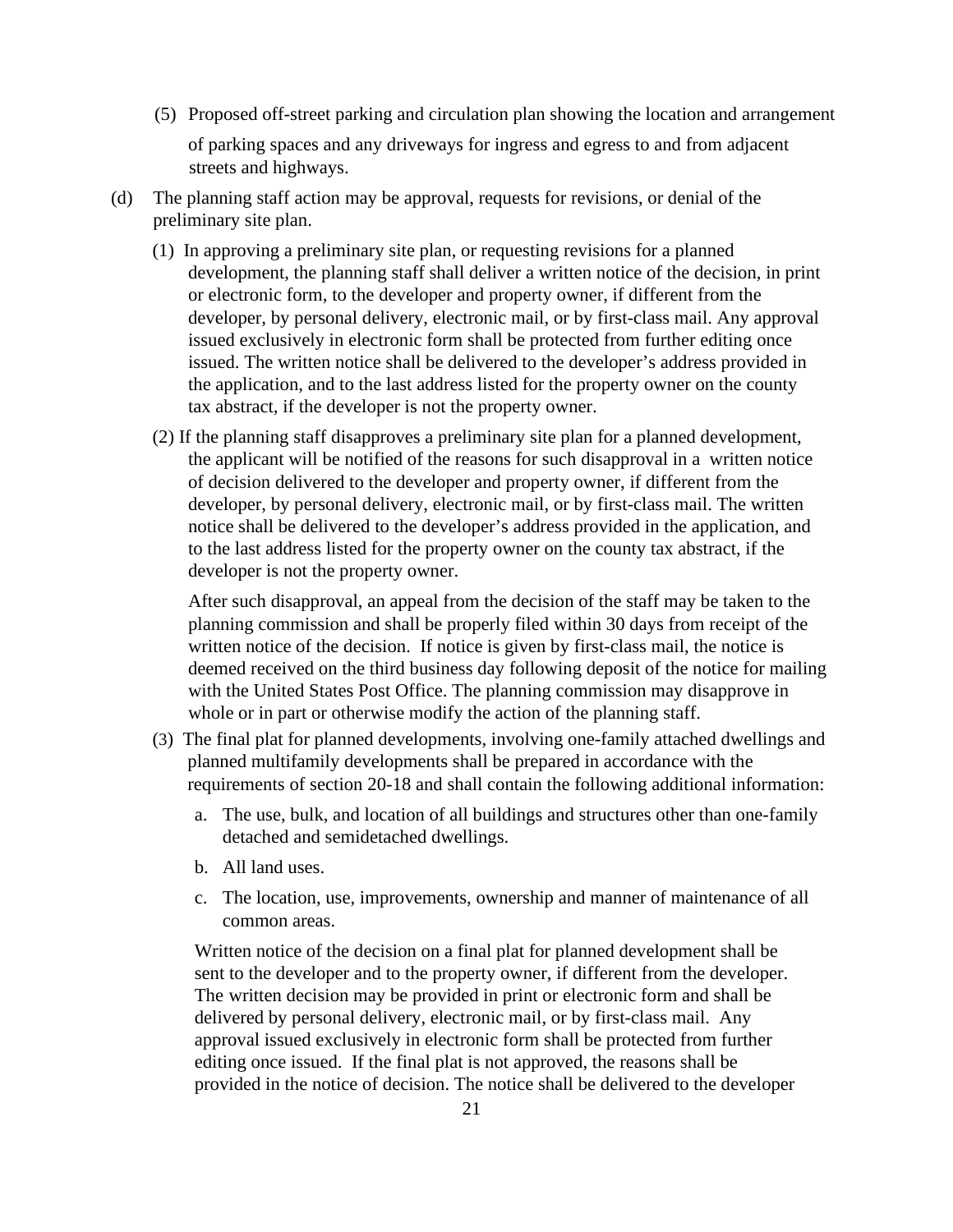at the address provided in the final plat application, and to the last address listed for the property owner on the county tax abstract, if the developer is not the property owner.

(e) The planning staff will review the preliminary site plan to ensure conformance with the requirements of the zoning ordinance in appendix A to this Code and with this chapter. (Code 1985, § 20-20)

## **Sec. 20-21. - Development standards for nonresidential development.**

Subdivisions for nonresidential development must conform to this chapter and to the provisions of the applicable zoning district.

(Code 1985, § 20-21)

## **Sec. 20-22. - Design standards for streets.**

- (a) Scope. This section contains specifications for streets which must be followed in the subdivision process. Construction details for streets are available in the Charlotte Land Development Standards Manual. Cross-sections should be consistent for complete blocks based on the highest intensity of use, and transition between types only at intersections.
- (b) Right-of-way. A proposed street right-of-way must be of sufficient width to accommodate the required cross section. However, in no case will the dedicated and reserved right-ofway be proposed to be less than the following standards, unless the city engineer certifies that special circumstances exist which make the dedication of reservation of the full rightof-way unnecessary or impractical.
- (c) Non-local street right-of-way.

| <b>Street Type</b>                                                                           | Minimum Right-of-Way (in<br>feet) |
|----------------------------------------------------------------------------------------------|-----------------------------------|
| Freeway or Expressway other than U.S.<br>74 from Briar Creek southeast to the City<br>Limits | 350                               |
| U.S. 74 between Briar Creek and W.T.<br>Harris Boulevard                                     | 250                               |
| U.S. 74 from W.T. Harris Boulevard<br>southeast to the City limits                           | 280                               |
| Limited-access Arterial                                                                      | 200                               |
| <b>Commercial Arterial</b>                                                                   | 150                               |
| Major Arterial                                                                               | $100*$                            |
| Minor Arterial                                                                               | $70*$                             |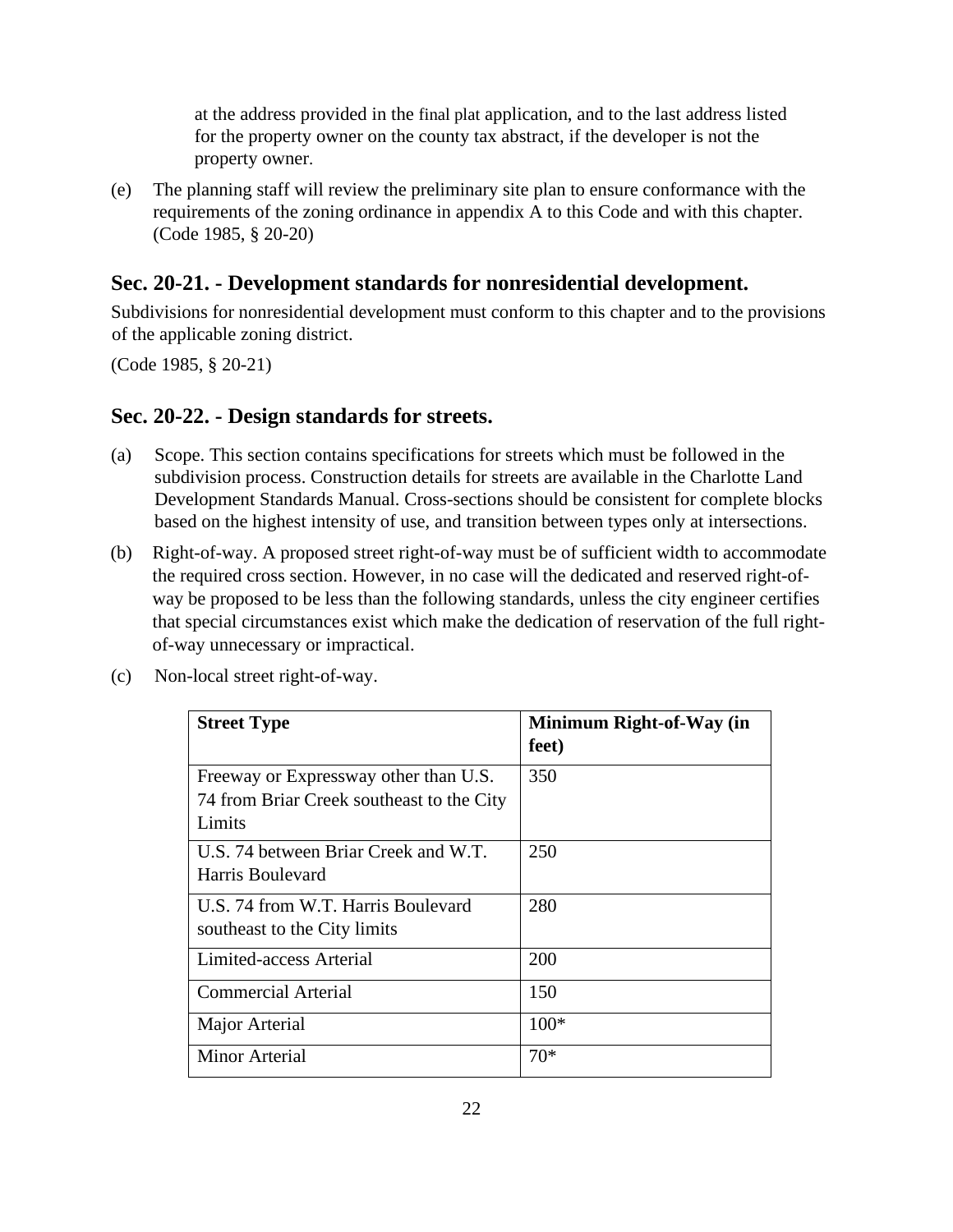\*The right-of-way widths for major and minor thoroughfares located within the area bounded by Route 4 and I-85 shall be a minimum width of 80 feet for major thoroughfares and 60 feet for minor thoroughfares and as provided for in Section 12.103 of the zoning ordinance in appendix A to this Code.

- (1) City staff, after consulting applicable plans and programs and after consulting with the appropriate city, county, state and/or federal officials will be responsible for the determination of the classifications of streets or segments of streets. These standards represent the normally required rights-of-way. Additional right-of-way may be necessary in the area of interchanges, intersections, cut/fill areas, or areas where horizontal or vertical alignments must be improved and will be determined on a case by case basis.
- (2) Whenever a tract of land to be subdivided includes any part of a thoroughfare shown on the thoroughfare plan approved by the Mecklenburg-Union Metropolitan Planning Organization and whenever such a right-of-way has been further defined by acceptable locational procedures sufficient to identify properties to be affected, a right-of-way for the thoroughfare must be platted in the location and to the width specified in the plan.
- (3) The subdivider is responsible for the dedication of the rights-of-way up to 100 feet (50 feet on either side of the centerline) or the reservation of the right-of-way in accordance with Section 20-52. The remainder of the minimum right-of-way over 100 feet must be reserved for future right-of-way use and must be shown as such on the final plat.
- (4) Freeways. Whenever a tract of land is to be subdivided includes any part of the proposed right-of-way for a freeway, as shown on the thoroughfare plan approved by the Charlotte Regional Transportation Planning Organization and whenever such a right-of-way has been further defined by acceptable locational procedures sufficient to identify properties to be affected, the right-of-way for the freeway must be reserved and remain undeveloped, pending future acquisition by the state or other governmental unit. The subdivider must reserve the proposed right-of-way in accordance with the requirements in subsection (2) above.

(d) Local street right-of-way.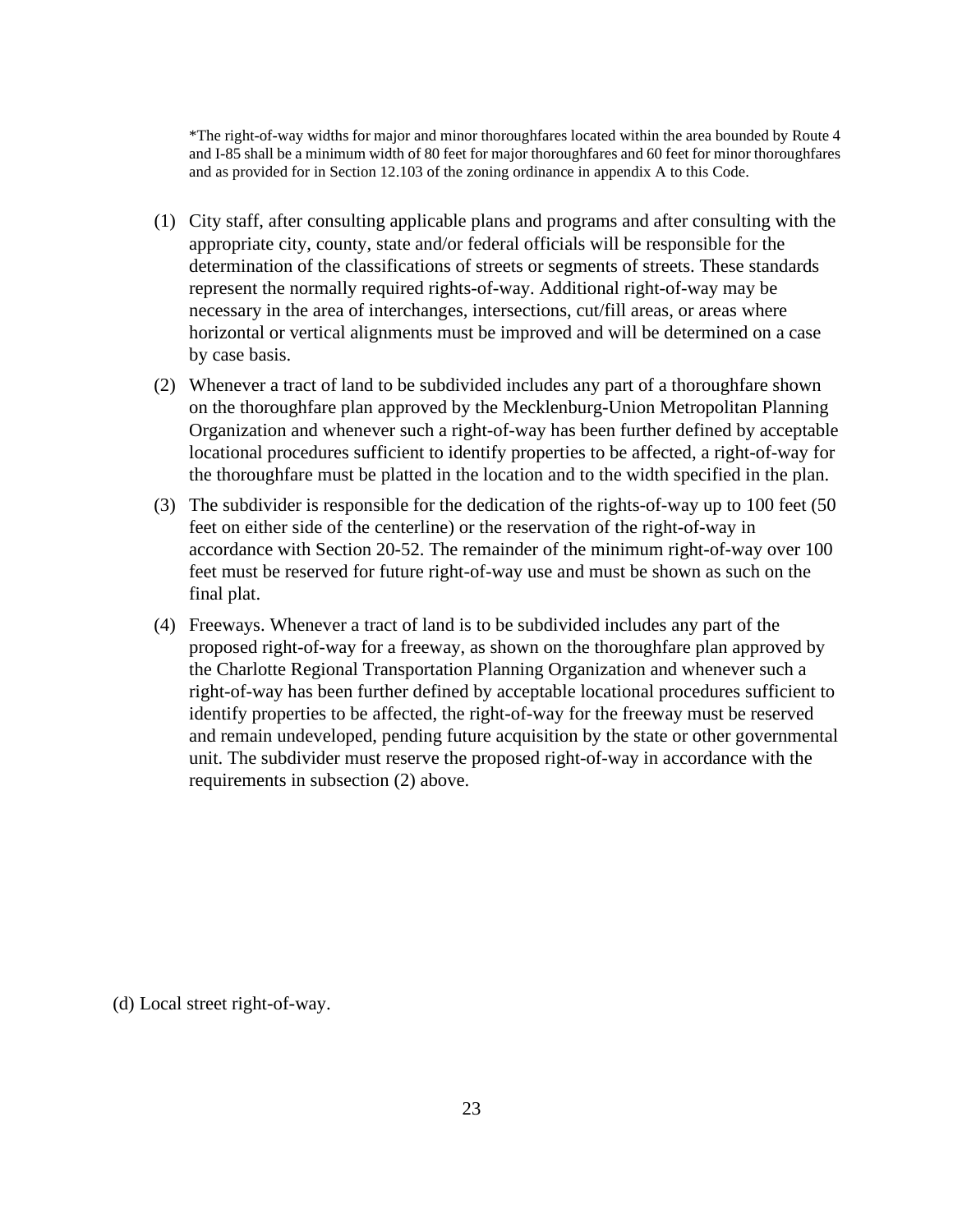| <b>Local Street Type Right-of-Way</b>  | <b>Total Right-of-Way</b> | <b>Minimum Right-of-Way</b> |
|----------------------------------------|---------------------------|-----------------------------|
|                                        |                           | (using an easement for the  |
|                                        |                           | Pedestrian Zone)            |
| <b>Local Residential Streets</b>       |                           |                             |
| <b>Narrow</b>                          | 50 feet                   | 37 feet                     |
| Medium (default)                       | 56 feet                   | 42 feet                     |
| Wide                                   | 72 feet                   | 51 feet                     |
| <b>Local Office/Commercial Streets</b> |                           |                             |
| <b>Narrow</b>                          | 55 feet                   | 41 feet                     |
| Wide                                   | 77 feet                   | 57 feet                     |
| <b>Local Industrial Streets</b>        |                           |                             |
| All local Industrial Streets           | 65 feet                   | 51 feet                     |
| Collector                              | 72 feet                   | 51 feet                     |

(1) Along existing local streets less than 77 feet wide, there is no requirement that right-ofway greater than 38.5 feet on each side of the centerline be dedicated. Along all other existing streets, there is no requirement that any right-of-way be dedicated or reserved.

## (e) Local Street Cross-Section Application.

(1) Local street alternatives may be applied only in accordance with the table below. Cross- sections should be consistent for complete blocks based on the highest

intensity of use, and transition between types only at intersections.

| <b>Land Use Conditions</b>                                                                                                                                                                                                                                                                       | <b>USDG Street Type/Cross-Section</b> |
|--------------------------------------------------------------------------------------------------------------------------------------------------------------------------------------------------------------------------------------------------------------------------------------------------|---------------------------------------|
| <b>Residential Land Uses</b>                                                                                                                                                                                                                                                                     |                                       |
| Default: except in conditions 1-4 below, use:                                                                                                                                                                                                                                                    | <b>Local Residential Medium</b>       |
| 1. If residential use within a mixed use<br>development unless a conditional zoning<br>district or adopted area plan indicates<br>otherwise, or where the separation of the<br>residential uses from the non-residential uses is<br>sufficient to justify the use of residential street<br>type. | Local Office/Commercial Wide          |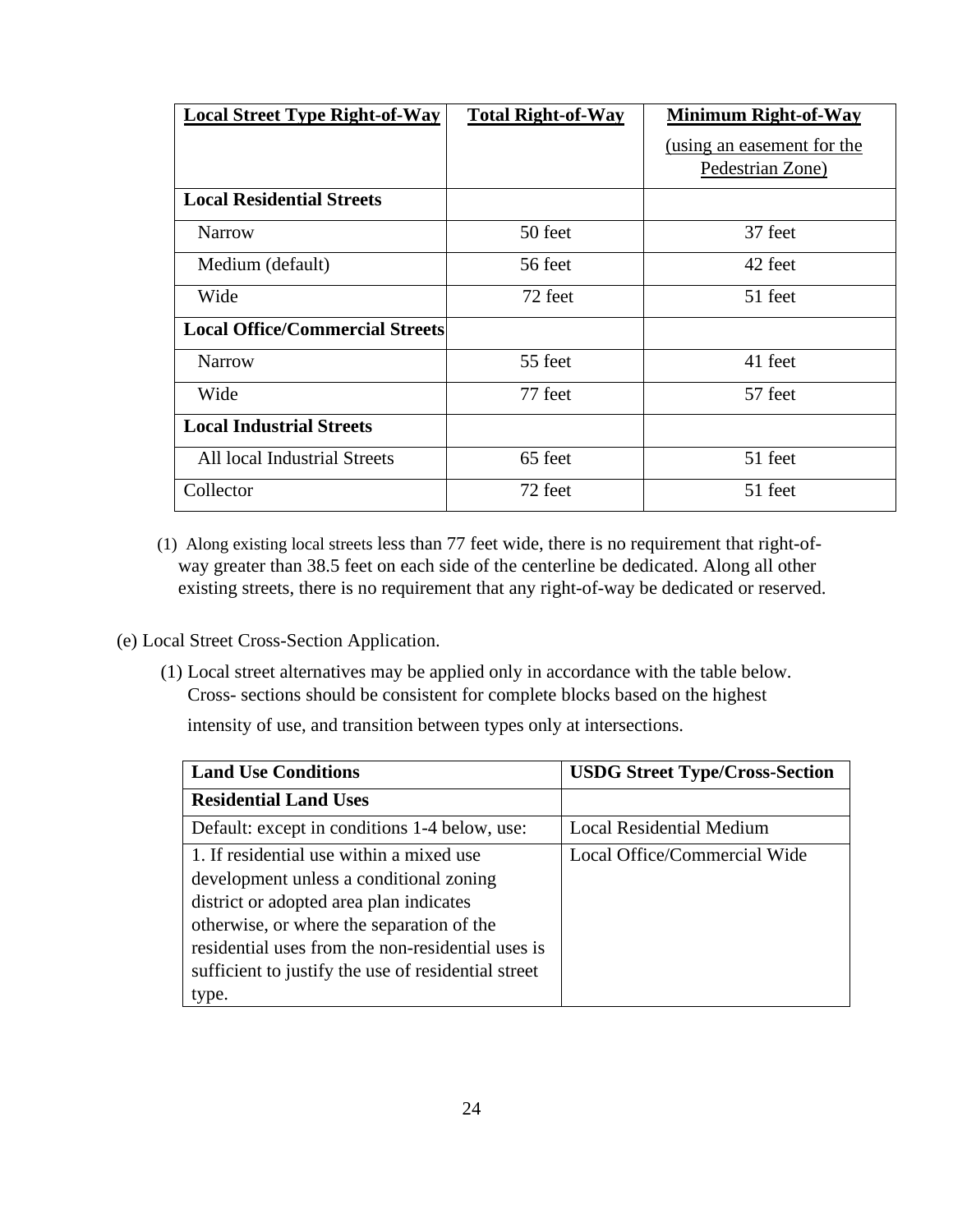| 2. If all lots are greater than 10,000 square feet<br>with all of the following conditions:                          |                                 |
|----------------------------------------------------------------------------------------------------------------------|---------------------------------|
| Lot frontage greater than 80 feet<br>$\bullet$<br>More than one street connection<br>$\bullet$                       | <b>Local Residential Narrow</b> |
| Parallel street located within one<br>$\bullet$                                                                      |                                 |
| connected block                                                                                                      |                                 |
| 3. If the street is abutted only by lots fronting<br>adjacent perpendicular streets with the<br>following condition: | <b>Local Residential Narrow</b> |
| • More than one street connection                                                                                    |                                 |
| 4. If greater than 8 dwelling units per acre use:                                                                    | <b>Local Residential Wide</b>   |

| <b>Industrial Land Uses</b>                                                                                                                                 | <b>Local Industrial Street</b> |
|-------------------------------------------------------------------------------------------------------------------------------------------------------------|--------------------------------|
| <b>Office/Commercial/Retail Land Uses</b>                                                                                                                   |                                |
| Default: except in conditions 1-2 below, use:                                                                                                               | Local Office/Commercial Wide   |
| 1. A conditional zoning district or small area<br>plan prescribes the use of the Local<br><b>Office/Commercial Narrow</b>                                   | Local Office/Commercial Narrow |
| 2. The developer can reasonably demonstrate<br>to city staff that the anticipated long-term<br>development will not create parking demand on<br>the street. | Local Office/Commercial Narrow |

(Code 1985, § 20-22)

## **Sec. 20-23. – Design Standards for Street Network and Blocks**

- (a) Street Network. A network of interconnected streets providing both external and internal connectivity is required for all types of new development. This network can be constructed with either public streets or private streets as allowed under 20-25. The following uses are exempt from the street network requirements:
	- (1) Schools
	- (2) Parks
	- (3) Places of Worship
	- (4) Cemeteries

(b) External Connectivity

- (1) Existing Street Stubs
	- a. Extend any existing adjacent street stubs into the development on its proper projection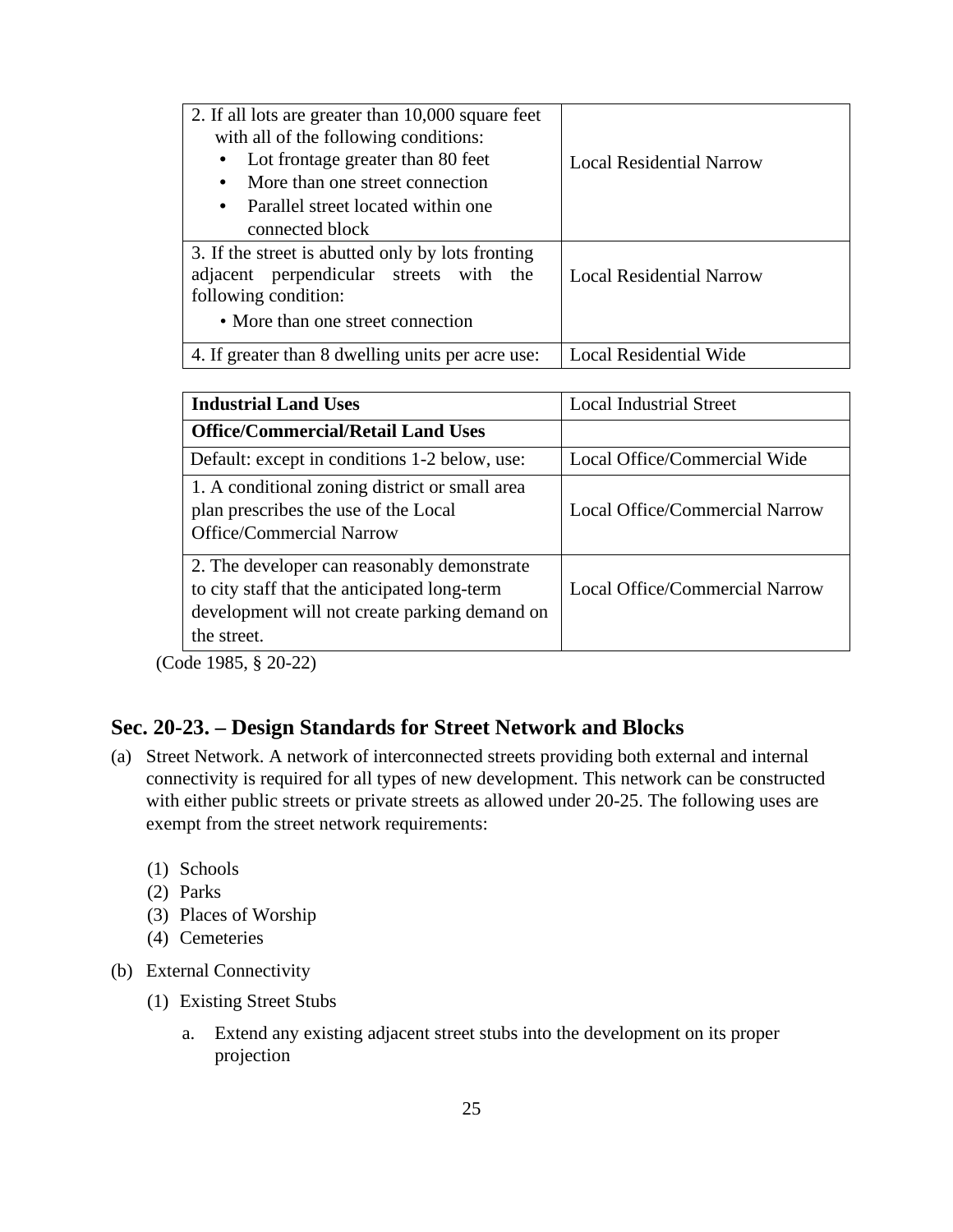- b. Extend any existing adjacent paper street stub into the development where the city commits to construct the paper portion of the street no later than the time of permit approval.
- c. Complete any existing adjacent half street located along any property line.
- (2) Additional new local streets shall be required as follows:
	- a. Measure the length of each property boundary and divide by the appropriate preferred block length spacing from Table 1 "Preferred Street Spacing", to determine the overall number of blocks required along that boundary. Round down to the nearest whole number where a fractional number results. This is the required number of block faces along that boundary. Where the result is less than 2, but the boundary exceeds the maximum block length (Table 2 "Maximum Street Spacing"), one street is required.

Where an odd-shaped parcel has a series of boundary segments shorter than the preferred block length, but separate blocks would be required if the site is measured across, (as opposed to along the boundary segments), then a local street shall be required. Where the extension of non-local and adjacent local streets creates a street network that meets the required number of blocks, no additional new streets are required. If the distance from the nearest adjacent street to the parcel boundary exceeds the maximum block length, then a street may be required.

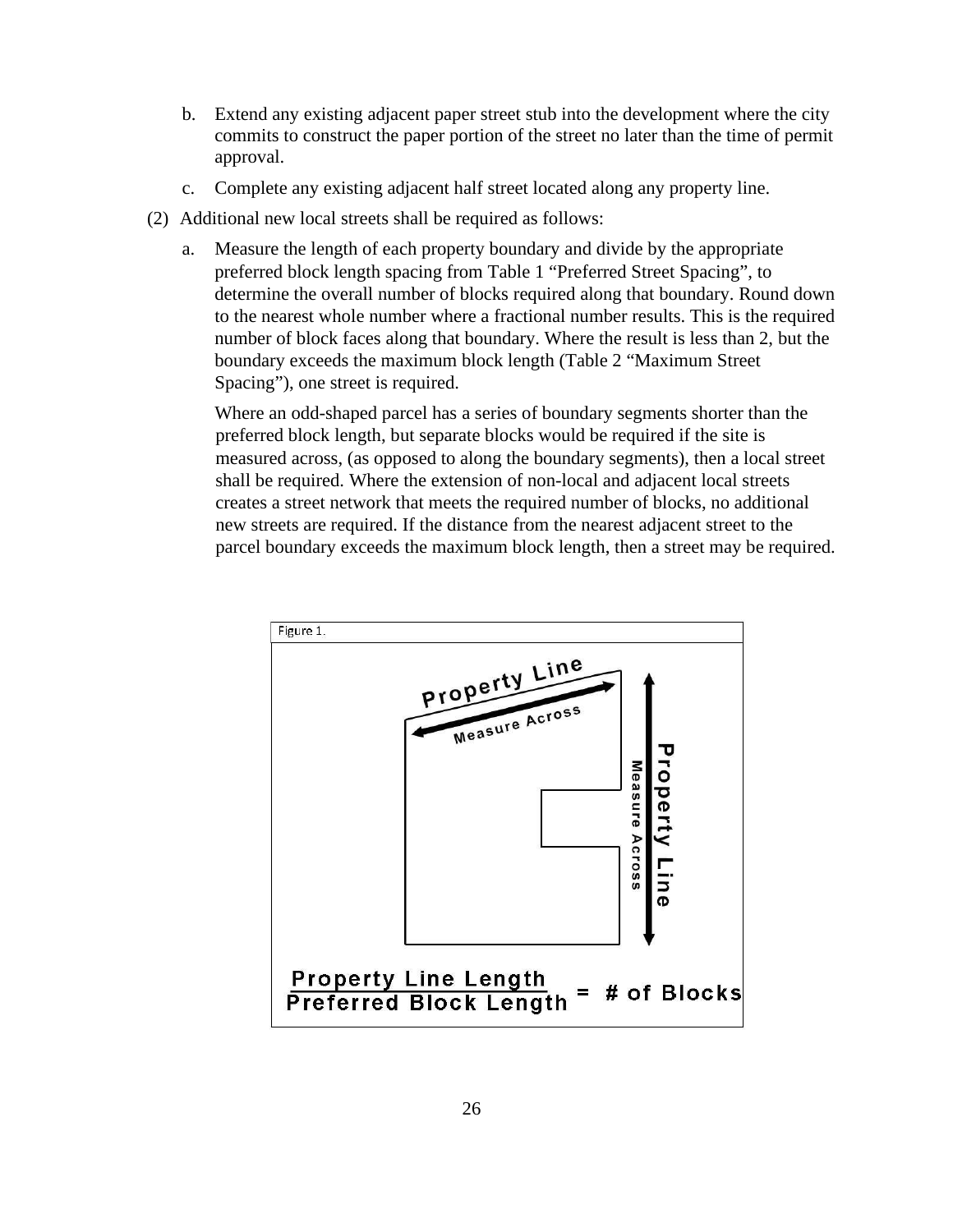|                           | Location <sup>1</sup> /Land Use    | <b>Block Length along</b><br><b>Property Boundary</b> |
|---------------------------|------------------------------------|-------------------------------------------------------|
| <b>Activity Centers</b>   |                                    |                                                       |
|                           | <b>Industrial Centers</b>          | 600                                                   |
|                           | <b>Mixed Use Centers</b>           | 500                                                   |
| <b>Growth Corridors</b>   |                                    |                                                       |
|                           | Transit Station Areas <sup>1</sup> | 400                                                   |
|                           | <b>Other Corridor Subareas</b>     | 600                                                   |
| Wedges (apply uses below) |                                    |                                                       |
|                           | Nonresidential Uses                | 500                                                   |
|                           | Residential $\geq$ 5 du/acre       | 600                                                   |
|                           | Residential $<$ 5 du/acre          | 600                                                   |

**Table 1 Preferred Street Spacing** 

b. Construct new local streets where additional streets are required to create the blocks calculated above, including any required stub streets or half streets. When the property abuts a local street, begin by aligning, where possible, with streets or driveways across the local street to create four-way intersections.

The average street spacing, measured from centerline to centerline, for an entire site shall not exceed the maximum spacing shown in Table 2 "Maximum Street Spacing". No individual block face shall exceed 1000 feet. Exceptions as noted in 20-23(d) are allowed, and will be included in the block averaging calculation based on its length, or 1000 feet, whichever is smaller. The following streets shall not be included in the calculation for average block length (see Figure 2):

- 1. Cul-de-sac streets
- 2. Stub streets
- 3. Streets whose length is determined by the depth of back-to-back residential lots

<span id="page-30-0"></span>**<sup>1</sup>** Boundaries for Activity Centers, Growth Corridors, Transit Station Areas and Wedges defined by the official map maintained by the Charlotte-Mecklenburg Planning Department.

EXAMPLE: Where the width of the site at the property boundary is 1,400 feet, and the site is located in a Transit Station Area, then three blocks are required  $(1,400 / 400 = 3.5$ , rounded down to the nearest whole number  $= 3$  new blocks must be created).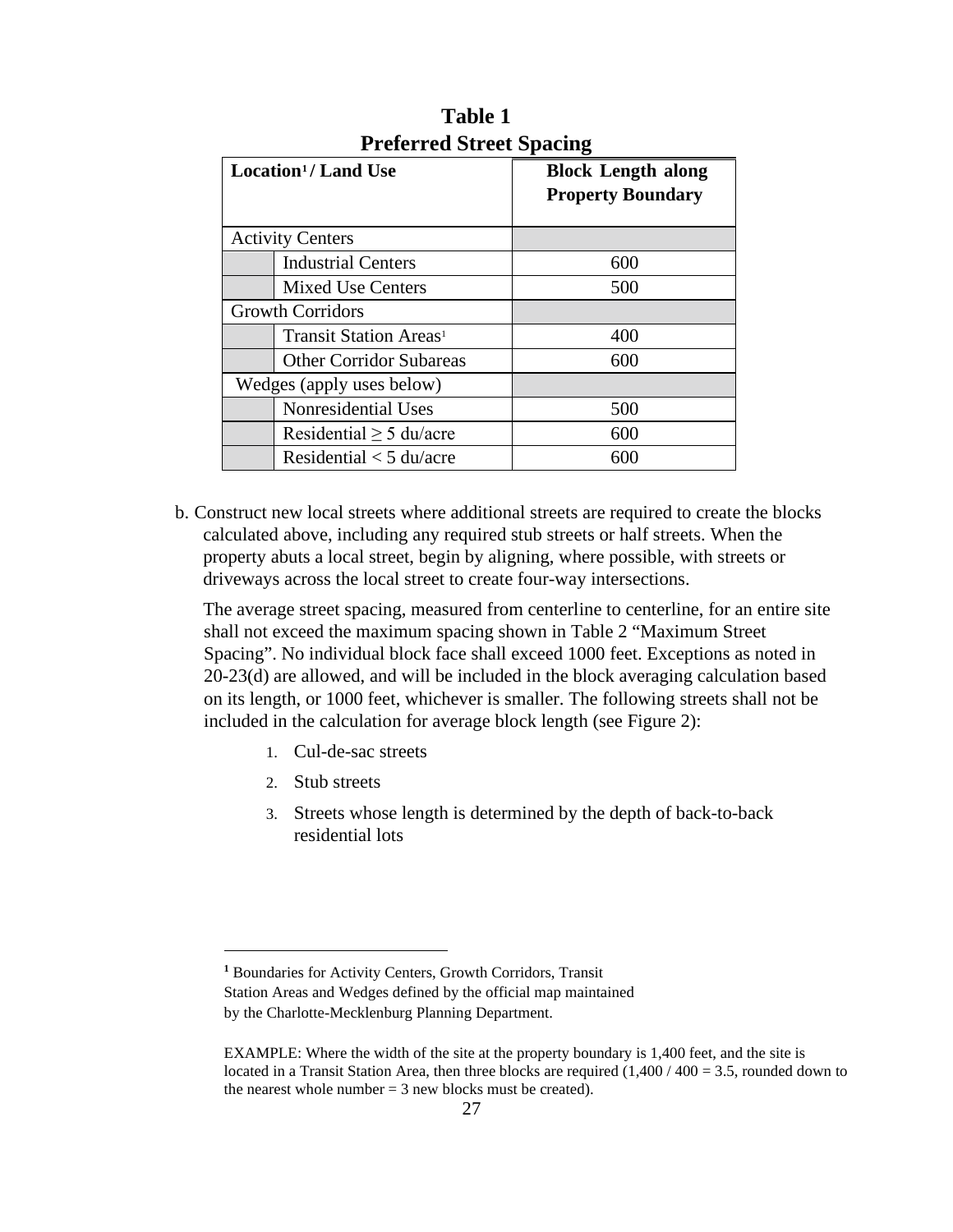

**Table 2 Maximum Street Spacing** 

| Location <sup>1</sup> / Land Use |                                    | <b>Maximum Block</b> |
|----------------------------------|------------------------------------|----------------------|
|                                  |                                    | Length               |
| <b>Activity Centers</b>          |                                    |                      |
|                                  | <b>Industrial Centers</b>          | 1000                 |
|                                  | <b>Mixed Use Centers</b>           | 650                  |
| <b>Growth Corridors</b>          |                                    |                      |
|                                  | Transit Station Areas <sup>1</sup> | 600                  |
|                                  | <b>Other Corridor Subareas</b>     | 650                  |
| Wedges (apply uses below)        |                                    |                      |
|                                  | Nonresidential Uses                | 650                  |
|                                  | Residential $\geq$ 5 du/acre       | 650                  |
|                                  | Residential $<$ 5 du/acre          |                      |

**<sup>1</sup>**Boundaries for Activity Centers, Growth Corridors, Transit Station Areas and Wedges defined by the official map maintained by the Charlotte-Mecklenburg Planning Department.

- (3) New Street Stubs
	- a. New street stubs to adjacent properties are required using the prescribed methodology for creating blocks
	- b. New street stubs are not required to existing single family developments, with the following two exceptions:
		- 1. A street stub may be required to an abutting single family lot that may be further subdivided based on the size and shape of the single family lot making a stub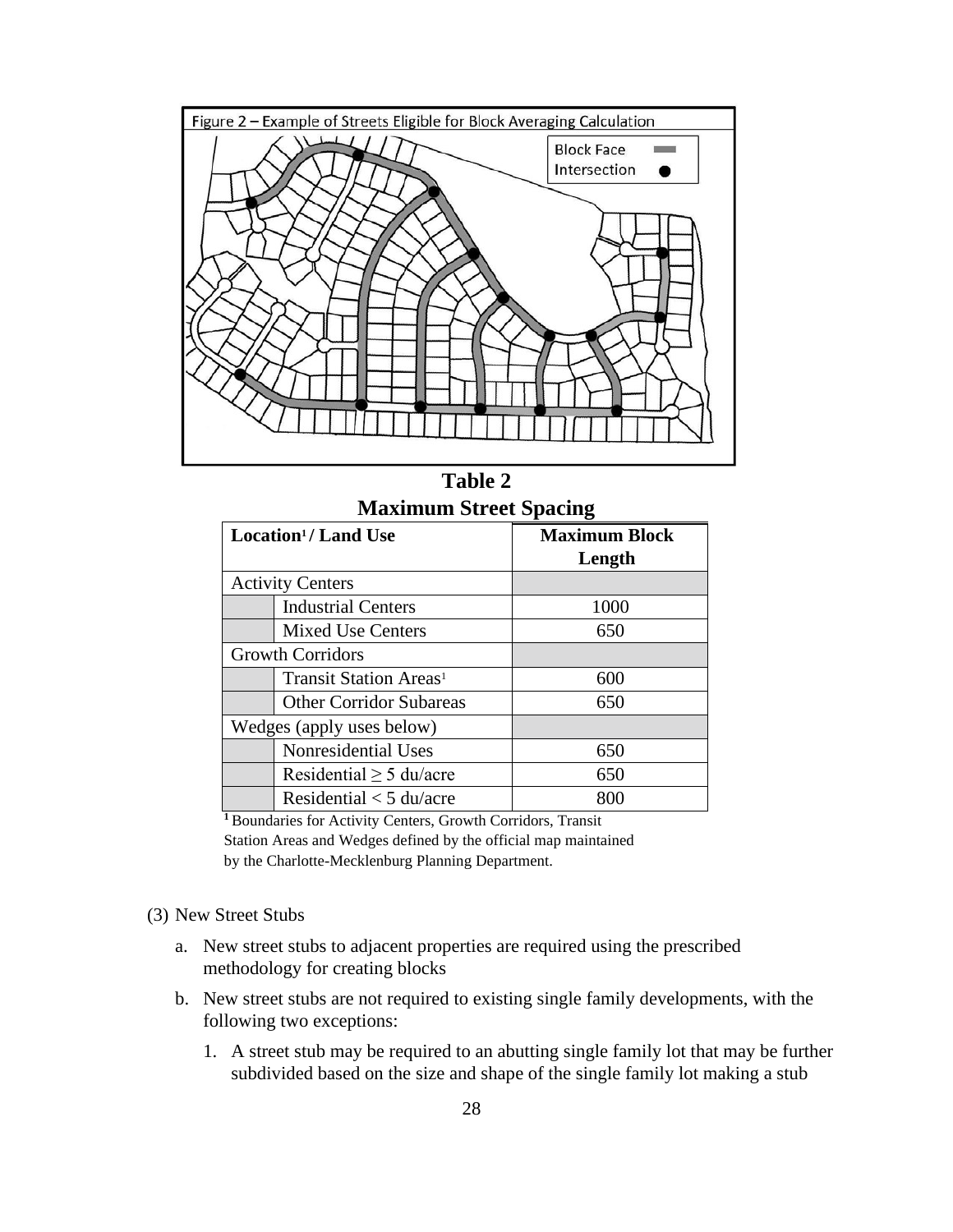street extension feasible. New street stubs shall be public and connect to the existing public street system. Deed restrictions on the single family lots may be considered in determining whether a lot is likely to be redeveloped and therefore whether a street stub should be provided.

- 2. A paper street may be required to single family lots located adjacent to thoroughfares
- (4) Ingress and Egress
	- a. All new development should provide for more than one access for ingress and egress at the time of development, if feasible.
	- b. New streets and driveways should align with existing streets across intersections to create four-way intersections.
- (c) Internal Connectivity. Once the external streets are created, connect them, and ensure no block lengths exceed 1000 feet and the average of the block lengths for the entire site does not exceed the maximum block spacing shown in Table 2 "Maximum Street Spacing". Streets eligible for inclusion in the average block length calculation are described in 20-23 (b)(2)b.
- (d) The city staff may modify the maximum local street spacing, eliminate the need for a stub or paper street where:
	- (1) A physical impedance to a connection exists, such as a freeway, railroad line, rapid transit line, or gas pipeline.
	- (2) A natural impedance exists, such as areas of steep slopes, wetlands, floodplain, creeks or streams.
	- (3) An industrial use is located adjacent to a proposed residential property, allowing future traffic to the non-residential use to traverse the residential property to reach a non-local street.
	- (4) The shape of the property does not allow the requirements to be met.
	- (5) There are right-of-way, sight distance, or access constraints to providing the recommended spacing.
	- (6) Accessibility to the subject property or an adjacent property requires modification of the requirements.
	- (7) Special manufacturing, distribution warehousing, industrial or security functions do not allow the street spacing requirements to be met.
	- (8) It is advantageous to the street network to align a new street with an existing street, major driveway, or traffic signal, and therefore not creating smaller than desirable block faces.
- (e) Block widths. Block widths must be sufficient to allow two tiers of lots except where single tiers of lots will facilitate nonresidential development, the separation of nonresidential and residential developments, or the separation of residential development from thoroughfares.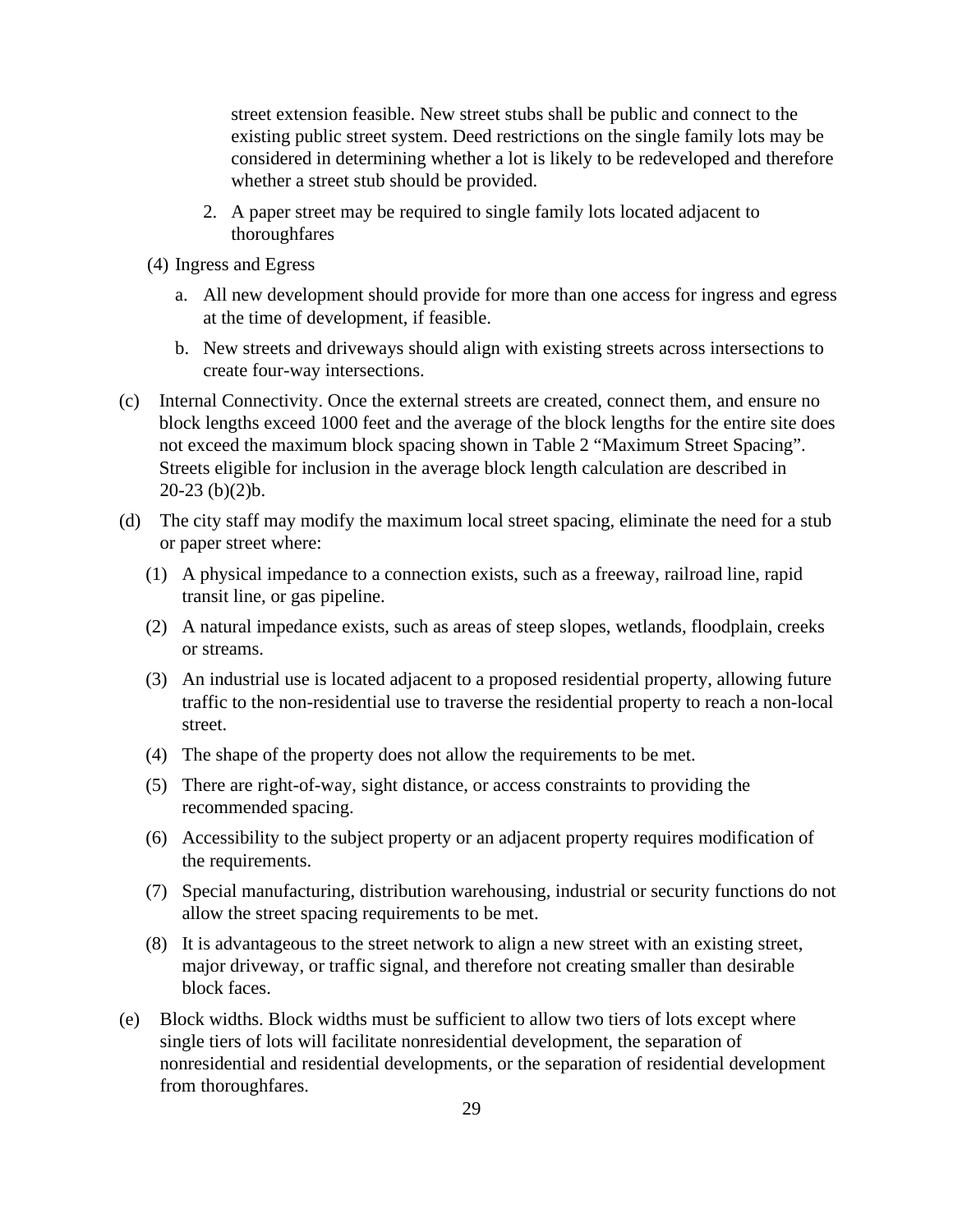

- (f) Street offsets. Where there is an offset in the alignment of a street across an intersection, the offset of the centerlines may not be less than 125 feet. Staff may reduce this requirement based on analysis of safety and operational conditions.
- (g) Cul-de-sac. Cul-de-sacs and other permanently dead-end streets are allowed only where no feasible alternative has been documented. No cul-de-sacs are permitted in transit station areas. Cul-de-sacs shall not be longer than the preferred street spacing in Table 1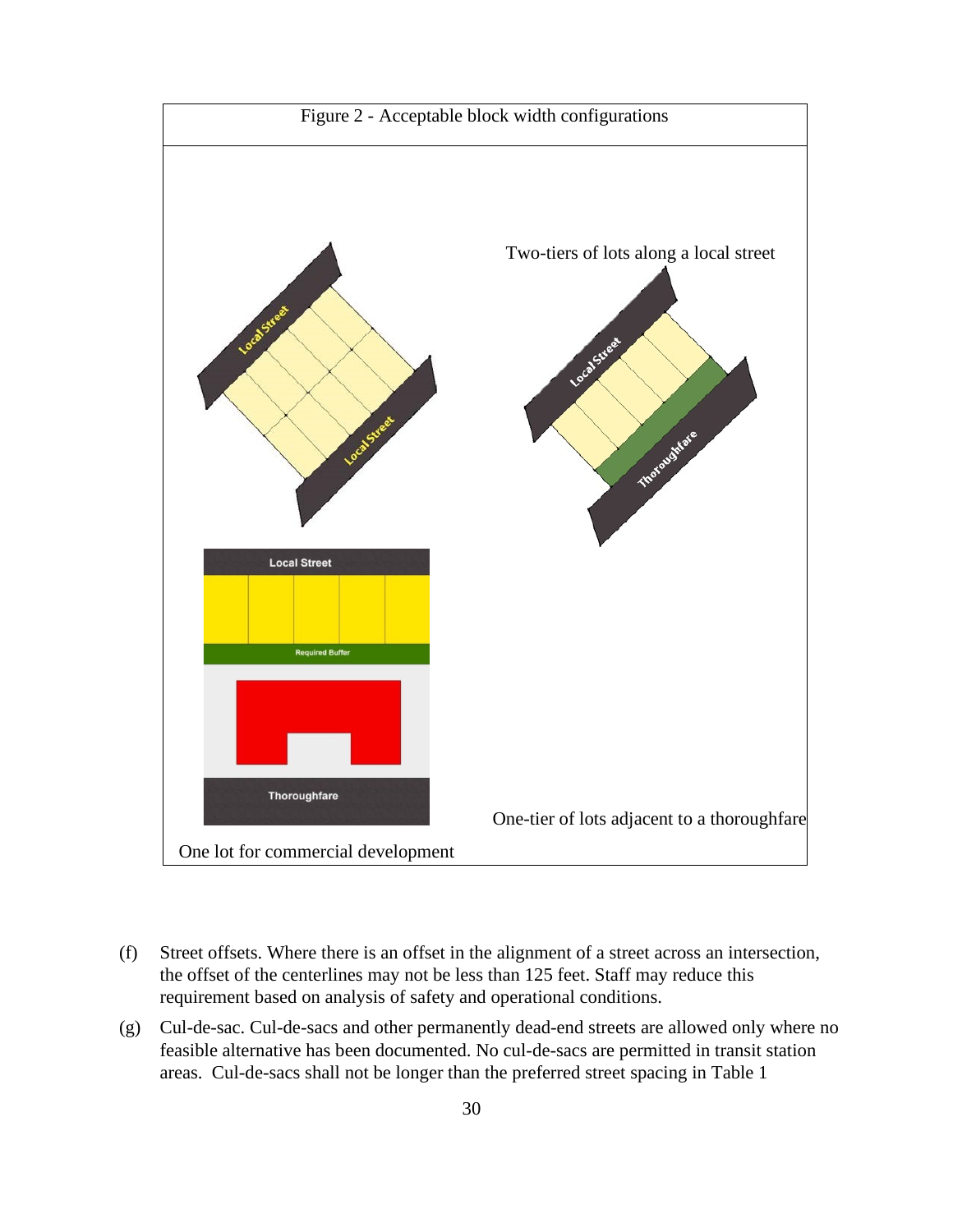"Preferred Street Spacing". Flag lots along the turnaround portion of the cul-de-sac shall not be used as a way to minimize the length of the cul-de-sac. Where a vehicular connection is impractical and limited additional connections exist, or when environmental conditions make a vehicular connection impractical, a pedestrian and bicycle connection through the cul-de-sac may be required.

- (h) Half streets. New half streets are allowed only where the dual objectives of achieving a network of streets and ensuring the burden of creating streets is reasonably shared among property owners are achieved. This determination shall be made by city staff based on the configuration of parcel boundaries and the anticipated impact of future extension and completion of the half street on the viability of the adjacent parcels. No new half streets are allowed for single-family residential development. Where a half street (partially improved) exists, adjacent development shall complete the street. A half street must be constructed to a minimum of one half the width of the appropriate local street. Where more than one half of the width is constructed, sufficient right-of-way must be dedicated to contain the constructed portion of the street.
- (i) Traffic calming. Wherever a street exceeds the maximum block length, the following conditions shall apply:
	- (1) For residential wide or office/commercial wide, provide at least one pair of midblock curb extensions, as described in the Charlotte Land Development Standards Manual, or another approved slow point.
	- (2) For all other street types, the developer must consult with City staff about the possible use of other traffic calming devices as available in the Charlotte Land Development Standards Manual or as approved by the City Engineer.
- (j) Parking, pedestrian, green zone design. While a common design for parking, pedestrian, and green zones on both sides of a street is preferred, there may be instances where opposite sides of a street contain significantly different land uses. Where such instances are located parallel to a thoroughfare, city staff may approve the design of each side of the roadway separately with regard to the parking, pedestrian, and green zones. Streets that extend perpendicular to a thoroughfare shall be designed for the most intense adjacent land use.
- (k) Collector street designation. If a street is designated on the adopted Collector Street Map dated November 27, 2000, or meets at least two of the criteria, the street will be designated as a collector street and must be built to the appropriate standard.
	- (1) The street intersects directly with a thoroughfare and provides access to an area with an overall density of one dwelling unit per acre, or provides access to more than 125 dwelling units.
	- (2) The street by its general configuration, in relationship to the existing development of the area, in effect serves a collector function.
	- (3) The street serves as a primary access to a significant nonresidential, institutional or recreational land use, as well as access to a residential area.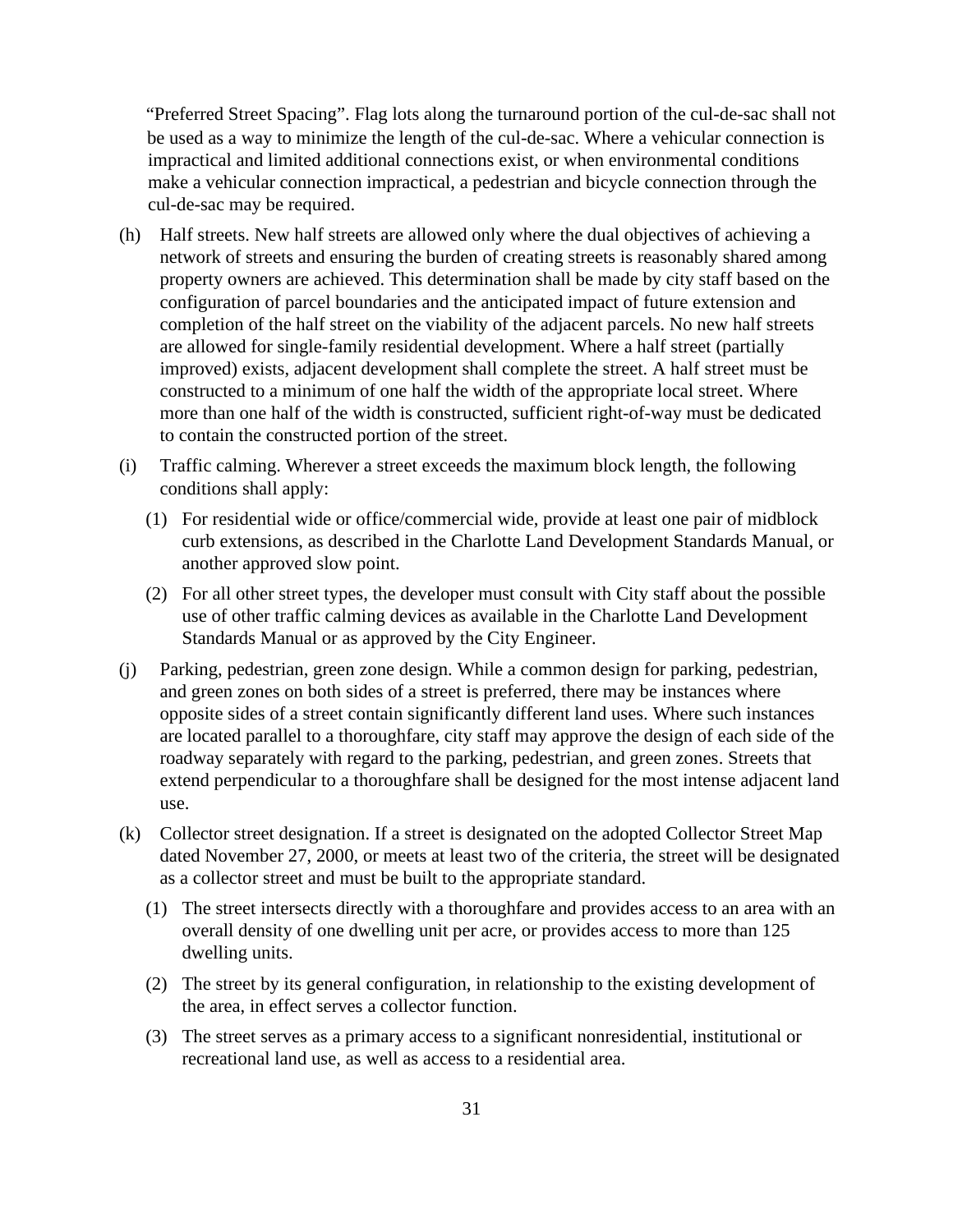## **Sec. 20-24 Alternative Compliance for Street Design**

- (1) Purpose and Intent. It is the purpose of this section to provide for the consideration of alternative street designs which differ from the conventional design standards outlined in Sec. 20-22 and 20-23 of this article but which are based upon sound engineering, transportation, and urban design practice. Alternative street design means alternative designs for physical improvements such as street cross-sections, street network, and street block design.
- (2) Authority. The Development Review Board will have the authority to hear and decide applications for alternative compliance.
- (3) Initiation. An application for alternative compliance may be initiated only by the owner of the subject property, an agent authorized in writing to act on the owner's behalf, or a person having written contractual interest in the affected property.
	- (a) An applicant requesting alternative compliance shall schedule a pre-application conference with staff to discuss the procedures, standards, and regulations.
	- (b) An application, in a form prescribed by the Planning Director, must be filed with the planning department accompanied by a nonrefundable filing fee as established by city council. The application shall include an explanation of why the development proposal is not allowed by the ordinance standards.
- (4) Determination of completeness.
	- (a) Within ten days of receiving an application for alternative compliance, the Planning Director will determine whether the application is complete. If the Planning Director determines that the application is not complete, he or she will notify the applicant or specifying the application's deficiencies. The planning director will take no further action on the application until the deficiencies are remedied. If the planning director fails to notify the applicant, the application will be deemed complete. If the application is deemed complete, the planning director will schedule the application for consideration at a hearing before the Development Review Board within 30 days.
	- (b) A determination of completeness will not constitute a determination of compliance with the substantive requirements of these regulations but will only allow review of the application to proceed under this section. In the event that the application is automatically deemed complete due to the failure of the planning director to notify the applicant of any deficiencies in the application, the deficiency of information may result in rejection of the application by the Development Review Board.
- (5) Staff review.
	- (a) After receipt of a complete application for alternative compliance, the planning director will review the application and send a written recommendation to the Development Review Board setting forth whether the application for alternative compliance should be granted or denied and the reasons for such recommendation. In making such recommendation, the planning director may consult with other city and county agencies and may allow them to review the application for alternative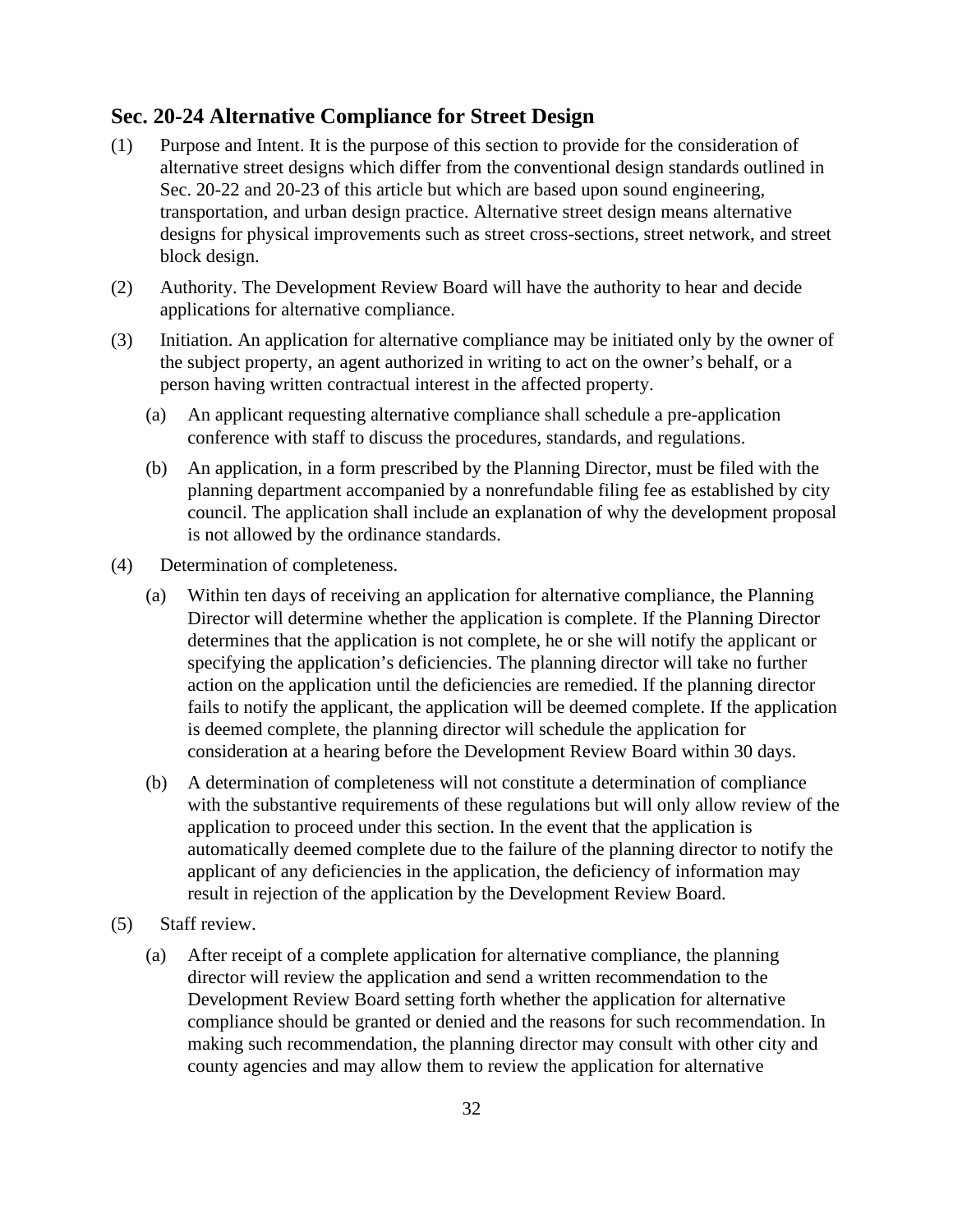compliance. The recommendation of the planning director will be submitted to the Development Review Board and mailed to the applicant at least five days prior to the scheduled public hearing.

- (6) Notice and hearing.
	- (a) The Development Review Board will hold hearings on any application for alternative compliance which comes before it in accordance with rules adopted by it for such purpose.
	- (b) The planning staff will mail written notice of the time, place, and subject of the hearing to the person or persons filing the application, to the owners of the subject property, and to the owners of property which adjoins or is directly across a street or alley from the subject property at least 15 days prior to the hearing.
- (7) Action by the Development Review Board. The Development Review Board will grant or deny the application for alternative compliance. The board must state the reasons used to reach its decision.
	- (a) If the application is approved by the Development Review Board, the administrator shall deliver a written notice of the decision, in print or electronic form, by personal delivery, electronic mail or by first-class mail to the applicant and property owner, if different from the applicant. Any approval issued exclusively in electronic form shall be protected from further editing once issued. The written notice shall be delivered to the applicant's address provided in the application, and to the last address listed for the property owner on the county tax abstract, if the applicant is not the property owner. A written copy of the notice of decision shall also be mailed to every aggrieved party who has filed a written request for such copy with the planning director at the time of the hearing.
	- (b) If the application is disapproved by the Development Review Board, the administrator shall notify the applicant of the reasons for such disapproval in a written notice of decision delivered to the applicant and property owner, if different from the applicant, by personal delivery, electronic mail, or by first-class mail. The written notice shall be delivered to the applicant's address provided in the application, and to the last address listed for the property owner on the county tax abstract, if the applicant is not the property owner. A written copy of the notice of decision shall also be mailed to every aggrieved party who has filed a written request for such copy with the planning director at the time of the hearing.
- (8) Approval criteria. Before granting approval of an application for alternative compliance, the Development Review Board must determine that:
	- (a) While the proposed alternative design does not strictly meet all of the standards of the Urban Street Design Guidelines it nevertheless satisfies their intent and is not an inferior improvement design.
	- (b) The proposed alternative design will have the same or higher level of service or adequacy as the standard required improvements. It is not the intent of the alternative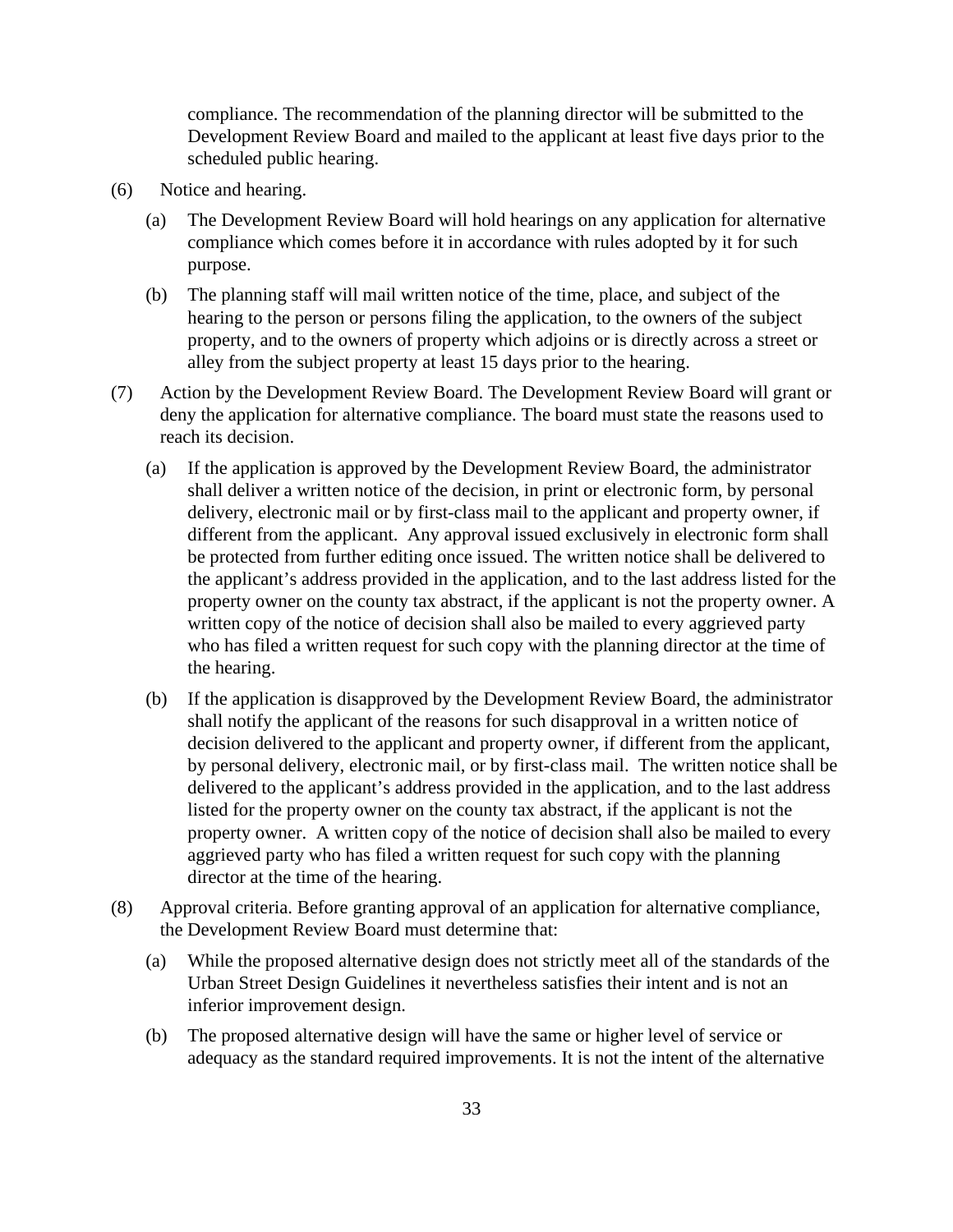compliance procedure to allow an inferior improvement design to the standards required by this chapter for the purpose of reducing cost.

- (c) The departure from the standard is the minimum necessary, given the specific circumstances of the request.
- (d) The proposed alternative design will not materially endanger the public health or safety if constructed where proposed and developed according to the plan as submitted and approved
- (9) Rehearing. The Development Review Board may refuse to hear an application for alternative compliance which is substantially similar to an application that has been previously denied.
- (10) Appeal from Development Review Board. Any appeal of a decision rendered by the Development Review Board under this section must be to the superior court by proceedings in the nature of certiorari. Any petition for review by the superior court must be properly filed with the clerk of superior court within 30 days from receipt of the written notice of decision. If notice is given by first-class mail, the notice is seemed received on the third business day following deposit of the notice for mailing with the United States Post Office.
- (11) Effect of grant of application for alternative compliance. After the approval of an application for alternative compliance, the applicant will be required to follow the procedures for preliminary and final plat approval in order to proceed with development of the subject property. All decisions made by administrative officers under those procedures will comply with the alternative compliance to the regulations granted to the applicant by the Development Review Board or court.

#### **Sec. 20-25. - Design standards for lots.**

- (a) Frontage on street.
	- (1) Each lot in a subdivision must have frontage on a public or private street, except that all single-family detached lots shall front on a public street. Private streets may be allowed in place of public streets with approval by staff.
	- (2) Where lots or building sites that are part of a multifamily development exceed the maximum street spacing in Sec. 20-23(b)(2)b, at least one street extending through the development in both directions shall be a public street. The location of the required public street shall be determined based on the location with the greatest value for connectivity to the existing roadway network. Where no extension of a multifamily public street into adjacent sites is possible, the applicant may construct such a street as a private street.
	- (3) Lots designed for certain planned multifamily dwellings need not front on a street, provided that all portions of the dwelling unit proposed for such lots are located within 400 feet of a public street or private street that furnishes direct access to the property, and that access to each such lot be made available via either a public right-of-way or a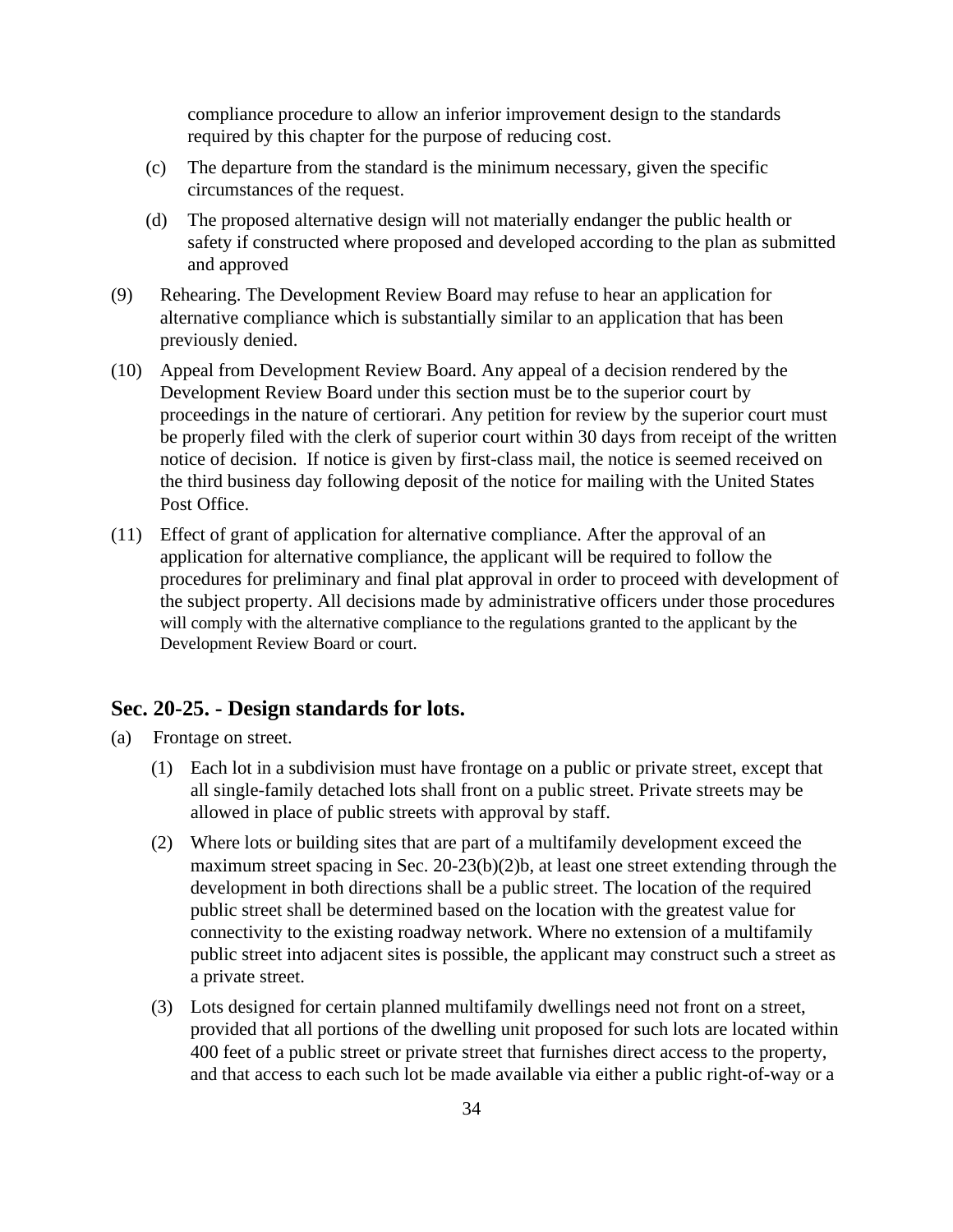private vehicular or pedestrian way owned by the individual lot owner in fee or in common ownership.

- (4) In addition to provisions (1), (2) and (3), all other lots must be designed in accordance with Appendix A of the City Code.
- (b) Sidelines. Side lot lines shall, as nearly as practicable, be at right angles or radial to street lines. Where side lot lines intersect at the rear of the lot, the angle of intersection shall not be less than 60 degrees.
- (c) Maximum density and minimum lot requirements. Density controls the maximum number of lots that can be created when subdividing property. Once the maximum density is established, lots must meet all the development standards of the underlying zoning district in which the proposed subdivision is located. Larger lots may be required to accommodate on-site sewer disposal systems.
- (d) Building lines. Building lines shall be established on all lots in accordance with the appropriate zoning classification. For residential subdivisions on thoroughfares, the building line may not be less than the required setback for the zoning district and shall regulate the placement of any structure relative to the thoroughfare right-of-way including all front, side and rear yards.
- (e) Driveway connections. Prior to the construction of any driveway or other connection within the right-of-way of a public street, a permit must be secured in accordance with the zoning ordinance and other applicable codes and ordinances.
- (f) Lots subject to flooding. The city engineer shall determine which lots are subject to significant flooding, which will include those lots along any significant water course, whether or not the stream is enclosed with pipes or culverts, and may also include areas where it can reasonably be expected that significant overland flow of stormwater or flooding will occur. If any part of a proposed lot is subject to flooding, subdivider shall make a determination of the crest elevation of the flood expected to be equaled or exceeded, on the average, of one time in one hundred years (the "100-year flood") in accordance with generally accepted engineering practice, which is to be submitted with the seal and signature of a professional engineer to the city or county engineer. This determination must reflect the actual conditions imposed by the completed subdivision, and must give due consideration to the effects of urbanization and obstructions. Upon request and subject to available staff and any applicable fees, the city engineer will make the necessary determination of the 100-year flood crest if the necessary existing and proposed conditions are provided by the subdivider. No proposed building lot that is wholly or partly subject to flooding shall be approved unless there is established on the final plat a line representing an actual contour as determined by field survey, at an elevation one foot above the 100-year flood crest. Such line shall be known and identified on the final plat as the "stormwater elevation line." in addition, a "stormwater protection elevation" for each lot subject to flooding shall be noted on the lot plan as determined by the county engineer based on the stormwater elevation line, or for lots upstream of street crossings, the low elevation of the street plus one foot, whichever is greater. All habitable buildings or structures shall be located outside the stormwater elevation line or the lowest usable and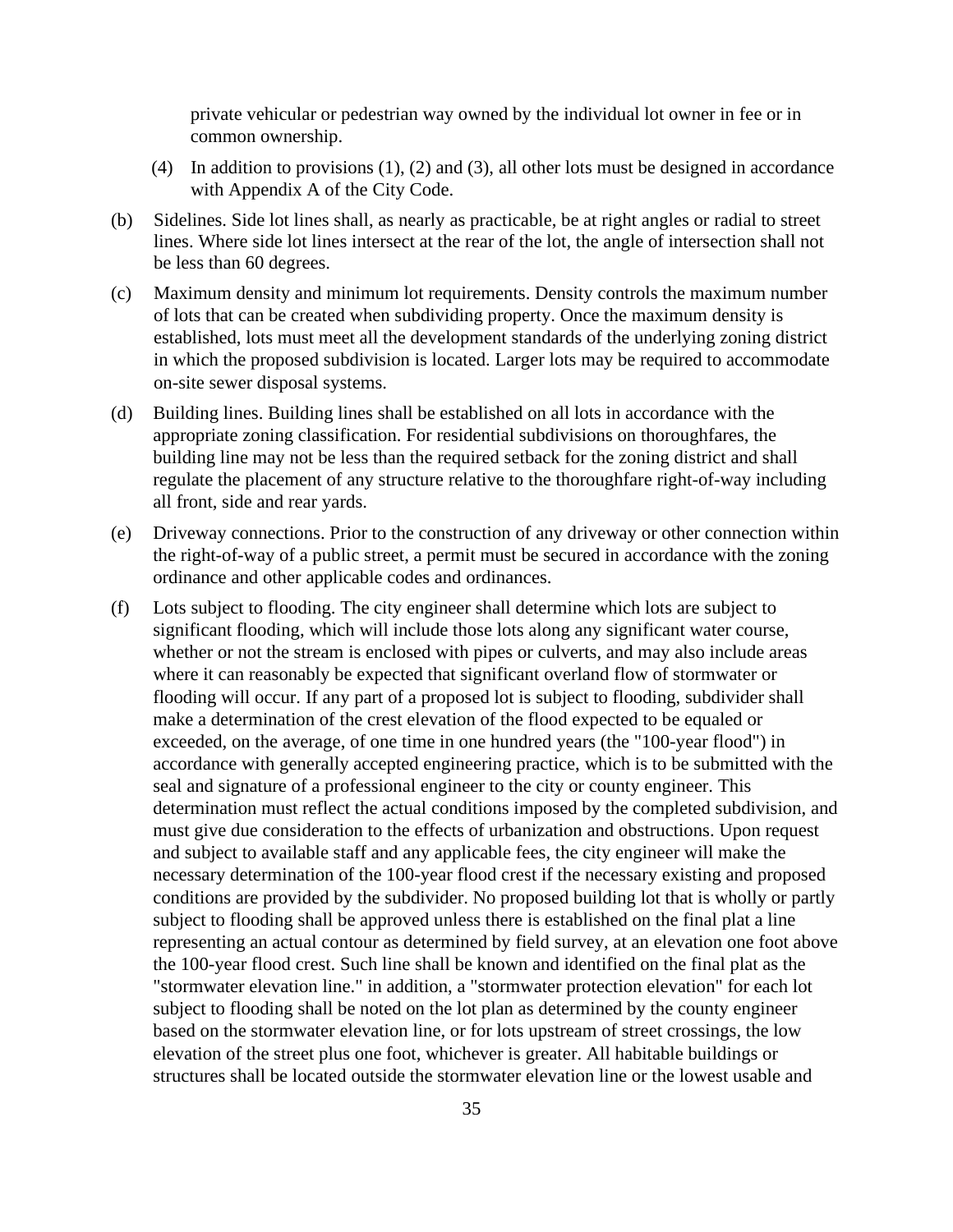functional part of the structure shall not be below the stormwater protection elevation. "Usable and functional part of the structure" shall be defined as being inclusive of living areas, basements, sunken dens, basement utility rooms, crawlspaces, attached carports, and mechanical appurtenances such as furnaces, air conditioners, water pumps, electrical conduits and wiring, but shall not include water lines or sanitary sewer traps, piping and clean-outs; provided, openings serving the structure are above the stormwater protection elevation. Where only a portion of

a proposed lot is subject to flooding as defined herein, such lot may be approved only if there will be available for building a usable lot area of not less than 1,200 square feet. The usable lot area shall be determined by deducting from the total lot area the area of all yards and setbacks required by the applicable zoning district regulations and any remaining area of the lot lying below the stormwater elevation line. During the construction of a subdivision, the developer shall maintain the streambed of each stream, creek or backwash channel contiguous to the subdivision in an unobstructed state and shall remove from the channel and banks of the stream all debris, logs, timber, junk and other accumulations of a nature that would, in time of flood, clog or dam the passage of waters in their downstream course. Installation of appropriately sized stormwater drains, culverts, bridges or erosion control devices will not be construed as obstructions in the stream. In areas of the county that are covered by the provisions of the floodway regulations, the floodway regulations will supersede the provisions of this chapter regarding land within the regulatory floodplain.

- (g) Water access lots. The water access lots must equal at least ten percent of the area, exclusive of streets, of all the interior property which lies within 450 feet of the water's edge. However, where the ten percent would equal less than 20,000 square feet, the subdivider will not be required to provide any water access lots. All water access lots shall have a minimum frontage at the water's edge of 100 feet. The water access lots must either be dedicated to the county parks department, but only if the board of county commissioners agrees to accept such dedication, or be transferred in fee simple title to a homeowners' association of the interior lot owners of the subdivision. Before approval of the final plat can be given, the subdivider must submit to the planning staff a covenant stating either that: (1) He or she will dedicate the required amount of water access lots to the county; or
	- (2) He or she will convey title of the water access lots to a homeowners' association of the purchasers of each interior lot.

If the subdivider chooses to dedicate the water access lots to the county, the board of county commissioners must have agreed to accept the final responsibility of maintaining the lots, and the preliminary plan and final plat must show the dedication. If the title is transferred to a homeowners' association of the interior lot owners, the preliminary plan and final plat must designate the lots covered by the homeowners' association for each water access lot.

(h) New subdivisions within watershed protection overlay zoning district. New subdivisions within a watershed protection overlay zoning district must submit a buffer plan in accordance with appendix B of Ordinance No. 1963. The buffer plan will be submitted with the subdivision preliminary plan application to the Planning Department.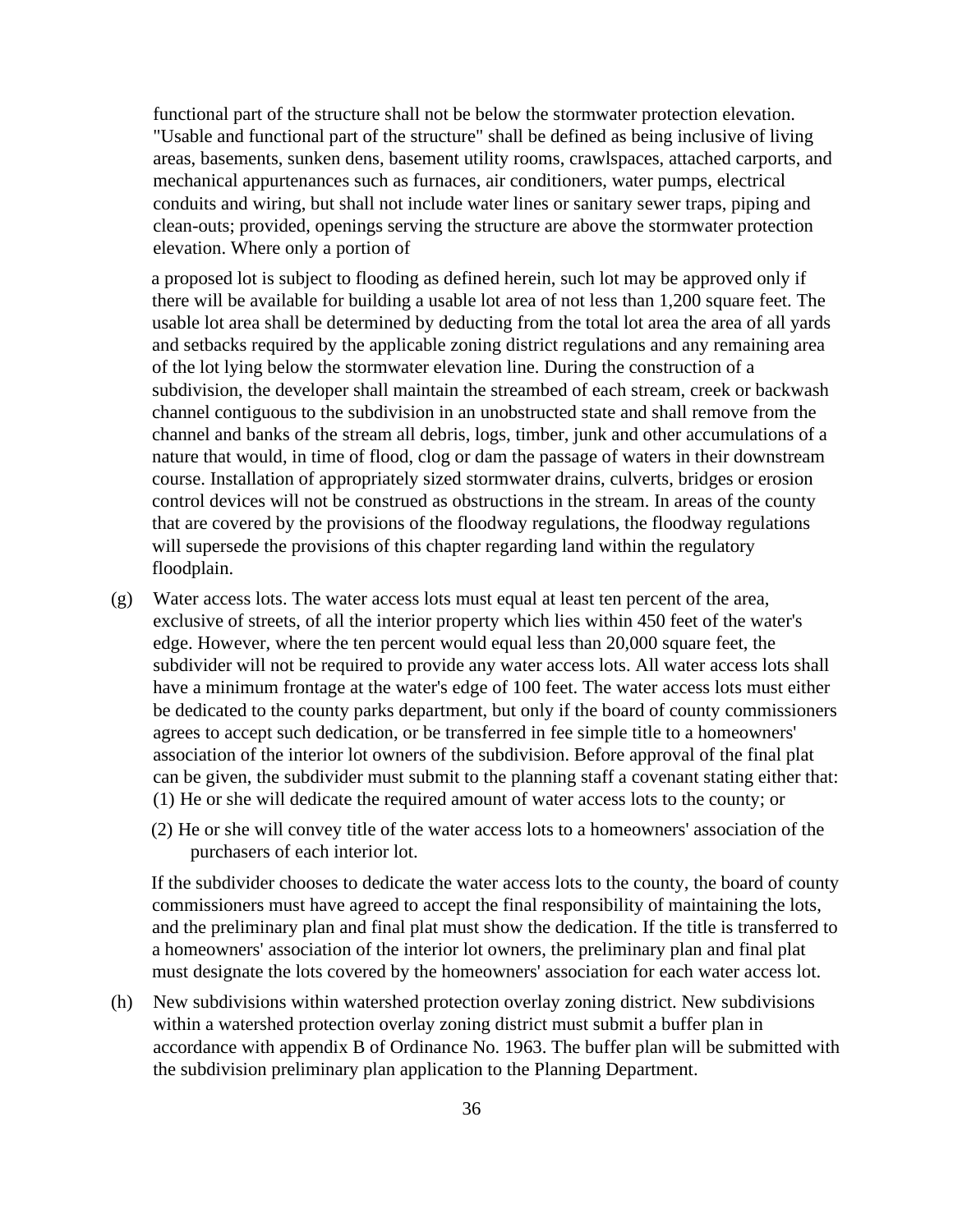(i) Building envelope. All residential lots shall have a building envelope sufficient to meet the minimum requirements of the Minimum Housing Code.

(Code 1985, § 20-23; Ord. No. 2961, § 6, 5-16-05; Ord. No. 3141, § 1, 11-21-2005; Ord. No. 3401, § 1, 10-18-2006)

Editor's note—Ord. No. 3401, § 1, adopted October 18, 2006, added provisions intended for use as subsection (5). To preserve the style of this Code, and at the discretion of the editor, said provisions have been redesignated as subsection (i).

## **Sec. 20-26. - Enforcement.**

- (a) After the effective date of the ordinance from which this chapter derives, a plat of a subdivision filed or recorded in the office of the register of deeds of the county, without the approval of the planning staff or the Charlotte-Mecklenburg Planning Department as required by this chapter, will be null and void for the purposes of this chapter.
- (b) Any person who, being the owner or the agent of the owner of any land located within the area of jurisdiction of this chapter, subdivides land in violation of this chapter or transfers or sells land by reference to, exhibition of or any other use of a plat showing a subdivision of the land before the plat has been properly approved under this chapter and recorded in the office of the register of deeds of the county shall, upon conviction, be guilty of a misdemeanor and punished in accordance with section 2-21. The county, through the county attorney, or the city, through the city attorney, may enjoin such transfer or sale by action for injunction. All administrative actions relating to such land, including the issuance of any grading, construction, building or occupancy permit, will be suspended. This chapter will not affect the sale or transfer of any land, a plat of which was recorded prior to the effective date of this chapter (January 1, 1966, for Mecklenburg County; February 29, 1956, for the City of Charlotte).
- (c) In order to properly enforce the provisions of the subdivision regulations as stated in this section prior to the beginning of any construction, reconstruction, use, or alteration of any land, building, or structure, the appropriate permits must be obtained from the Mecklenburg County Land Use and Environmental Services Agency (LUESA), engineering and property management, and neighborhood development. No permit will be issued unless there has been a determination made that the proposed use, building, or structure complies with the requirements of this section.

(Code 1985, § 20-24; Ord. No. 3018, § 1A, 6-20-2005)

## **Sec. 20-27. - Application and processing fees.**

Fees for the processing of applications for subdivision approval are established by ordinance by the city council and will be collected at the time of initial application.

(Code 1985, § 20-25)

## **Secs. 20-28—20-50. - Reserved.**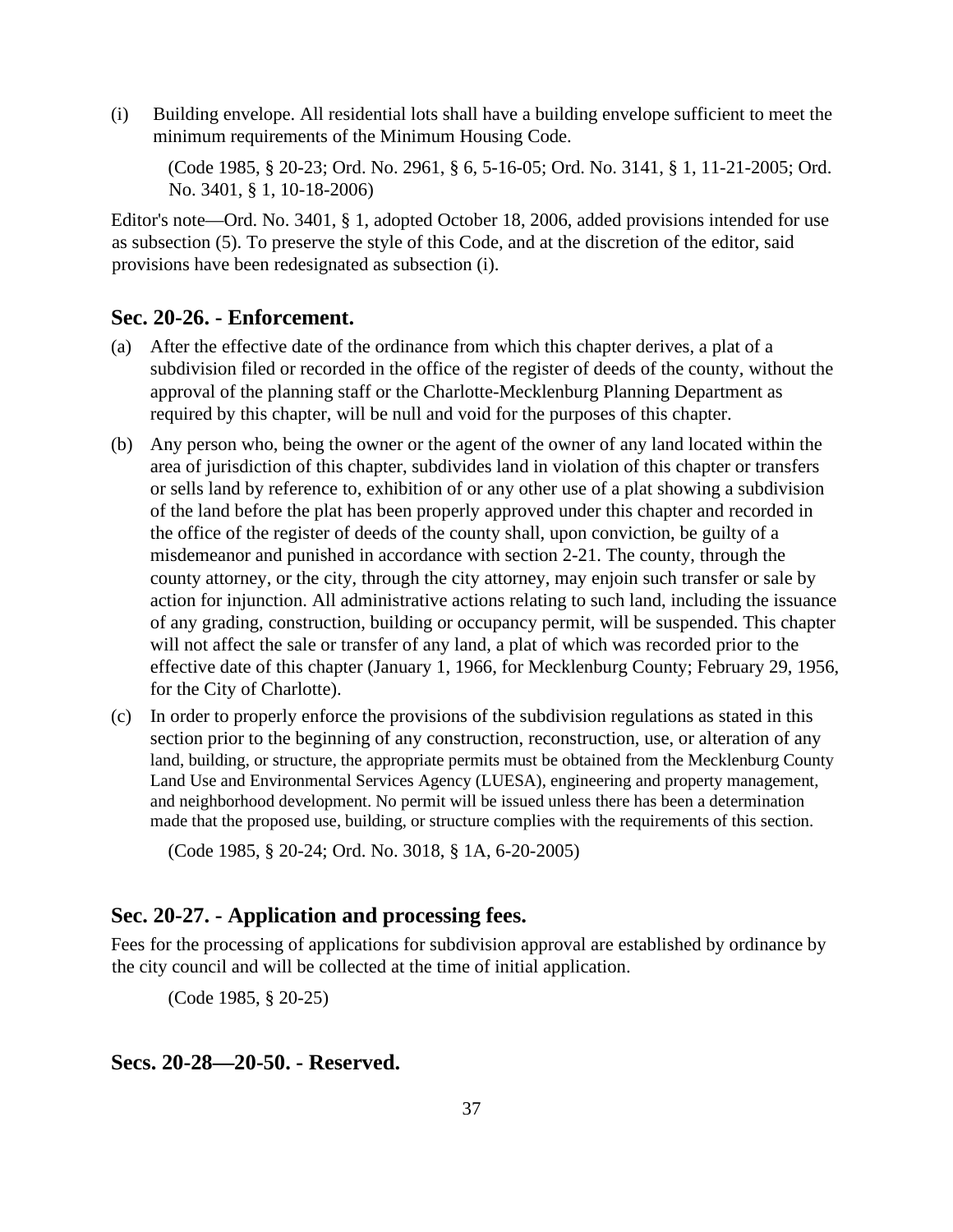## **ARTICLE II. REQUIRED IMPROVEMENTS**

## **Sec. 20-51. - Standards and specifications.**

(a) Unless specifically noted, before any final plat of a subdivision is eligible for final approval, and before any street is accepted for maintenance by the city or the state department of transportation, minimum improvements, including drainage and soil erosion, must have been completed by the developer and approved by the city or county engineer in accordance with the standards and specifications of the Charlotte Land Development Standards manual

or bonded in accordance with section 20-58(c).

(b) The intent of the specifications set out in this chapter is to prescribe minimum requirements for storm drainage and street improvements to be undertaken by the developer. Satisfactory completion of these improvements, attested by approval of the city or county engineering department, will qualify streets in the city to be accepted for maintenance by the city and streets in the county to be considered for maintenance by the state.

(Code 1985, § 20-36)

#### **Sec. 20-52. - Improvement responsibility.**

- (a) In order to facilitate the provision of street rights-of-way and necessary improvements, the following establish responsibilities for the installation of streets and related improvements for each class of street. Any area of right-of-way which must be reserved for future acquisition may be dedicated at the option of the developer or property owner for development rights transfer purposes as provided for in the zoning ordinance in appendix A to this Code:
	- (1) Freeway-expressway: right-of-way: entire width reserved for future acquisition.
	- (2) Limited-access arterial:
		- a. Right-of-way: entire width reserved for future acquisition.
		- b. Improvements: installed by the public.
	- (3) Commercial arterial:
		- a. Right-of-way: Up to 100 feet or required width dedicated, whichever is less, and the remainder reserved for future acquisition (half of right-of-way located on each side of the centerline). Any development along a commercial arterial which requires specific improvements of the street to meet traffic demands of the particular development must dedicate the right-of-way necessary to accommodate those improvements.
		- b. Improvements: installed by the public in accordance with a schedule of public street improvements, except that the developer is responsible for sidewalk construction along his or her project frontage on existing thoroughfares at the time of his or her development. Other specific improvements may be required to the thoroughfare to meet traffic demands of the particular development, in which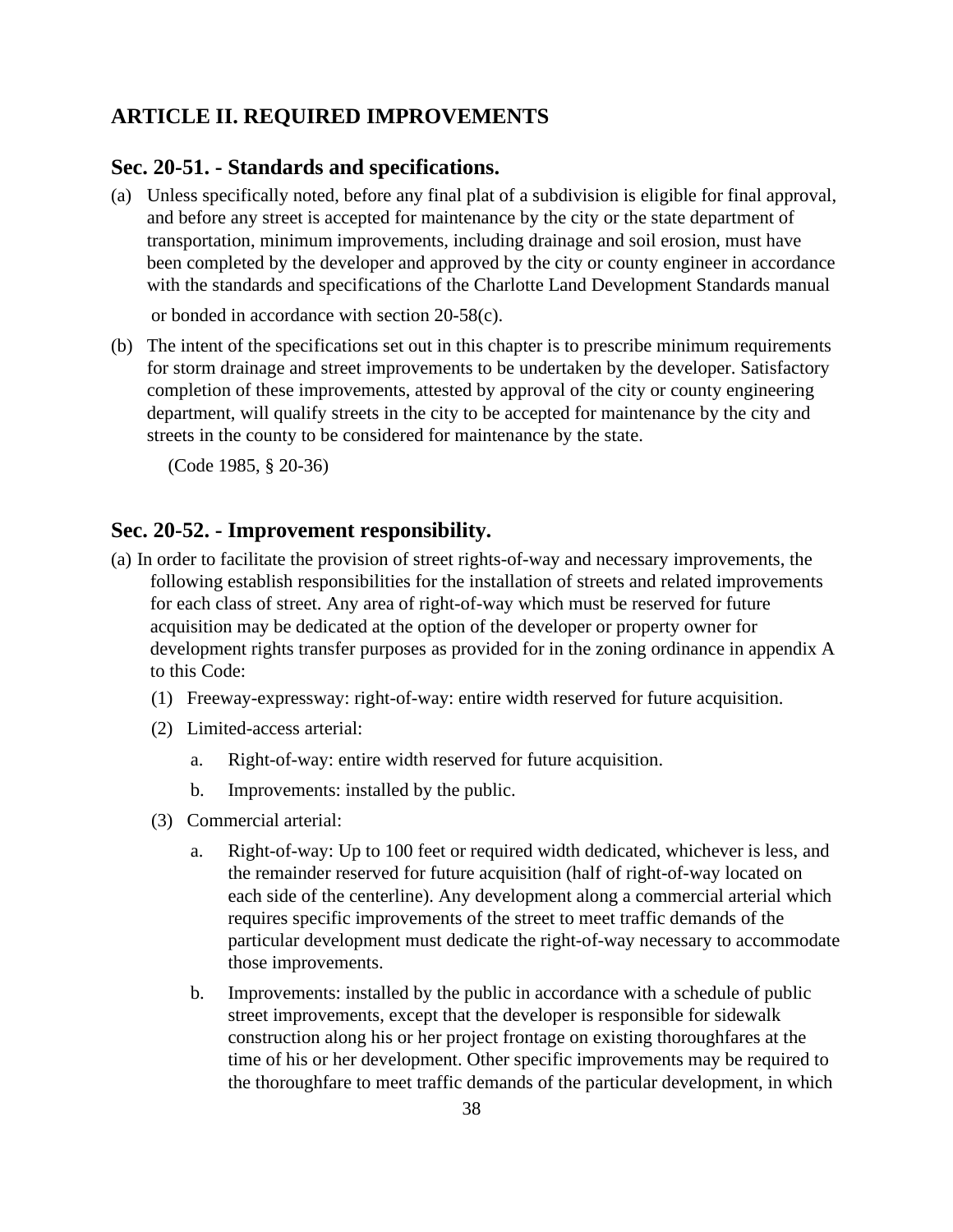case the developer must install the necessary improvements at the time of development. If, however, a public improvement project for the street is programmed and funded, the developer may be relieved of the actual construction, but remains liable for the costs of the improvements for which he or she would otherwise be liable. The developer has the option, after consultation with the city or county engineer and the planning staff, to construct all or a portion of the street if the developer wants to make use of the street for access to the development. Development along new commercial arterials or extensions of commercial arterials must utilize reverse frontage with the only access points being public streets or specifically approved street-type entrances.

- (4) Local Streets:
	- a. Right-of-way: Entire right-of-way width dedicated (half of right-of-way located on each side of the centerline), except where a half street has been approved by city staff.
	- b. All streets must be constructed to meet applicable city requirements. Standard detail drawings are available in the Charlotte Land Development Standards Manual. Public improvements will be made in accordance with adopted plans, programs and budgets. It should not be expected that the occurrence of development will result in the immediate installation of public street improvements by the public sector, unless those improvements are scheduled and funded in accordance with public policies and programs.
- (5) Major thoroughfare:
	- a. Right-of-way: The developer is responsible for the dedication of up to 100 feet (50 feet each side of the centerline) as provided for in section  $20-22(c)(4)$ . Any development along a major thoroughfare which requires specific improvement of the street to meet traffic demands of the particular development must dedicate the rightof-way necessary to accommodate those improvements.
	- b. Improvements: installed by the public in accordance with a schedule of public street improvements, except that the developer is responsible for sidewalk construction along his or her project frontage on existing thoroughfares at the time of his or her development. Other specific improvements may be required to the thoroughfare to meet traffic demands of the particular development, in which case the developer must install the necessary improvements at the time of development. If, however, a public improvement project for the street is programmed and funded, the developer may be relieved of the actual construction, but the developer remains liable for the costs of the improvements for which he or she would otherwise be liable. The developer has the option, after consultation with the city or county engineer and the planning staff, to construct all or a portion of the street if the developer wants to make use of the street for access to the development. Development along new major thoroughfares or extensions of class III streets must utilize reverse frontage with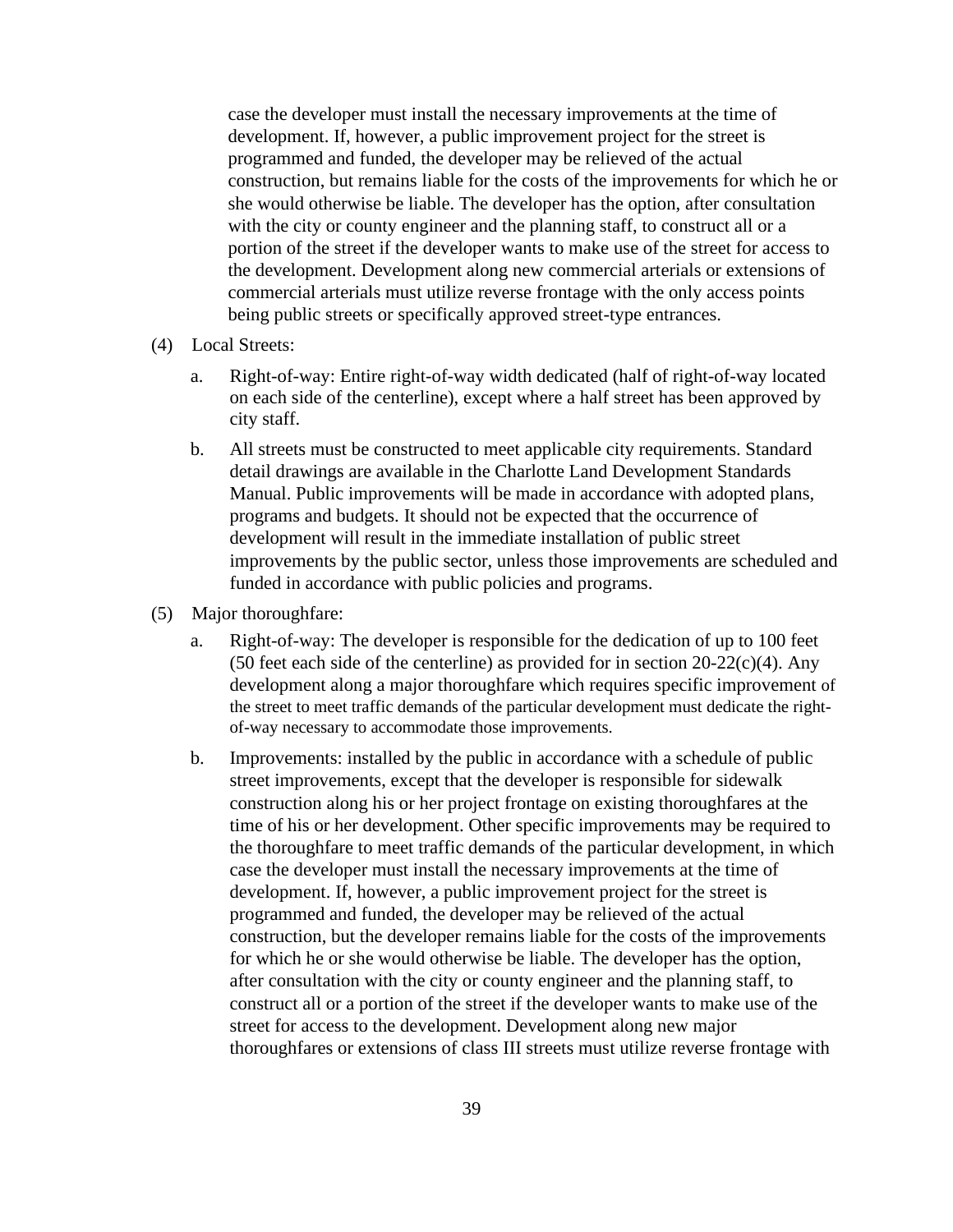the only access points being public streets or specifically approved street-type entrances.

- (6) Minor thoroughfare:
	- a. Right-of-way: The developer is responsible for the dedication of up to 70 feet (35 feet each side of the centerline) as provided for in section 20-  $22(c)(4)$ . Additional right-of-way which may be required for improvements to meet specific traffic demands of the development must be dedicated by the developer.
	- b. Improvements: installed by the public in accordance with a schedule of public street improvements, except that the developer is responsible for sidewalk construction along his or her project frontage on existing thoroughfares at the time of his or her development. Other specific improvements may be required to the thoroughfare to meet traffic demands of the particular development, in which case the developer must install the necessary improvements at the time of development. If, however, a public improvement project for the street is programmed and funded, the developer may be relieved of the actual construction, but the developer remains liable for the costs of the improvements for which he or she would otherwise be liable. The developer has the option, after consultation with the city or county engineer and the planning staff, to construct all or a portion of the street if the developer wants to make use of the street for access to the development.
- (7) Collector:
	- a. Right-of-way: dedicated by the developer.
	- b. Improvements: constructed by the developer.
- (b) All streets must be constructed to the requirements of the city as described in the Charlotte Land Development Standards Manual or as approved by the City Engineer. Public improvements will be made in accordance with adopted plans, programs and budgets. It should not be expected that the occurrence of development will result in the immediate installation of public street improvements by the public sector, unless those improvements are scheduled and funded in accordance with public policies and programs. The standards in this chapter for the reservation and dedication of rights-of-way will not apply to any development meeting one or more of the following circumstances:
	- (1) Any multi-building site or multisite project that had at least one building built or under construction or had a valid, unexpired building permit issued for at least one building prior to May 1, 1989.
	- (2) Any project which had a site plan not requiring any additional right-of-way approved prior to May 1, 1989 either:
		- a. By the planning commission and/or planning staff; or
		- b. Unconditional zoning district and/or special use permit zoning processes of the zoning ordinance in appendix A to this Code. However, any change in the site plan requiring a public hearing or the creation of a new parcel of land may subject the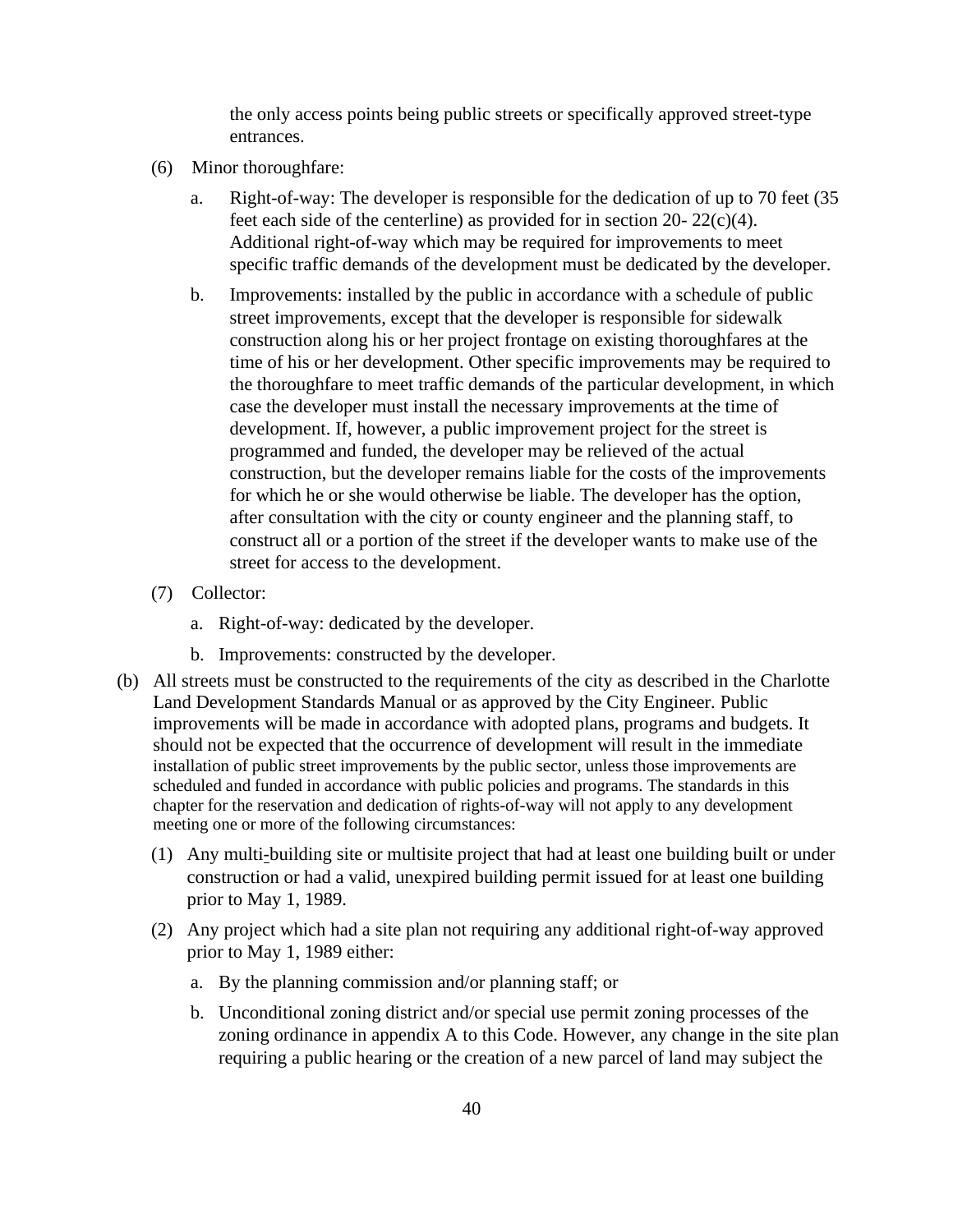project for which the site plan was revised or the newly created parcel of land to this chapter.

(c) No dedication or reservation of right-of-way for a street or highway within a corridor for a street or highway on a plan established and adopted pursuant to G.S. 136-66.2 for a street or highway that is included in the department of transportation's Transportation Improvement Program will be required by this chapter, unless and until the planning staff has determined and certified in writing (i) that the dedication or reservation does not result in the deprivation of a reasonable use of the original tract and (ii) that the dedication or reservation is either reasonably related to the traffic generated by the proposed subdivision or use of the remaining land, or the impact of the dedication or reservation is mitigated by measures provided in this chapter. For these purposes, the term "original tract" will mean all contiguous land owned by the applicant. The ability of the applicant to transfer density credits attributable to the dedicated right-of-way to contiguous land owned by the applicant is deemed to be a measure which mitigates the impact of the dedication or reservation.

(Code 1985, § 20-37)

## **Sec. 20-53. - Drainage.**

- (a) Storm drainage adequate to accommodate a ten-year storm must be provided throughout the subdivision by means of storm drainage pipe or properly graded channels or natural drainage. Where adequate storm drainage has been provided by means of approved storm drainage pipe and the necessary easements to provide access to the drainage facilities, in accordance with city or county standards, and has been dedicated and accepted or otherwise conveyed to the city or county, the city or county will assume the responsibility for maintenance of the drainage pipe. Where adequate storm drainage has been provided by means of properly graded channels or ditches, the maintenance thereof will remain the responsibility of the property owner and must be so noted on the final plat and the deed for the affected lots.
- (b) In addition to the drainage improvements as required by this section, the subdivider may provide for stormwater retention, at a minimum standard as provided in the applicable zoning ordinance, to serve the entire subdivision as part of the drainage plan to be approved by the city or county engineer. For the purposes of the subsection, the subdivision shall include the streets, sidewalks, driveways, rooftops and other impervious covers as proposed by the subdivider.
- (c) Reserved

(Code 1985, § 20-38)

#### **Sec. 20-54. - Curb and gutter.**

(a) Installation of curb and gutter shall be in accordance with the requirements of the city. Standard detail drawings are available in the Charlotte Standards Manual according to street type. Standard curbs and gutters must be constructed on all arterial and commercial streets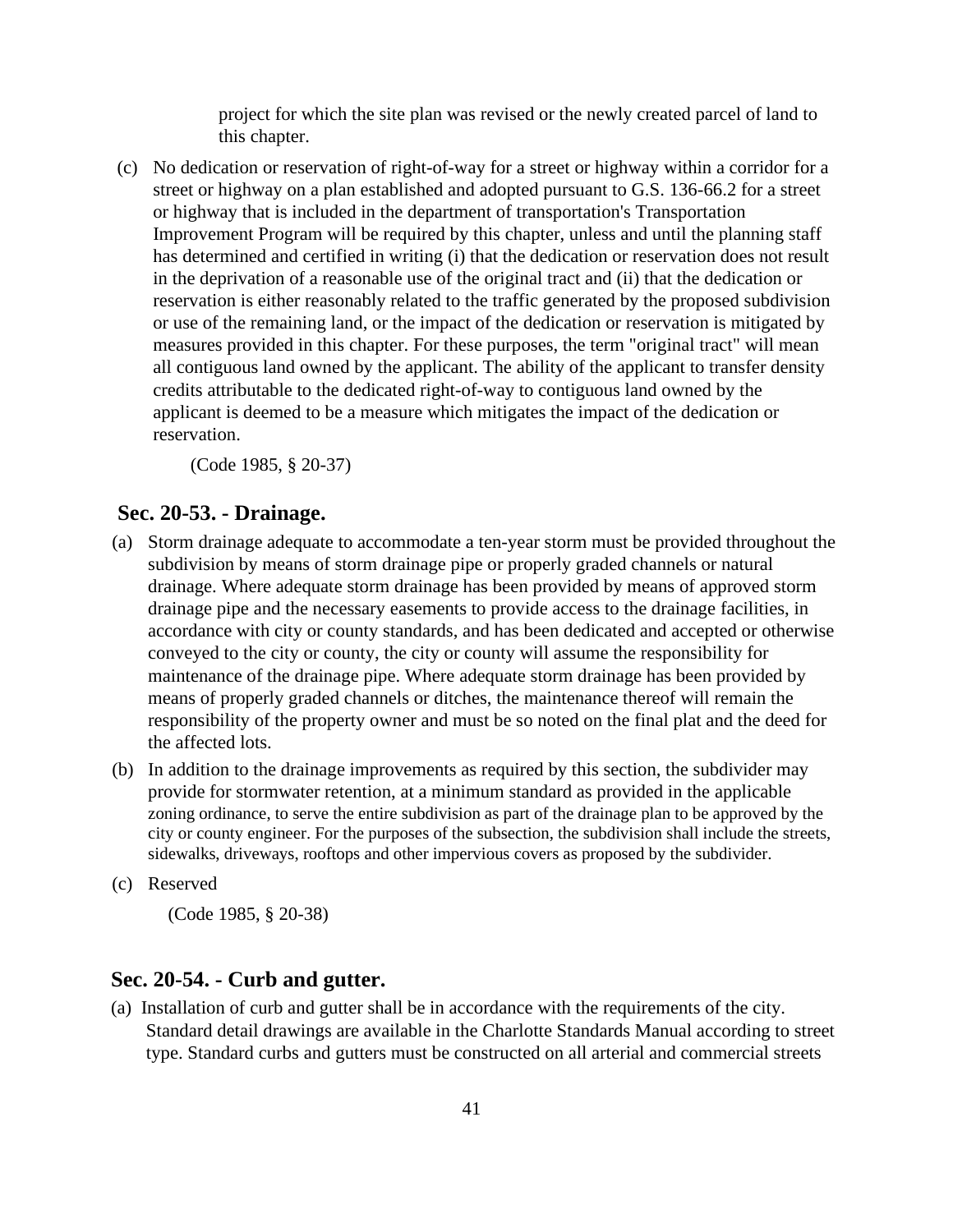and streets within or abutting multifamily or other planned developments. Rolled curbs and gutters or standard curbs and gutters must be constructed on all local and collector streets.

(Code 1985, § 20-39)

#### **Sec. 20-55. - Sidewalks.**

(a) Sidewalks are required in all subdivisions as follows:

- (1) Sidewalks are required on both sides of all new or existing major and minor thoroughfares in accordance with other improvement requirements of this section.
- (2) Sidewalks are required on both sides of all new or existing collectors in accordance with other improvement requirements of this section.
- (3) Sidewalks are required on both sides of all new or existing local residential streets in accordance with other improvement requirements of this section.
- (b) Location. Approval of sidewalk construction plans must be obtained as part of the subdivision review process. The Charlotte Land Development Standards Manual and Appendix A of this code (where applicable), or any adopted Streetscape Plan or Area Plan indicate the required location of the sidewalks. If existing public street right-of-way is not available, the developer will be required to construct the sidewalk outside the street rightof-way on a permanent easement.
	- (1) Sidewalks may be located on private property, thereby reducing the width of the required right-of-way, where an easement for access, utilities, and other required functions acceptable to the city is proposed and accepted.
	- (2) Location of sidewalks. Where nonresidential or multifamily development occurs, sidewalks shall be placed in their conforming locations, and a transition to any adjacent existing sidewalks shall be made. All other residential development shall place sidewalks in their conforming location to the maximum extent determined feasible by city staff. In cases where the sidewalk is not located in its conforming location, an easement shall be granted for future location of the sidewalk, and all street tree and other landscape planting shall respect the location of the future sidewalk.

(Code 1985, § 20-40)

## **Sec. 20-56. - Street markers and barricades.**

- (a) Standard street markers must be installed at one corner of all street intersections in a subdivision, including private streets, before any certificates of occupancy may be issued for buildings or residences along those streets. The design, material, location and installation of the signs must be in accordance with standards specified by the Charlotte Land Development Standards Manual.
- (b) Barricades must be installed at the end of all dead-end streets, except cul-de-sac streets which have been improved with a permanent turnaround as required by this chapter. Design,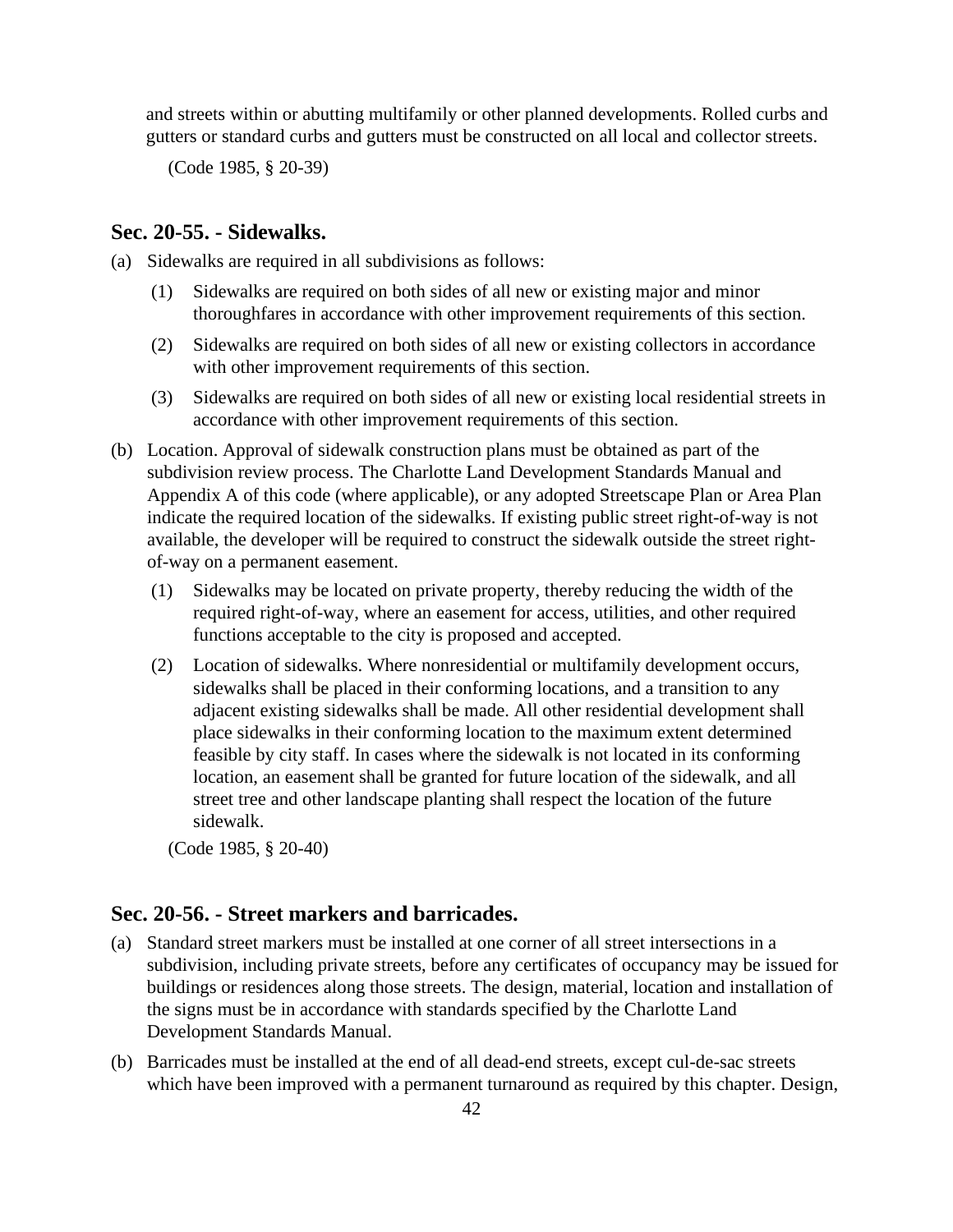material and installation of the barricades must be in accordance with the Charlotte Land Development Standards Manual.

(Code 1985, § 20-41)

## **Sec. 20-57. - No service unless street accepted or tentatively approved.**

- (a) No department, officer or employee of the city or county will accept for maintenance, lay out, open, improve, grade, pave or light any streets or authorize the laying of water mains, sewers, connections or other facilities or utilities in any street within the city or county unless:
	- (1) Such street has been accepted or opened as, or has otherwise received the legal status of, a public street prior to the effective date of the ordinance from which this chapter derives;
	- (2) For any new street, such street corresponds in its location and lines with a street shown on a preliminary subdivision plat, tentatively approved by the planning staff or Charlotte-Mecklenburg Planning Commission;
	- (3) Such street has been accepted as a public street by a vote of a majority of all the members of the city council or by the state; or
	- (4) Such street is an approved private street built in conformance with the provisions of all applicable ordinances.
- (b) The state department of transportation will accept subdivision streets for state maintenance purposes which meet all the requirements of this chapter and meet the uniform statewide standards adopted by the state department of transportation.

(Code 1985, § 20-42)

#### **Sec. 20-58. - Modification of requirements; performance guarantees.**

- (a) In subdivisions adjoining already established streets that have been accepted for maintenance by the city or the state department of transportation, the requirements of this article will apply as follows:
	- (1) Those requirements that would necessitate the general removal and reconstruction of established permanent pavements will not be applicable;
	- (2) Where the adjoining established street is a part of the city's or the state department of transportation's street system, the adjoining street must be improved in accordance with either the requirements of this article and the requirements of the city or the state department of transportation, whichever establishes the higher standard.
- (b) Plats for new lots fronting on already dedicated or established streets or roads that have not been accepted for maintenance by the city council or the state department of transportation, or which have been accepted for maintenance by the state department of transportation but have not been improved with a paved roadway, will be eligible for final approval when the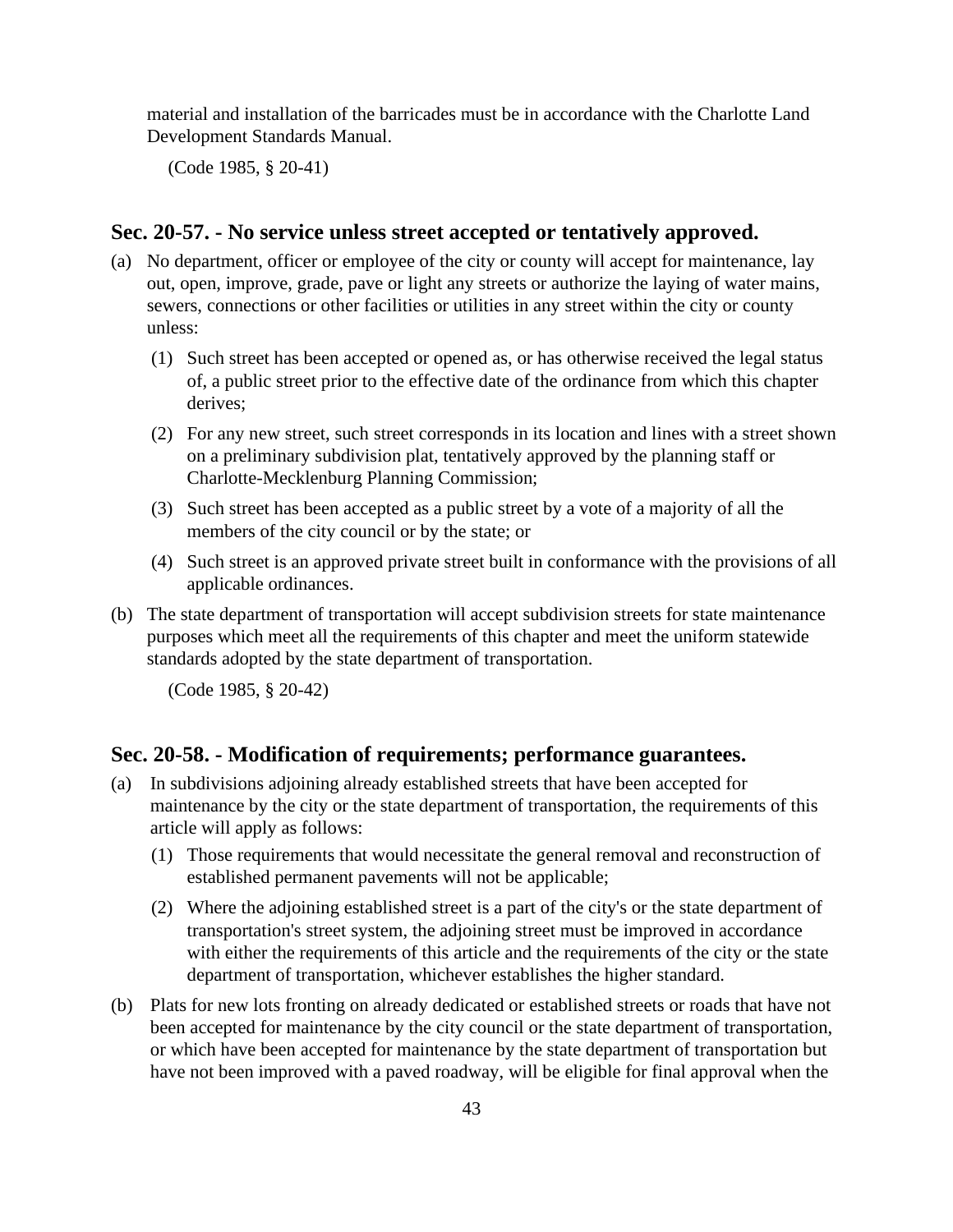requirements of this article have been complied with as closely as may reasonably be required considering the existing condition of the road, the extent of area to be platted and the cost of required improvements in relation to the comparative benefits to accrue to the subdivider and the other owners of property on both sides of the street or road.

(c) Where the improvements required by this chapter have not been completed prior to the submission of the final subdivision plat for approval, the approval of the plat will be subject to the owner filing performance guarantee with the engineering department. The amount of the performance guarantee shall not exceed 125% of the reasonably estimated cost of completion at the time the performance guarantee is issued. The City, in consultation with other affected agencies, such as the department of environmental health, with performance guarantees satisfactory to the city guaranteeing the installation of the required improvements allowing credit for improvements completed prior to the submission of the final plat, may determine the amount of the performance guarantee or use a cost estimate determined by the developer. The reasonably estimated cost of completion shall include 100% of the cost for labor and materials necessary for completion of the required improvements. Where applicable, the costs shall be based on unit pricing. The additional 25% allowed under this section includes inflation and all costs of administration regardless of how such fees or charges are denominated. The duration of the performance guarantee shall initially be one year, unless the developer determines that the scope of work for the required improvements necessitates a longer duration. The amount of any extension of any performance guarantee shall be determined according to the procedures for determining the initial guarantee and shall not

exceed 125% of the reasonably estimated cost of completion of the remaining incomplete improvements still outstanding at the time. Upon completion of the improvements and the submission of as-built drawings, as required by this chapter, written notice thereof must be given by the subdivider to the appropriate engineering department. The engineering department will arrange for an inspection of the improvements and, if found satisfactory, will, within 30 days of the date of the notice, provide written acknowledgement to the developer that the required improvements have been completed and authorize in writing the release or return of the performance guarantees given, subject to the warranty requirement.

The developer shall have the option to post one type of a performance guarantee, in lieu of multiple bonds, letters of credit, or other equivalent security, for all matters related to the same project requiring performance guarantees. Performance guarantees associated with erosion control and stormwater control measures are not subject to the provisions of this section.

(Code 1985, § 20-44)

## **Sec. 20-59. - Inspection.**

(a) The city must be notified two days in advance of the work to be started in a subdivision so that an authorized representative of the city engineer or other responsible agency may be assigned to make any and all necessary inspections of the work performed.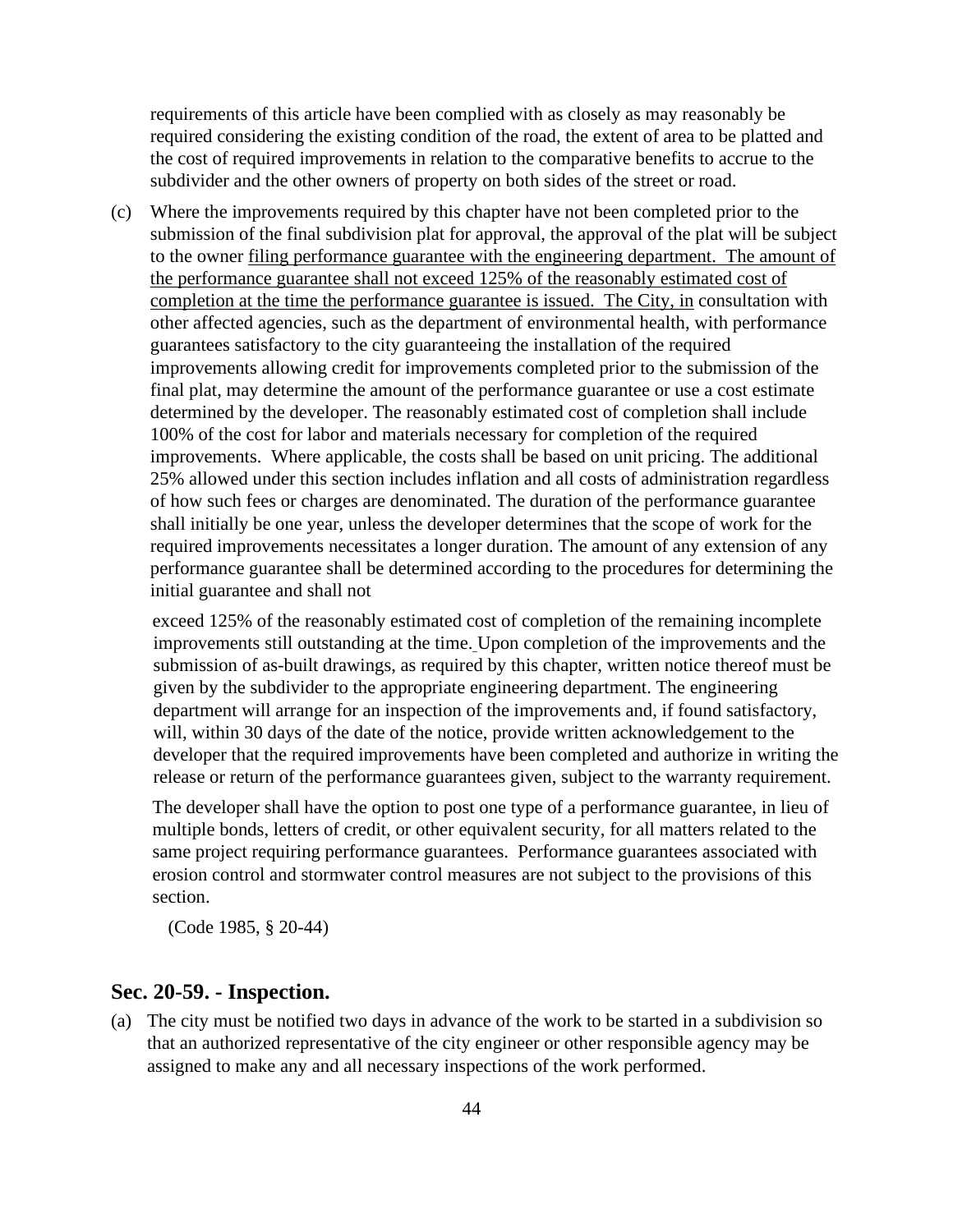- (b) The inspector must be allowed access to all parts of the work to ascertain whether or not the work as performed is in accordance with the specifications, and terms of approval. In exercising this power, staff are authorized to enter any premises within the jurisdiction of the local government at all reasonable hours for the purposes of inspection or other enforcement action, upon presentation of proper credentials; provided, however, that the appropriate consent has been given for inspection of areas not open to the public or that an appropriate inspection warrant has been secured.
- (c) No material may be placed nor any work performed except in the presence of the inspector without special permission of the appropriate agency. Such inspection, however, does not relieve the contractor from any obligation to perform all of the work strictly in accordance with the specifications.
- (d) If any disputes arises as to the material furnished or the manner of performing the work, the inspector will have authority to reject materials or suspend work until the question or issue can be referred to and decided by the appropriate agency. The contractor must remove any work or material condemned as unsatisfactory by the inspector and must rebuild and replace the work or material to the standard required by the specifications, all at his or her own expense.

(Code 1985, § 20-45)

#### **Secs. 20-60—20-85. – Reserved.**

## **ARTICLE III. APPEALS AND VARIANCES**

## **Sec. 20-86. - Authority of planning commission.**

- (a) The planning commission will have the authority to hear and decide appeals from any order, decision, determination, or interpretation made by any administrative officer pursuant to or regarding these regulations. The planning commission may appoint the zoning committee to serve as the hearing committee to hear and decide appeals.
- (b) The planning commission will have the authority to hear and decide petitions for variances from the requirements of these regulations, which relate to subdivision of land or any development standards and requirements of this chapter not inconsistent with other codes or ordinance. The planning commission may appoint the zoning committee to serve as the hearing committee to hear and decide appeals.

(Code 1985, § 20-56; Ord. No. 2960, § 3, 5-16-2005) **Sec.** 

#### **20-87. - Initiation.**

(a) An appeal of a decision on a subdivision preliminary plan may be initiated by any person or incorporated or unincorporated association to which at least one of the members has standing per G.S. 160D-1402(c) is aggrieved or by any officer, department, board or bureau of the city or the county. However, only the applicant has the right to appeal from the disapproval of a final plat as required by section 20-18.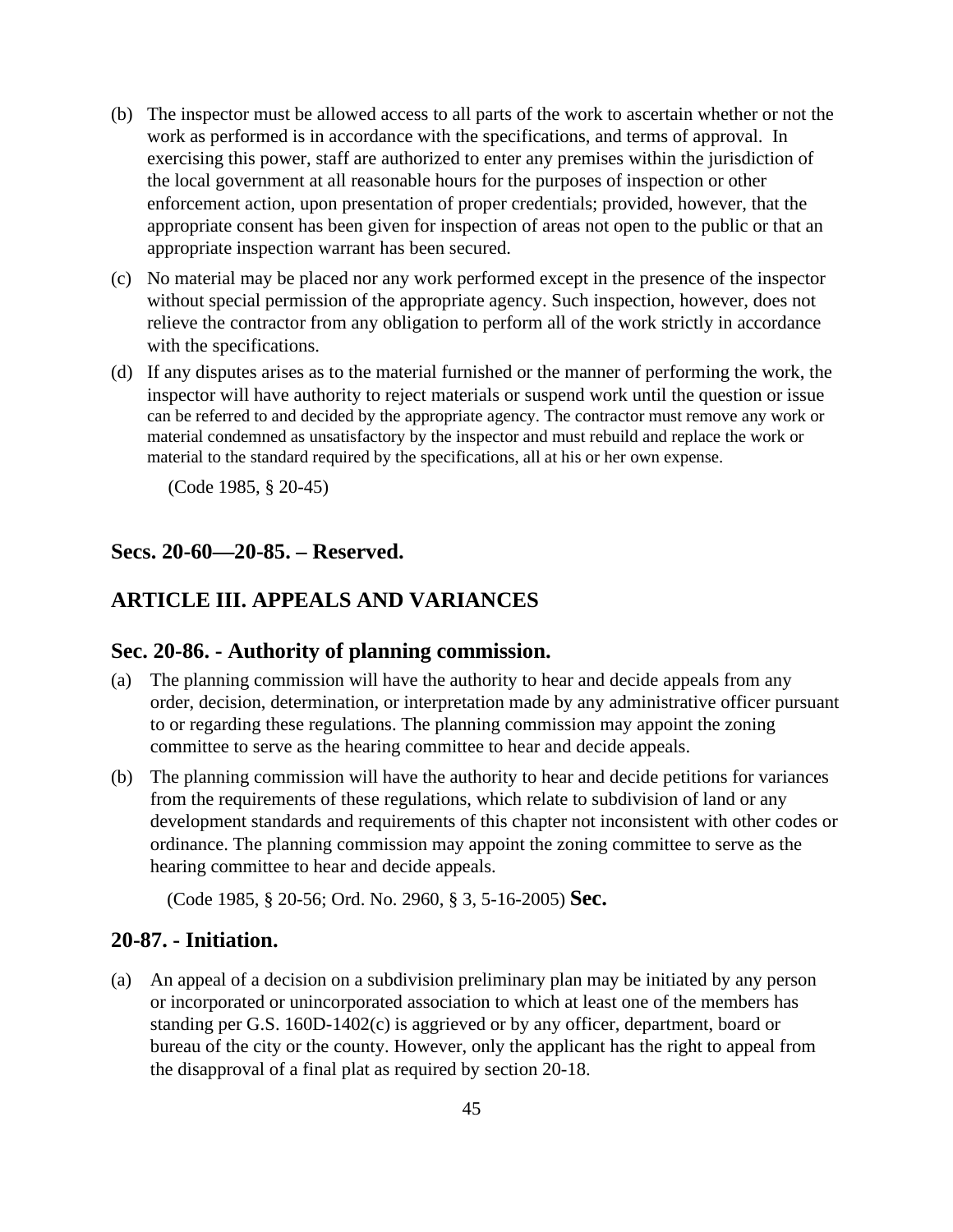(b) A petition for variance may be initiated only by the owner of the affected property, an agent authorized in writing to act on the owner's behalf, or a person having a written contractual interest in the affected property.

(Code 1985, § 20-57)

## **Sec. 20-88. - Filing of notice of appeal.**

- (a) A notice of appeal in the form prescribed by the planning commission must be properly filed with the planning director within 30 days from receipt of the written notice of the decision. If the notice is given by first-class mail, the notice is deemed received on the third business day following deposit of the notice for mailing with the United States post Office. The notice filed with the planning director must be accompanied by a nonrefundable filing fee as established by the city council. Failure to timely file such notice and fee will constitute a waiver of any rights to appeal under this section.
- (b) The filing of such notice will require the officer whose action is appealed to transmit to the planning commission all administrative materials, records, and other information regarding the subject matter of the appeal.
- (c) Except as provided in this article, the filing of such notice shall stay any proceedings, including the issuance of civil penalties in furtherance of the contested action.

(Code 1985, § 20-58)

#### **Sec. 20-89. - Standards for granting appeal.**

- (a) The planning commission, or the hearing committee, may reverse or modify the order, decision, determination, or interpretation under appeal upon finding an error in the application of these regulations on the part of the officer rendering the order, decision, determination, or interpretation.
- (b) In modifying the order, decision, determination, or interpretation, the planning commission, or the hearing committee, will have all the powers of the officer from whom the appeal is taken.

(Code 1985, § 20-59; Ord. No. 2960, § 4, 5-16-2005)

## **Sec. 20-90. - Filing of variance petition.**

A petition for a variance from this chapter, in the form prescribed by the planning staff, must be filed with the planning director accompanied by a nonrefundable filing fee as established by the city council.

(Code 1985, § 20-60)

## **Sec. 20-91. - Standards for granting variance.**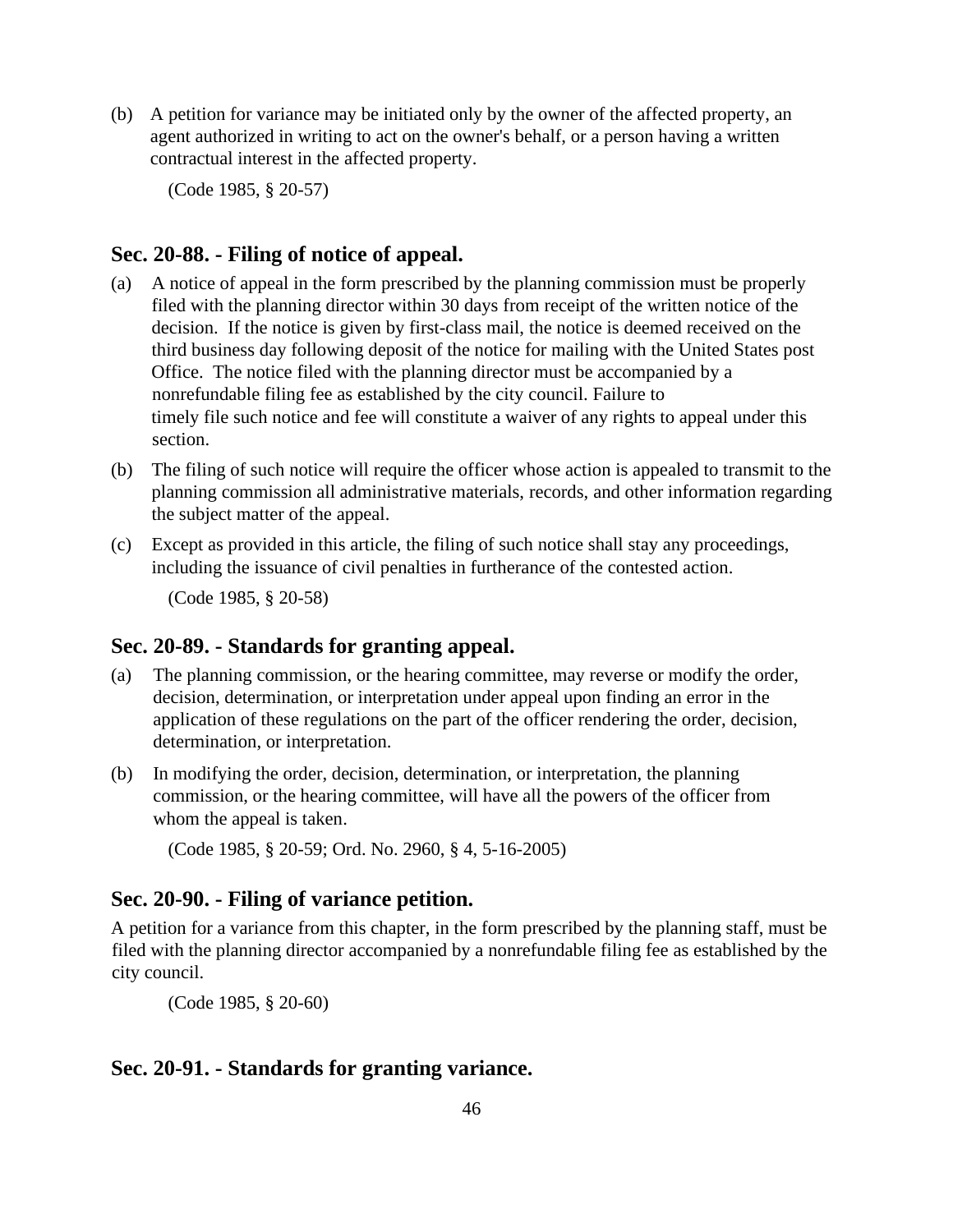When unnecessary hardships would result from carrying out the strict letter of the Subdivision Ordinance, the planning commission, or the hearing committee, shall vary any of the provisions of the Subdivision Ordinance upon a showing of all of the following:

- (1) Unnecessary hardship would result from the strict application of the ordinance. It shall not be necessary to demonstrate that, in the absence of the variance, no reasonable use can be made of the property.
- (2) The hardship results from conditions that are peculiar to the property, such as location, size, or topography. Hardships resulting from personal circumstances, as well as hardships resulting from conditions that are common to the neighborhood or the general public, may not be the basis for granting a variance.
- (3) The hardship did not result from actions taken by the applicant or the property owner, The act of purchasing property with knowledge that circumstances exist that may justify the granting of a variance shall not be regarded as a self-created hardship.
- (4) The requested variance is consistent with the spirit, purpose, and intent of the Subdivision Ordinance, such that public safety is secured, and substantial justice is achieved.

Appropriate conditions may be imposed on any variance, provided that the conditions are related to the variance.

(Code 1985, § 20-61; Ord. No. 2960, § 5, 5-16-2005)

#### **Sec. 20-92. - Determination of completeness.**

- (a) Within ten days of receiving a notice of appeal or a variance petition, the planning director will determine whether the notice or petition is complete. If the planning director determines that the notice or petition is not complete, he or she will notify the appellant or petitioner specifying the notice's or petition's deficiencies. The planning director will take no further action on the petition until the deficiencies are remedied. If the planning director fails to notify the appellant or petitioner, the notice or petition will be deemed complete. If the notice or petition is deemed complete, the planning director will schedule the appeal or variance for consideration at a hearing before the planning commission, or the hearing committee, within 30 days.
- (b) A determination of completeness will not constitute a determination of compliance with the substantive requirements of these regulations but will only allow review of the appeal of variance to proceed under this section. In the event that the notice or petition is automatically deemed complete due to the failure of the planning director to notify the appellant or petitioner of any deficiencies in the notice or petition, the deficiency of information may result in rejection of the appeal or variance by the planning commission, or the hearing committee.

(Code 1985, § 20-62; Ord. No. 2960, § 6, 5-16-2005)

## **Sec. 20-93. - Staff review.**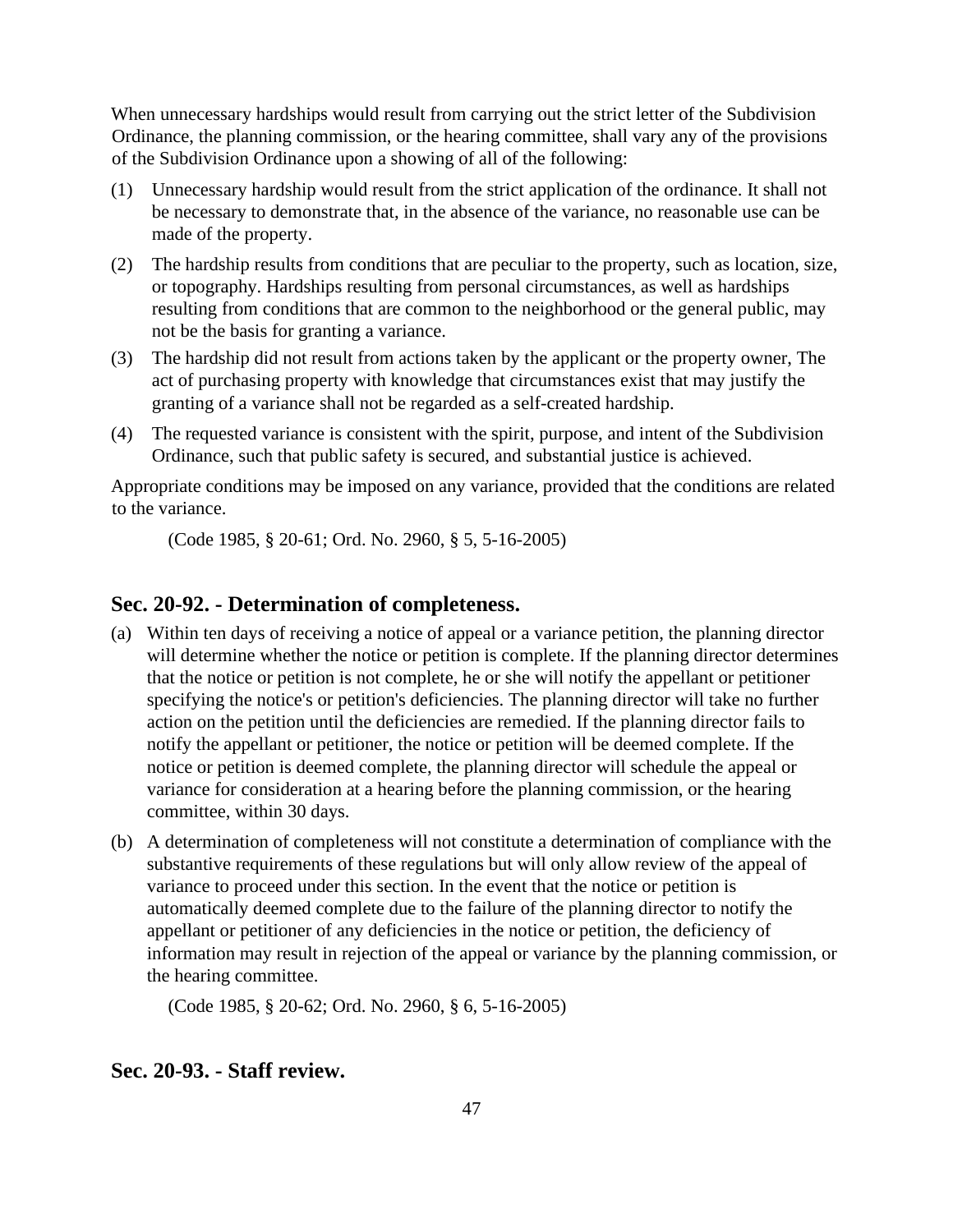After receipt of a complete variance petition or notice of appeal from an action taken, the planning director will review the notice or petition and send a written recommendation to the planning commission, or the hearing committee, setting forth whether the appeal or variance should be granted or denied and the reasons for such recommendation. In making such recommendation, the planning director may consult with other city and county agencies and may allow them to review the notice of appeal or variance petition. The recommendation of the planning director will be provided in written or electronic form to the planning commission and to the appellant or petitioner, at the same time, at least five days prior to the scheduled public hearing.

(Code 1985, § 20-63; Ord. No. 2960, § 7, 5-16-2005)

## **Sec. 20-94. - Notice and hearing.**

- (a) The planning commission, or the hearing committee, will hold quasi-judicial hearings on any appeal or variance petition which comes before it in accordance with rules adopted by it for such purpose.
- (b) As per G.S. 160D-406(b) notices of hearings shall be mailed by the administrator or planning staff to (1) the person or entity whose appeal, application or request is the subject of the hearing; (2) to the owner of the property that is the subject of the hearing if the owner did not initiate the hearing; and (3) to the owners of all parcels of land abutting the parcel of land that is the subject to the hearing, and to other persons entitled to receive notice.

In the absence of evidence to the contrary, the county tax listing shall be used to determine owners of property entitled to mailed notice. The notice must be deposited in the mail at least 10 days, but not more than 25 days, prior to the date of the hearing. Within that same period, the city shall also prominently post a notice of the hearing on the site that is the subject of the hearing or on an adjacent street or highway right-of-way.

(Code 1985, § 20-64; Ord. No. 2960, § 8, 5-16-2005)

- (c) The administrator or planning staff shall transmit to the planning commission all applications, administrative materials , records, and other information regarding the subject matter being considered. The administrative materials may be distributed in written or electronic form to the members of the commission prior to the hearing if at the same time they are distributed to the commission a copy is also provided to the appellant or applicant and to the landowner if that person is not the appellant or applicant. Objections to inclusion or exclusion of administrative materials may be made before or during the hearing. The planning commission chair shall rule on any objections. Rulings on unresolved objections shall be made by the commission at the hearing. These rulings are also subject to judicial review pursuant to G.S. 160D-1402.
- (d) The official who made the decision or the person currently occupying that position, if the decision maker is no longer employed by the City shall be present at the evidentiary hearing as a witness.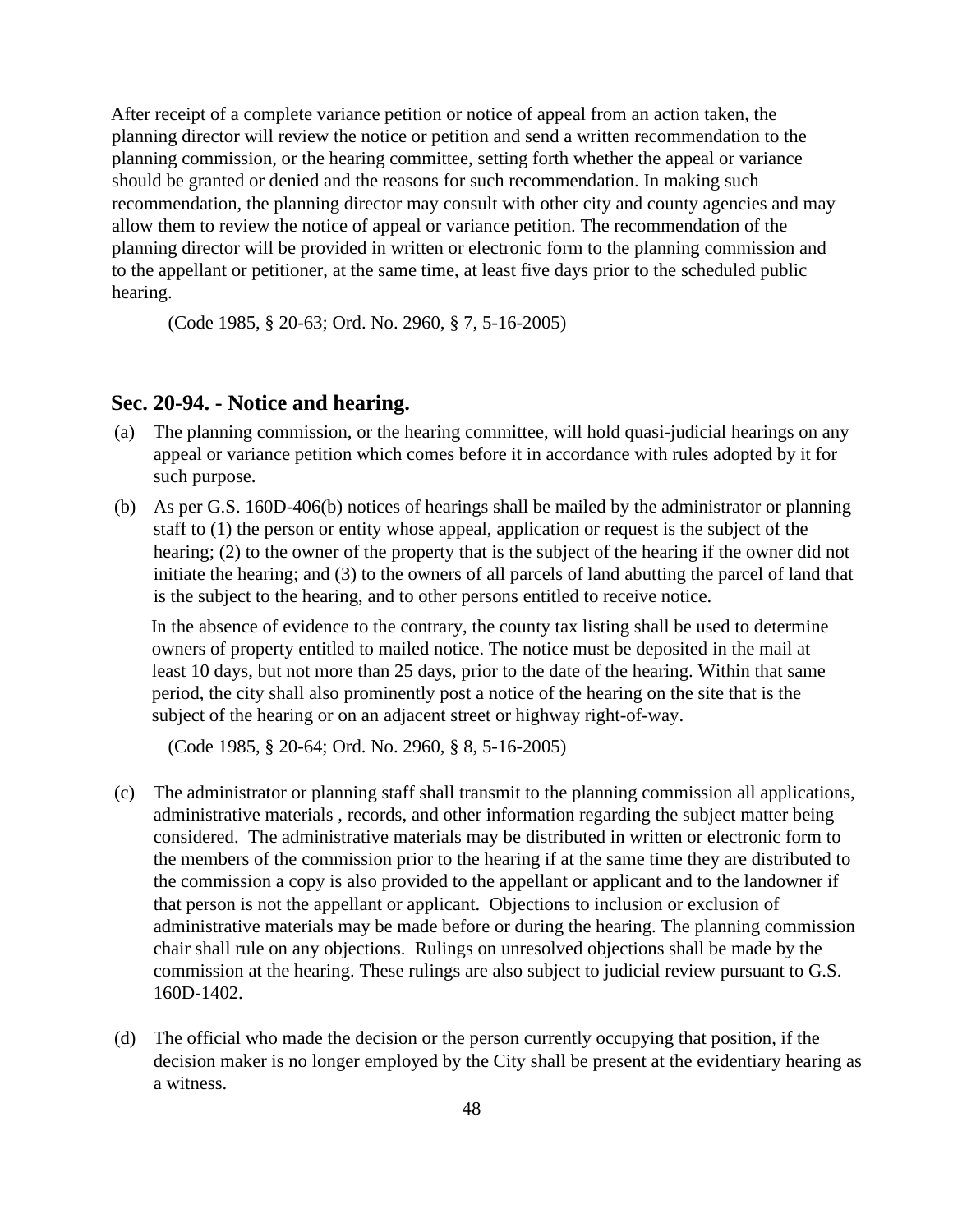#### **Sec. 20-95. - Action by planning commission.**

The planning commission, or the hearing committee, will grant or deny the variance or will reverse, affirm, or modify the order, decision, determination, or interpretation under appeal by adopting a resolution and placing the resolution in the minutes of the meeting. The planning commission, or the hearing committee, shall determine contested facts and make its decision within a reasonable time. Every quasi-judicial decision shall be based upon competent, material, and substantial evidence in the record.

Each quasi-judicial decision shall be reduced to writing and reflect the commission's (or committee's) determination of contested facts and their application to the applicable standards. The written decision shall be signed by the chair or other duly authorized member of the commission or committee. A quasi-judicial decision is effective upon filing the written decision with the clerk to the planning commission or hearing committee.

The decision of the planning commission, or the hearing committee, shall be delivered by personal delivery, electronic mail, or by first-class mail to the applicant, property owner, and to any person who has submitted a written request for a copy, prior to the date the decision becomes effective. The person required to provide notice shall certify that proper notice has been made.

(Code 1985, § 20-65; Ord. No. 2960, § 9, 5-16-2005)

## **Sec. 20-96. - Rehearing.**

The planning commission, or hearing committee, will refuse to hear an appeal or variance petition which has been previously denied unless it finds that there have been substantial changes in the conditions or circumstances relating to the matter.

(Code 1985, § 20-66; Ord. No. 2960, § 10, 5-16-2005)

#### **Sec. 20-97. - Appeal from planning commission.**

- (a) Every quasi-judicial decision of the planning commission, or the hearing committee, shall be subject to judicial review by the superior court by proceedings in the nature of certiorari pursuant to G.S. 160D-1403. Any petition for a review of the planning commission's, or hearing committee's decision in the nature of certiorari by the superior court must be filed with the clerk of superior court within 30 days from receipt of the written notice of decision, is given in accordance with Section 20-95 of this ordinance. When first-class mail is used to deliver notice, three days shall be added to the time to file the petition.
- (b) If there is an appeal from the decision of the planning staff taken to the planning commission, or the hearing committee, then the person filing the appeal may not file a revised preliminary plan or revised final plat for the portion of the subject site affected by the appeal until the completion of the appeal, or any final judicial determination. The